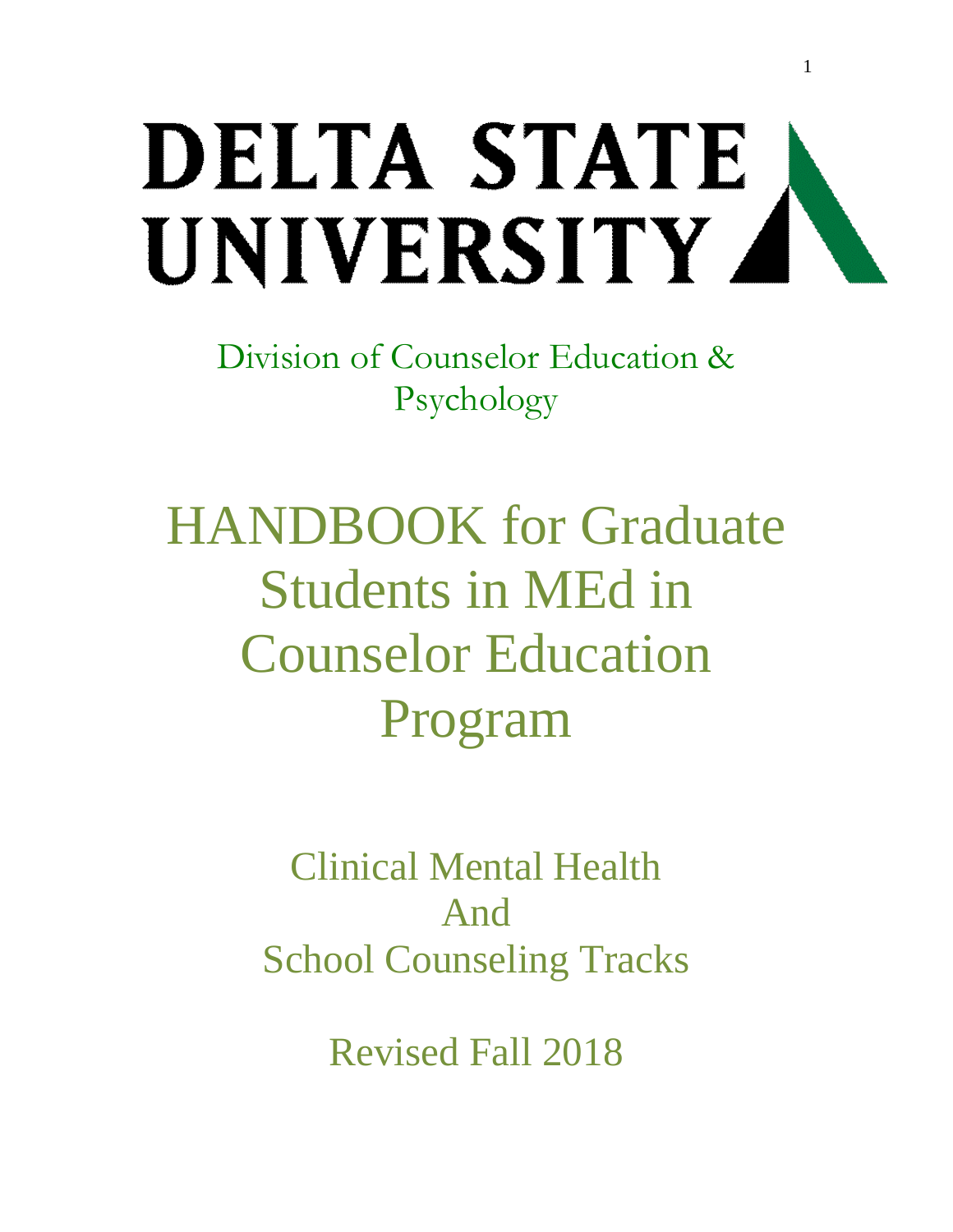# **DIVISION OF COUNSELOR EDUCATION AND PSYCHOLOGY MASTER OF EDUCATION IN COUNSELING CLINICAL MENTAL HEALTH AND SCHOOL COUNSELING EMPHASIS**

(Last Revision November 2018)

## **Table of Contents**

| Courses Required for Both Clinical Mental Health and School Counselors 9  |     |
|---------------------------------------------------------------------------|-----|
|                                                                           |     |
|                                                                           |     |
|                                                                           |     |
|                                                                           |     |
|                                                                           |     |
|                                                                           |     |
|                                                                           |     |
| Evaluation of Student Development/Progress as a Professional Counselor 15 |     |
|                                                                           |     |
| $\circ$                                                                   |     |
| O                                                                         |     |
| O                                                                         |     |
| O                                                                         |     |
|                                                                           |     |
| $\circ$                                                                   |     |
| $\circ$                                                                   |     |
| $\circ$                                                                   |     |
| Policies.                                                                 |     |
|                                                                           |     |
|                                                                           |     |
|                                                                           |     |
| Student Academic and Performance Evaluation Grievance Policy22            |     |
|                                                                           |     |
| $\overline{a}$                                                            |     |
|                                                                           |     |
|                                                                           |     |
| <b>Comprehensive Exam</b>                                                 | .26 |
| Clinical Mental Health and School Counseling Comprehensive Examination 26 |     |
|                                                                           | .26 |
|                                                                           |     |
|                                                                           |     |
|                                                                           |     |
|                                                                           |     |
|                                                                           |     |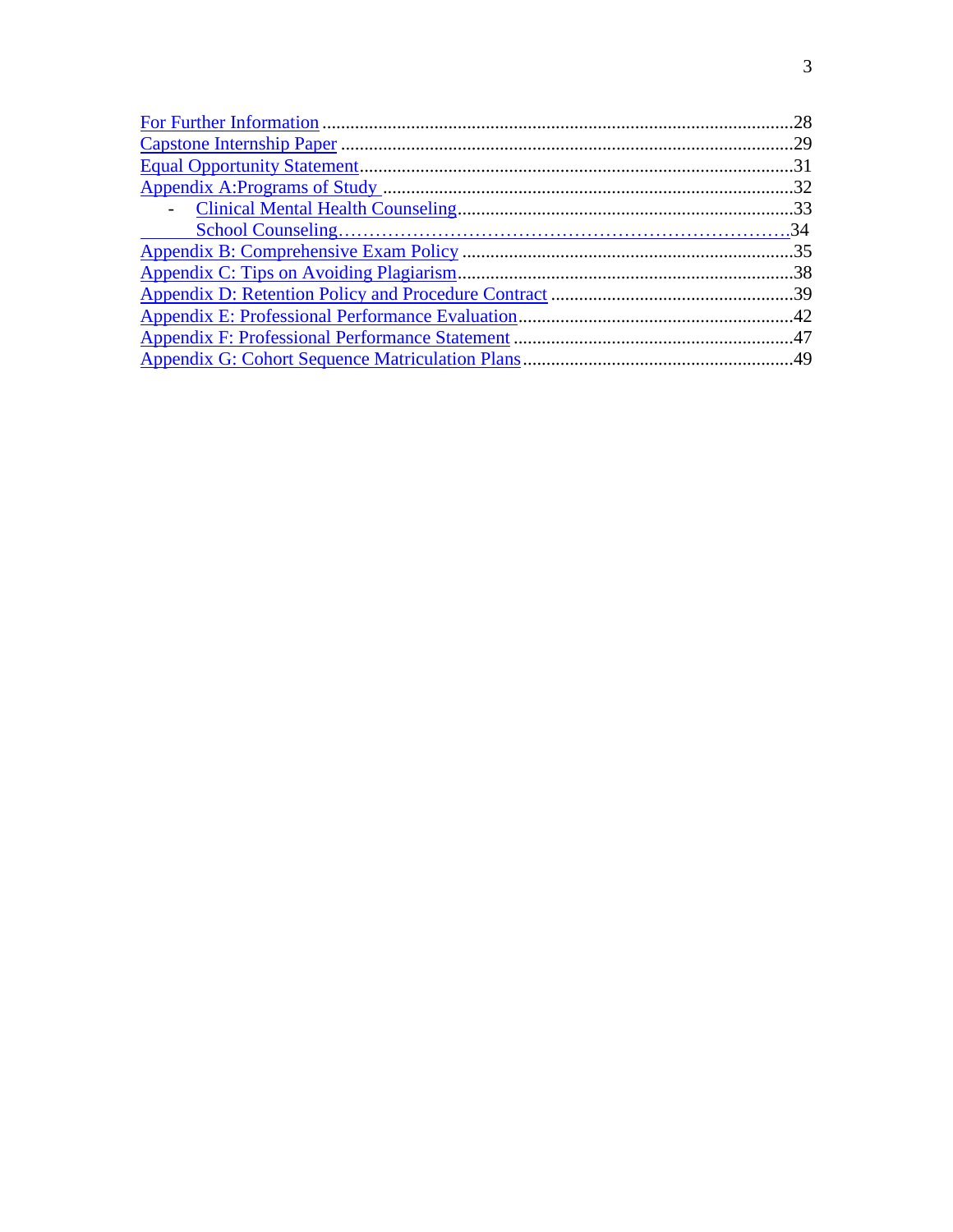#### **Description of Program**

The Counselor Education Program at Delta State University is housed within the Division of Counselor Education and Psychology in the College of Education and provides a Master of Education degree. Clinical Mental Health and School Counseling are the two areas of emphasis in the Counselor Education Program.

The Clinical Mental Health Counseling program, leading to a Master of Education degree, is a 60-semester hour curriculum. This program, accredited by the Council for Accreditation of Counseling and Related Educational Programs (CACREP), is designed for students who, upon graduation, plan to seek employment in a clinical mental health or agency setting. This program is also designed to provide the student with the academic preparation for licensure as a professional counselor in the State of Mississippi.

The School Counseling program, leading to a Master of Education degree, is a 60 semester hour curriculum. This program, accredited by the Council for Accreditation of Counseling and Related Educational Programs (CACREP), is designed for students who, upon graduation, plan to seek employment in a school system qualifying them to seek AA certification in School Counseling through the Mississippi State Department of Education.

All faculty members in the counseling program hold doctoral degrees and are active in professional organizations. A small student-professor ratio is found in the program, which encourages a close interaction between faculty and students. The faculty is dedicated to maintaining a psychologically safe and secure atmosphere; wherein all students can experience personal growth and development, intellectual stimulation, and development of professional knowledge and skills.

The counseling program is housed in Ewing Hall on the Delta State University campus. In addition to a suite of offices, the counseling laboratory is fully equipped for videotaping, observation, supervision, and feedback for working with adults, children, adolescents, and families. In addition, there is a Play Therapy Training Institute providing services to children, adolescents, and families. There are computer facilities for students needing word processing or research capabilities. A testing laboratory is also available.

The counseling program is designed so that a full-time student may complete it within 2.5 to 3 years given availability of courses and the number of hours a student attempts per semester. The format of the program is a cohort model, meaning students take a standard sequence of courses each semester. (See Appendix J for course sequences). Application of counseling skills is emphasized throughout the training program. Students must accumulate a minimum of 700 hours of supervised counseling experience for both the Clinical Mental Health track and for the School Counseling track. All counseling students participate in two field placement experiences. Most of the training sites that offer field placement experience serve the general population, therefore providing the counseling student an opportunity to work with culturally diverse clients.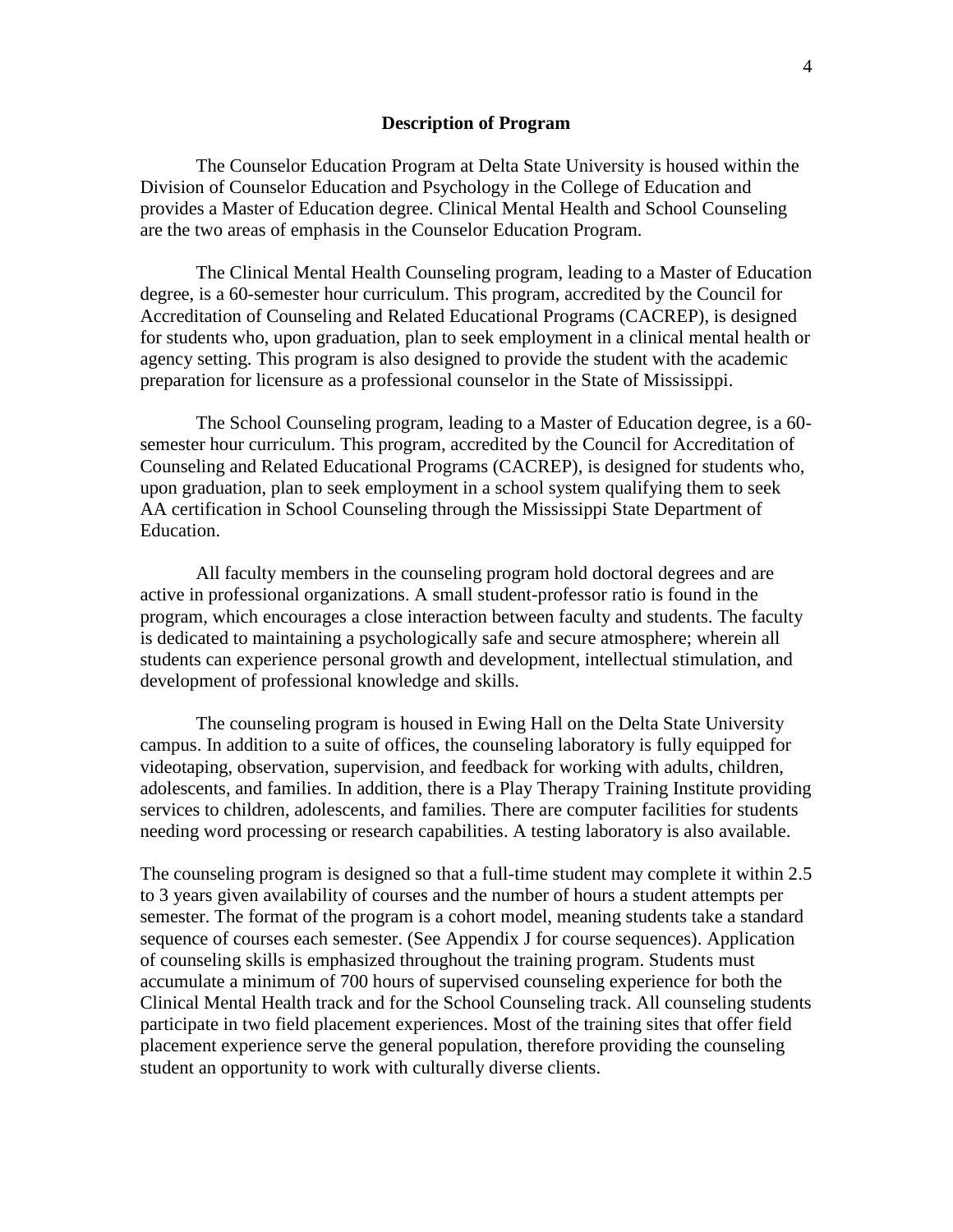Students are required to work closely with their academic advisor throughout the program. Courses are offered in a specific sequence, however, circumstances (e.g., faculty illness, emergency absence, or programmatic adjustments) may occur which might modify this system. Students are encouraged to become familiar with the Graduate Bulletin, the program requirements, and the required course sequence.

## **DSU Counselor Education Mission Statement**

<span id="page-4-0"></span>The faculty and staff of the Delta State University Counselor Education Program, through teaching, training, supervision, and experiential activity, develop ethical, competent, and culturally sensitive counselors who are prepared to work in school or community settings. Program faculty seek to strengthen the profession by modeling for students the professional expectation of continued growth and learning, interpersonal awareness, and practical application of sound principles and practices in their work as professional counselors.

The Counselor Education program operates within the stated philosophy and mission of Delta State University, designated as a regional university by the Mississippi Board of Institutions of Higher Learning. Most students in the Counselor Education Program reside within or around the Mississippi Delta and have diverse professional goals as well as diverse cultural and socio-economic backgrounds. The program is designed to provide activities and learning experiences related to the development of:

- 1. *a therapeutic relationship orientation* including an awareness of "self" and "other"; the value of interpersonal risking; an appreciation of working in the here and now; building a therapeutic alliance and working effectively with resistance; an appreciation for the complexities inherent in different stages of human development; and ethnic, cultural traditions and sexual orientations; and understanding of ethical practice.
- 2. *multicultural awareness* including an awareness of one's cultural heritage and how it affects the therapeutic relationship and counseling process; a deep curiosity and respect for the cultural history and present relating to others' lifestyles; an appreciation for the limitations inherent in one's cultural history in fully understanding others.
- 3. *theoretical depth* including the continual development of a sound, workable, evolving theoretical orientation; an appreciation for systemic thinking; how problems emerge in the context of family, work, recreation and other social and interpersonal contexts; flexibility and a personalization of theory; a disposition to continually consult and seek supervision when necessary.
- 4. *technical competence* including the use of counseling techniques, interventions and theoretical models in individual, dyadic and group settings; an appreciation of the usefulness and limitations of assessment instruments and the diagnostic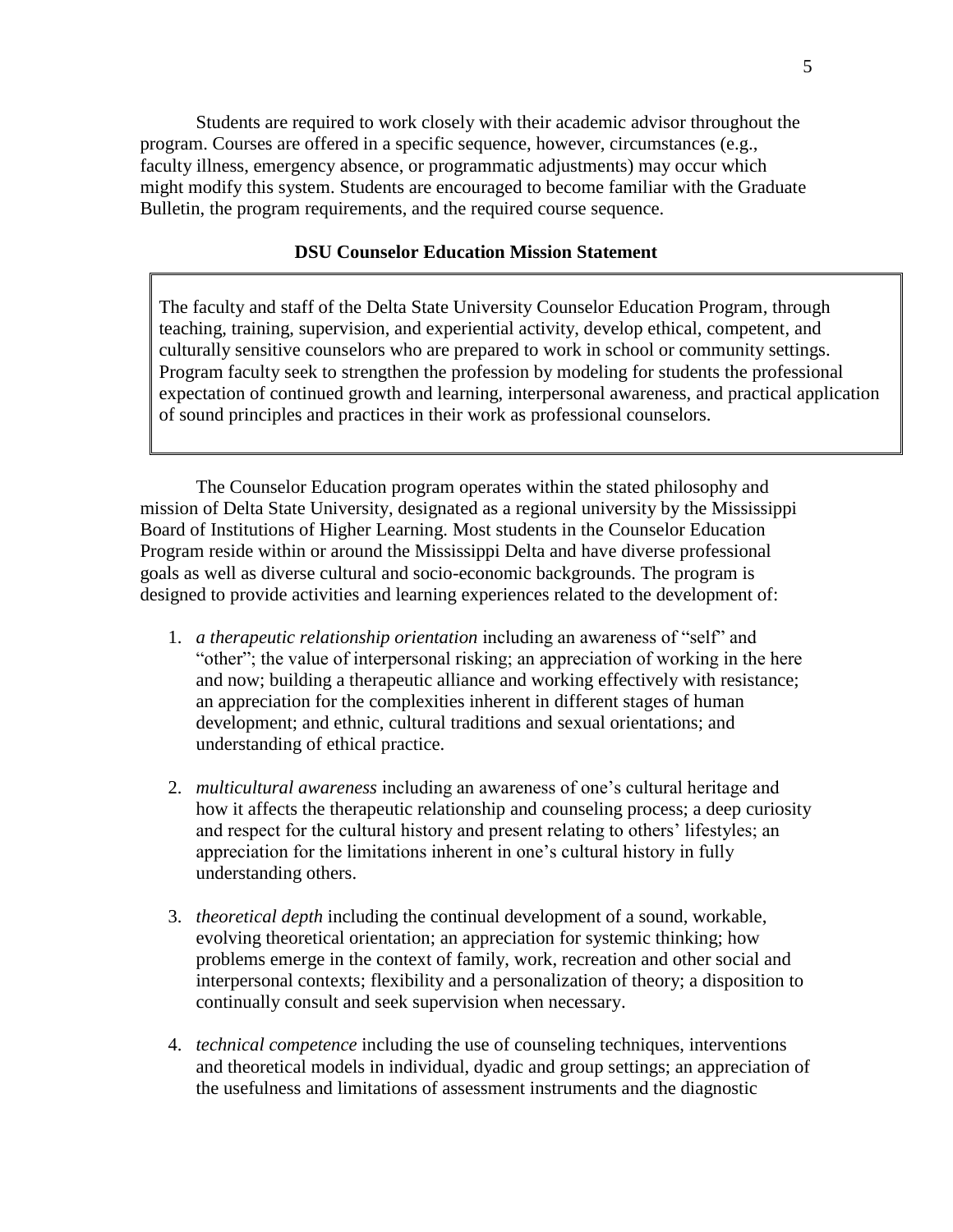process; the disposition toward and ability to collaborate with other professionals, parents, teachers, etc. related to work with clients; the tools necessary to work in crisis situations.

5. *continued professional development* including equipping students with essential tools, skills and a disposition toward life-long learning; an appreciation of professional research; a commitment to maintain sound, ethical reasoning in work with clients; a commitment to strengthen the counseling profession through involvement in professional organizations.

These activities are essential for all counselors, a belief viewed as a professional obligation as well as an opportunity for personal growth. To this end, the counseling program and its faculty are dedicated to maintaining a psychologically safe and secure atmosphere wherein all students can experience individual growth, intellectual stimulation, and develop both professional knowledge and technical expertise. Faculty members commit themselves to continued professional development and the establishment of sound and ethical mentoring, teaching, supervision, consultation, and collaborative relationships with students.

Two basic assumptions are inherent in this philosophy: a belief in the worthiness of counseling (a belief in what counselors do) and a belief that the client is capable of change and making choices about change. The dignity and worth of the individual is upheld as well as a right to pursue one's own life style.

Although there is a presupposition that effective counseling cannot take place without some theoretical base, program faculty members agree that no single theoretical approach or model fully contains all truths related to counseling. If only one approach is presented, valuable dimensions of human behavior may be overlooked. If students are pressured to adhere to only one theoretical model, students will unduly limit their effectiveness with clients. Therefore, there is a deliberate effort to expose students to varied theoretical positions so they may make comparisons, have the opportunity to select a theoretical base, and define their own models and viewpoints The theoretical approach thus becomes a genuine integration of many approaches rather than an undisciplined eclectic approach.

The counselor training follows a developmental, preventative and resiliency model, based on an educational approach rather than a medical model by assuming that student counselors' target population will be responsive to developing a therapeutic alliance and engaging in a process of self-examination and change. Counseling is viewed as a means for helping people get more from life rather than curing the psychological "ailments" of "sick" people.

As reflected in the following objectives, the program prioritizes application of theory. Students are given an opportunity to develop confidence, competencies, and realistic expectations of their profession.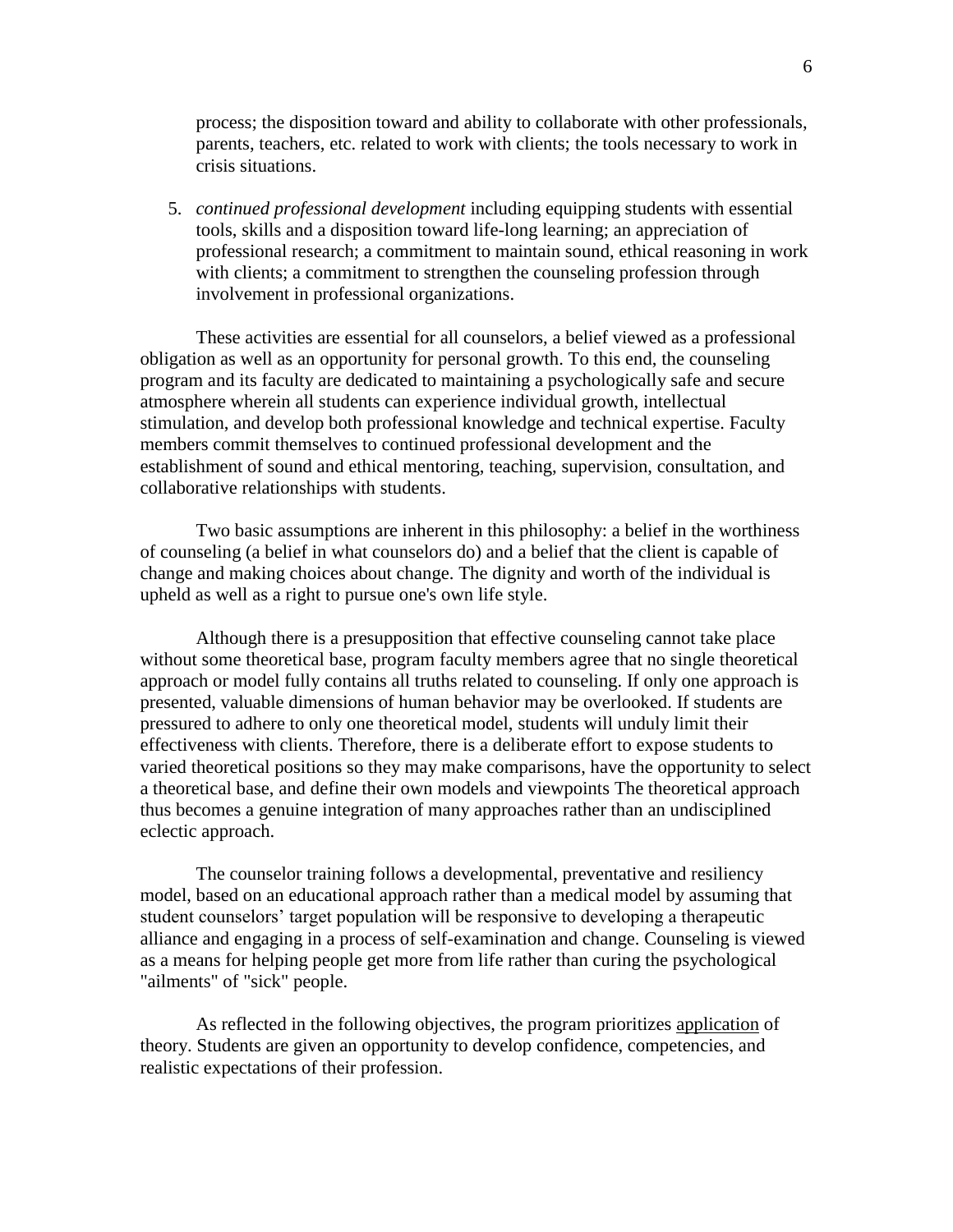- <span id="page-6-1"></span><span id="page-6-0"></span>I. Students will develop and demonstrate an understanding of the life-long need to pursue counseling knowledge and professional development. Students will articulate the value of engagement in professional organizations for the purposes of advocacy, certifications, and accreditations.
- II. Counseling students will develop an ethical awareness that results in behaviors that reflect an understanding of roles, responsibilities, supervision, and limitations as they collaborate and consult with other behavioral health professionals and systems.
- III. Counseling students will verbalize the importance of counseling history and its ongoing influences on current practices.
- IV. Counseling students will examine biological, environmental, and systemic factors that affect human behavior, development, and functioning. Counseling students will develop strategies for promoting optimum development, resilience, and wellness across the lifespan.
- V. Counseling students will utilize career theories that facilitate the client's pathway to satisfactory work and leisure, including counseling skills that foster values clarification, knowledge of the work world, and personal wellness.
- VI. Counseling students will utilize critical thinking skills to evaluate the effects of power and privilege for clients. Counseling students will demonstrate decision making strategies to understand the impact of attitudes, beliefs, heritage, understandings and acculturative experiences on views of others.
- VII. Utilizing multicultural competencies and awareness, counseling students will adopt the counseling knowledge base and work-behavior areas to diverse client populations. This ability to make cultural adjustments will be shown specifically in the work-behavior areas of counselors including fundamental counseling issues, counseling processes, diagnostic and assessment services, professional practice, and professional development.
- VIII. Committing to grow deeper toward integrated practice, counseling students demonstrate foundational understanding of the intersection between counseling theory, counseling skills, and differentiated interventions.
	- IX. Students are aware of their own worldview and its intersection with theories of counseling and development. From this perspective, students demonstrate a beginning verbalization of their own integrated theories.
	- X. Counseling students will display knowledge of various models of group work, processes, and development to ensure effective, ethical group experiences with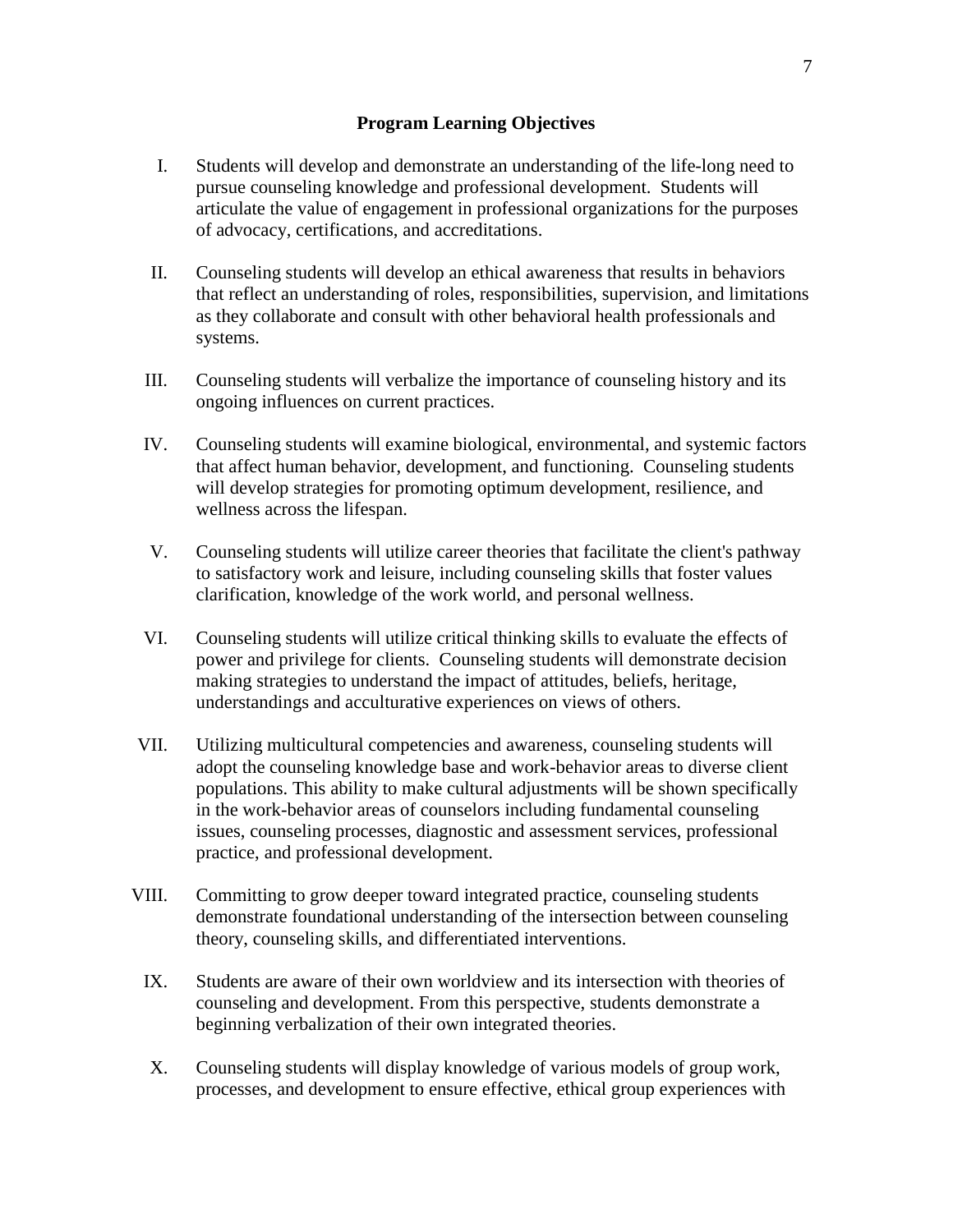clients.

XI. Students will recognize the need to assess and improve their own leadership skills. They will demonstrate the ability to manage group dynamics within counseling venues.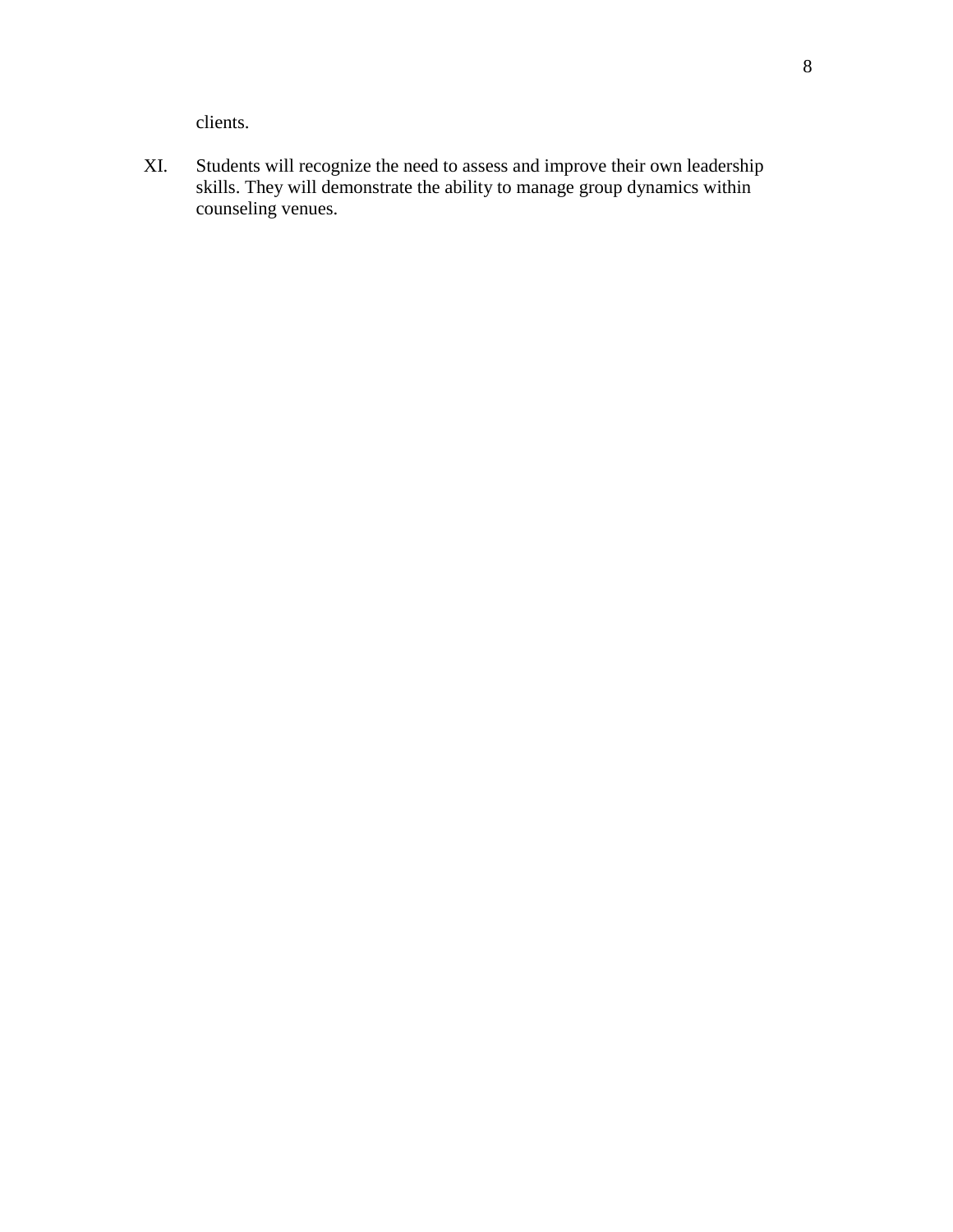#### **Curriculum**

#### <span id="page-8-0"></span>**Courses Required for Both Clinical Mental Health and School Counselors**

- CED 600 INTRODUCTION TO COUNSELING. An overview of historical foundations, the role and function of counselors, the counseling relationship, problems and issues, and specialty areas in counseling. Ethical standards, principals, theories, decision making models, and legal issues relevant to counseling will also be emphasized. Prerequisite or co-requisite to every other counseling course. 3
- CED 601 COUNSELING THEORY. An overview of major theoretical approaches. Attention is given to philosophical assumptions, key theoretical concepts and major techniques of each. 3
- CED 602 ASSESSMENT TECHNIQUES IN COUNSELING. Principles of psychological assessment, including concepts necessary for the selection, administration, scoring and interpretation of individual and group tests. Prerequisites: CED 635. Lab fee. 3
- CED 604 PRE-PRACTICUM. Provides for the development of counseling skills under the supervision of faculty members. Course must be taken within the first 21 hours of the program. Students must pass this course and demonstrate minimum level of clinical counseling competency. Professional liability insurance is required prior to enrollment. Grade reported as Credit, No Credit, or In Progress. Prerequisites: CED 600, CED 601, and CED 630. Lab fee. 3
- CED 605 GROUP COUNSELING. Introduction to the theory and practice of group counseling. Opportunities provided for participation in the facilitation of groups under supervision. Prerequisites: CED 601 and CED 630. 3
- CED 606 CAREER DEVELOPMENT AND PLACEMENT. An introduction to the theories of career development and the processes by which occupational/educational and personal/social information may be integrated for career placement and life planning. Lab fee. 3
- CED 609 PRACTICUM. Supervised field experience in selected community or school settings. Professional liability insurance is required prior to enrollment. Prerequisite: CED 604. Prerequisite or co-requisite: CED 617 or CED 627. Lab fee. 3
- CED 616 SOCIAL AND CULTURAL FOUNDATIONS. A study of societal changes and trends in human roles, societal subgroups, and societal interaction patterns. Prerequisite: CED 600. 3
- CED 620 HUMAN GROWTH AND DEVELOPMENT. Advanced study of the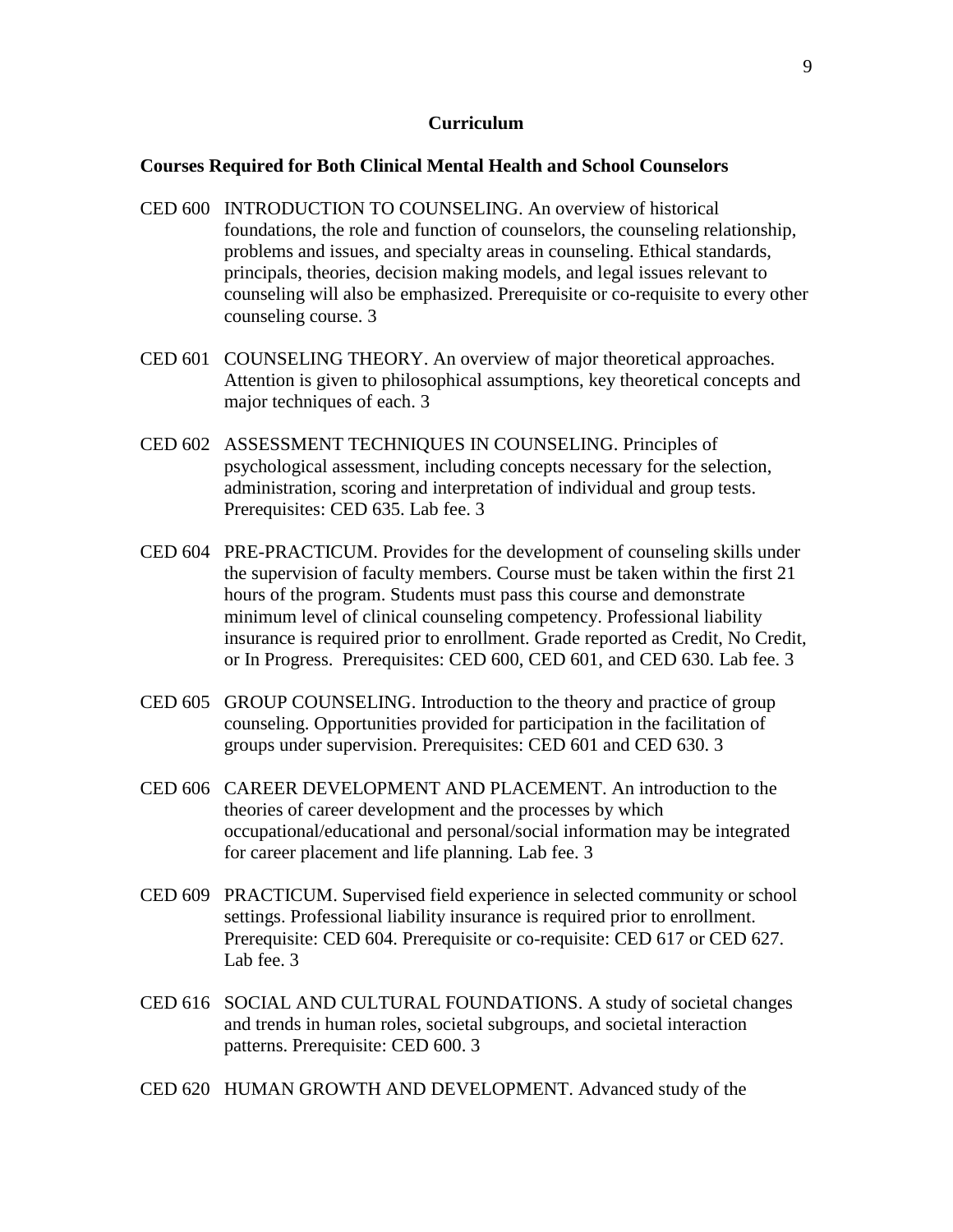individual's development throughout the lifespan. Particular emphasis will be placed on current issues, multicultural comparisons and the typical and atypical sequence of development, and practical applications of developmental theory in work as a counselor. 3

- CED 630 COUNSELING SKILLS. Basic counseling skill development and conceptualization process. Attention given to establishing therapeutic relationships and prioritizing client problems/issues. Students will be expected to demonstrate proficiency in basic counseling competencies. 3
- CED 635 METHODS OF COUNSELING RESEARCH AND STATISTICS. Orientation to research methods, statistical analysis, needs assessment, and program evaluation of counseling and counseling-related programs. Incorporates research design and relevant statistical methods used in conducting research and program evaluation. Addresses the use of research to inform evidence-based practice. Incorporating ethical and culturally relevant strategies for interpreting and reporting results of research. 3
- CED 711 CRISIS INTERVENTION TECHNIQUES. Techniques for the application of counseling in crisis situations. Prerequisite: CED 604. 3
- CED 712 COUNSELING CHILDREN AND ADOLESCENTS. Techniques for counseling children and adolescents in school and community settings. Prerequisite: CED 620. 3
- CED 715 MARRIAGE AND FAMILY COUNSELING. Examination of theoretical approaches, assessment of family functioning, and intervention techniques in working with couples and families. Prerequisites: CED 600 and CED 601. 3

### <span id="page-9-0"></span>**Courses Required for Clinical Mental Health Counselors Only**

- CED 610 CLINICAL MENTAL HEALTH COUNSELING INTERNSHIP. Supervised 600 hour internship in selected community settings. Students may register for 3 hours each in two consecutive semesters or for 6 hours in one semester. Professional liability insurance is required prior to enrollment. Prerequisites: CED 609, CED 627, and permission of the Internship Coordinator. Lab fee. 3- 6
- CED 627 FOUNDATIONS OF CLINICAL MENTAL HEALTH COUNSELING. Overview of the history, philosophy, procedures and techniques of organizing and providing counseling services in clinical mental health settings. Course includes models, methods, ethical and professional issues, and challenges specific to the practice of clinical mental health counseling with diverse populations. Prerequisites: CED 600, CED 601, and CED 630. 3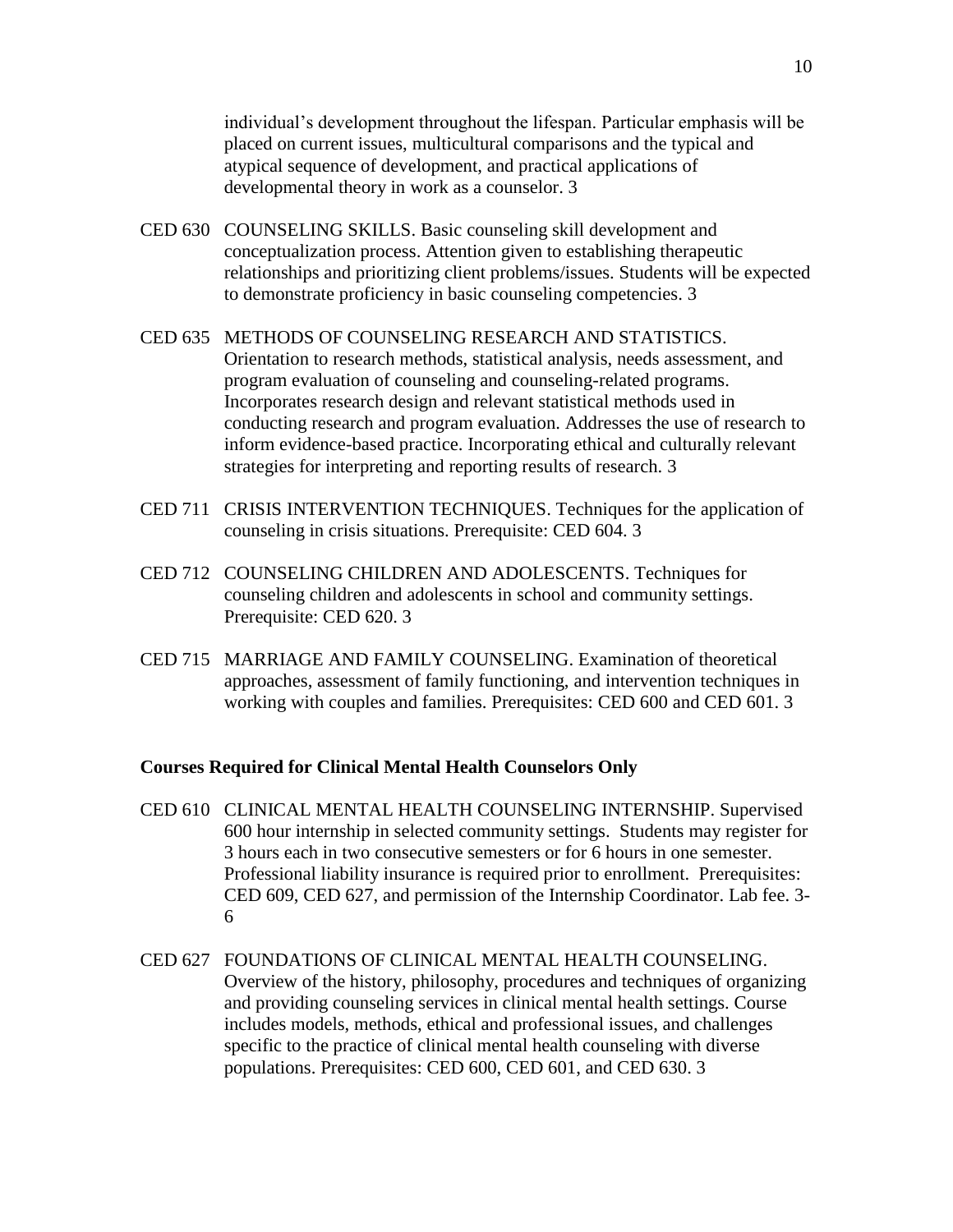CED 703 PSYCHODIAGNOSTICS IN COUNSELING. Psychological classification using the DSM-5, developing treatment plans, working as a counselor in a managed care environment, and the use of psychotropic drugs in treatment of psychological disorders. 3

## <span id="page-10-0"></span>**Courses Required for School Counselors Only**

- CED 617 FOUNDATIONS OF SCHOOL COUNSELING. Procedures and techniques of organizing and administering counseling services in elementary/secondary schools and in vocational education programs and the study and application of collaboration skills with the various individuals and subsystems encountered by the school counselor. Prerequisites: CED 600, CED 601, and CED 630. 3
- CED 619 SCHOOL COUNSELING INTERNSHIP. Supervised internship for one academic year in select educational settings. Students must register for 3 hours for two consecutive semesters. Professional liability insurance is required prior to enrollment. Prerequisite: CED 609, CED 617, and permission of advisor. Lab fee. 6
- CED 707 CONSULTATION AND COUNSELING OF DIVERSE POPULATIONS. Study and application of consultation theory. Attention given to differentlyabled persons, those with substance related issues, juvenile delinquency, the culturally different and other special populations. 3

## <span id="page-10-1"></span>**Electives**

Students may choose electives from the courses listed below or, with the approval of their advisor, select courses from another track.

CED 431/631 BEREAVEMENT IN CHILDREN AND ADOLESCENTS.

- CED 704 PSYCHOPHARMACOLOGY.
- CED 713 SEXUALITY ISSUES IN COUNSELING. Examines sexual development across the lifespan including physiological, psychological and sociocultural variables associated with various stages of development. Special emphasis will be placed on counseling issues related to sex and sexuality including sexual abuse, sexual development, sexual dysfunction, sexual orientation and sexual addictions. 3
- CED 714 SUBSTANCE AND PROCESS ADDICTION COUNSELING. Study and application of theory and techniques of addiction counseling to include: assessment and treatment of substance use disorders and process addiction from an individual and systemic perspective. 3

CED 718 COUNSELING AND SPIRITUALITY. This course examines the intersection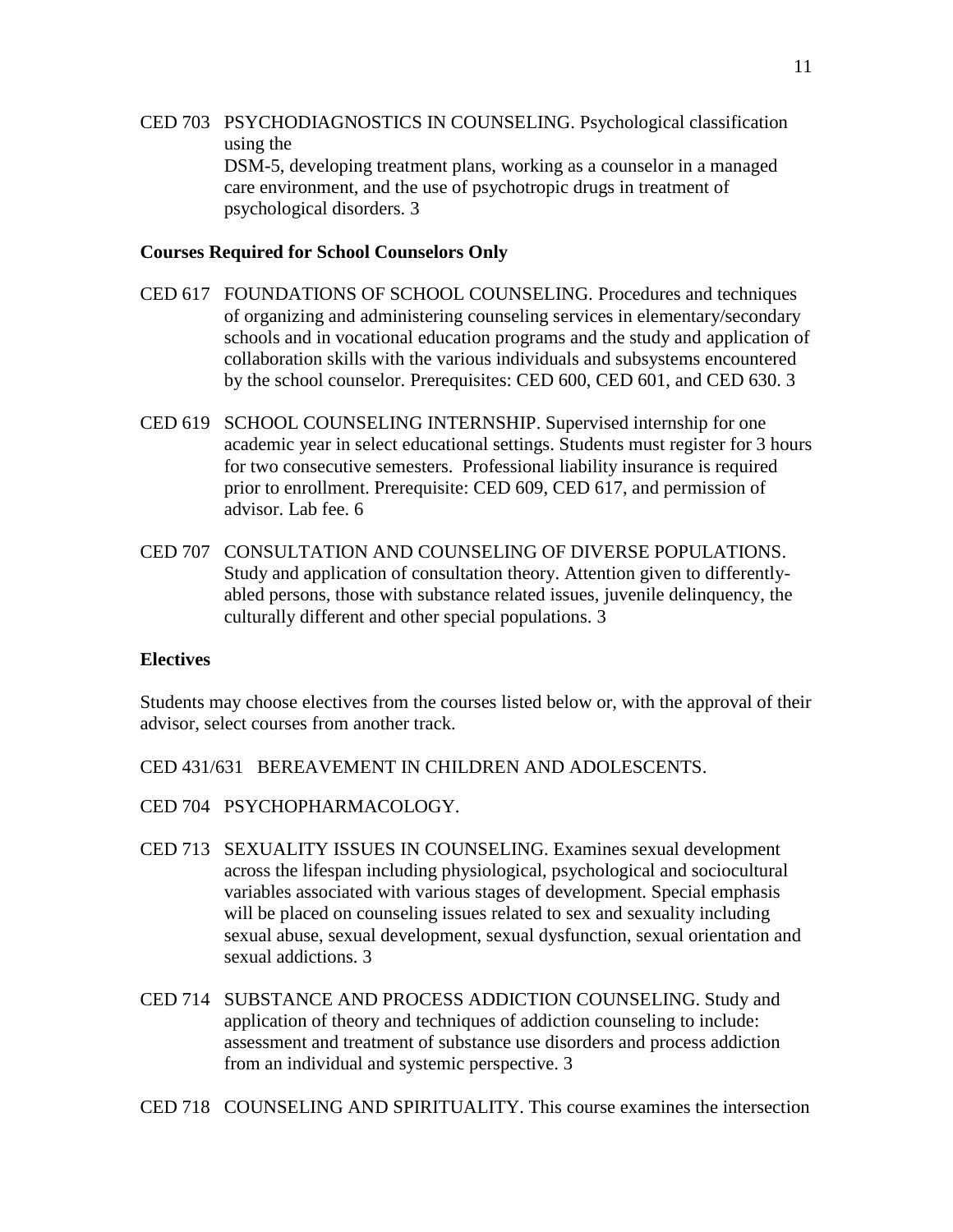and interaction of spirituality, religiosity, and counseling focusing on the impact of this intersection on the counseling relationship. Using the latest theories and research, students will examine developmental models of spirituality and how to address spiritual and religious issues with clients. Prerequisite: CED 600. 3

- CED 722 PLAY THERAPY. Study of play therapy as a counseling intervention for children in schools and community settings. Covers the history and theories of play therapy, play as it relates to child development, and techniques of play therapy. Prerequisites: CED 604. Lab fee. 3
- CED 723 ADVANCED PLAY THERAPY.
- <span id="page-11-0"></span>CED 770 SPECIAL TOPICS IN COUNSELING. Research and applied analysis of special topics related to counseling. 1-6 (May be repeated for a maximum of 6 hours credit)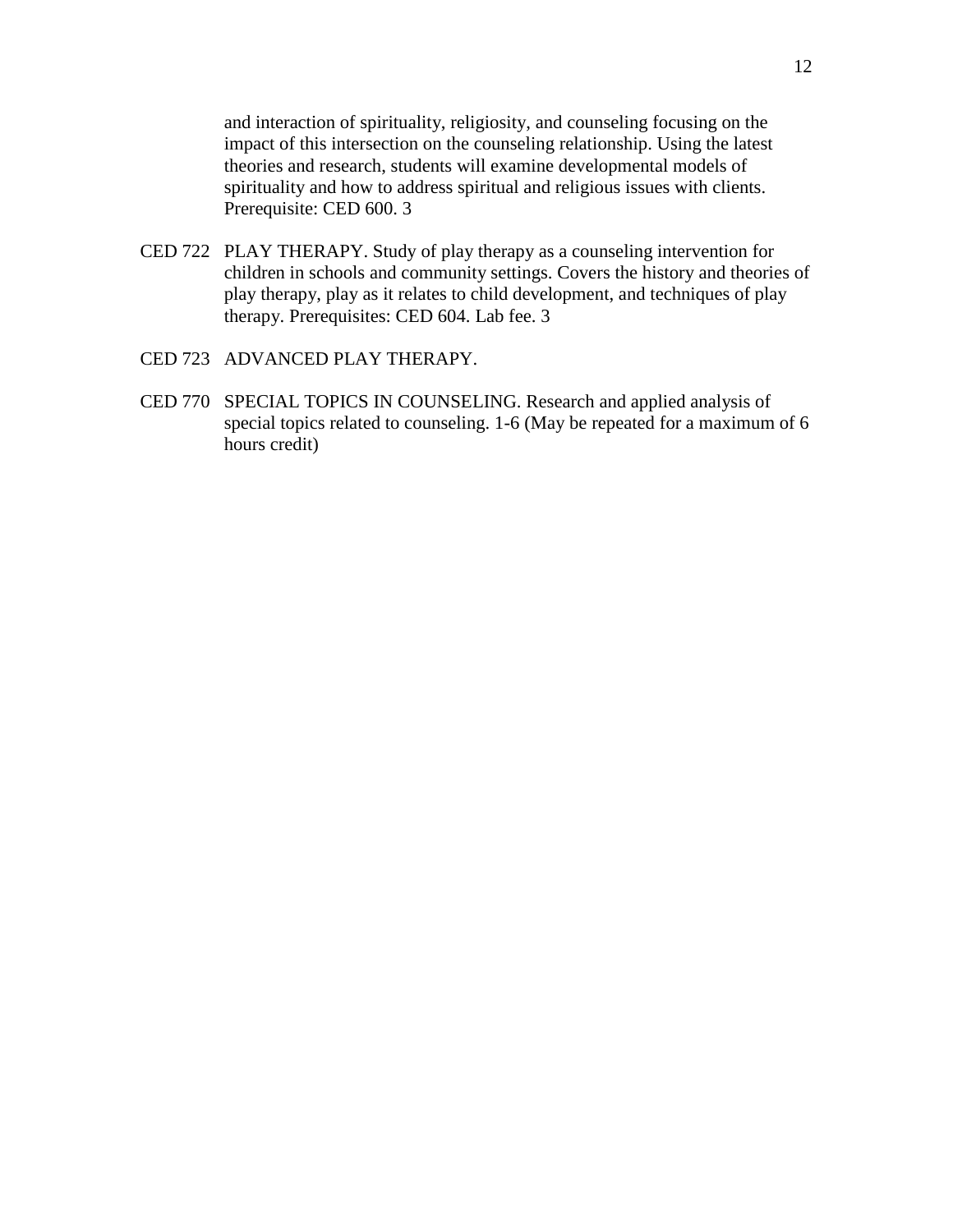Application deadlines are as follows: April 25th for Fall admission January 4th for Spring admission

In order for students to be admitted into the Counselor Education Program the following must be true:

- 1) Hold a baccalaureate degree from an institution fully accredited by one of the recognized accrediting agencies.
- 2) Obtain an overall undergraduate grade point average of 2.75 or higher on the last 60 hours of required coursework using a 4.0 scale.
- 3) Obtained appropriate scores on one of the following tests:

Praxis Core minimum score of 150 Graduate Record Examination (GRE) Combined score on verbal and quantitative sections of 286 Miller Analogies Test (MAT)- minimum raw score of 30 or minimum scaled score of 380

- 4) Typed essay that reflects the applicant's rationale for pursuing a career in counseling and demonstrates an awareness of the following characteristics that are necessary for becoming an effective counselor:
	- a Ability to work well with others in a caring and authentic manner
	- b Awareness of cultural issues and of being non-judgmental
	- c Possession of integrity and ethical conduct
	- d. Commitment to professional development

The essay is divided into 5 basic sections, each one designed so that the *first few words of each segment are provided* to get you started in the correct direction. *Complete each segment* (typewritten) until you are confident that you have provided clear and comprehensive responses.

Item 1: My rationale for pursuing a career in counseling is best expressed as follows…

Item 2: My ability to work well with others in a caring and authentic manner is best expressed and demonstrated by…

Item 3: My awareness of cultural issues, and of the necessity of being nonjudgmental, is best expressed and demonstrated by…

Item 4: My possession of integrity and ethical conduct is best expressed and demonstrated by…

Item 5: My commitment to professional development is best expressed and demonstrated by…

5) Three recommendation forms (forms will be provided). Forms may not be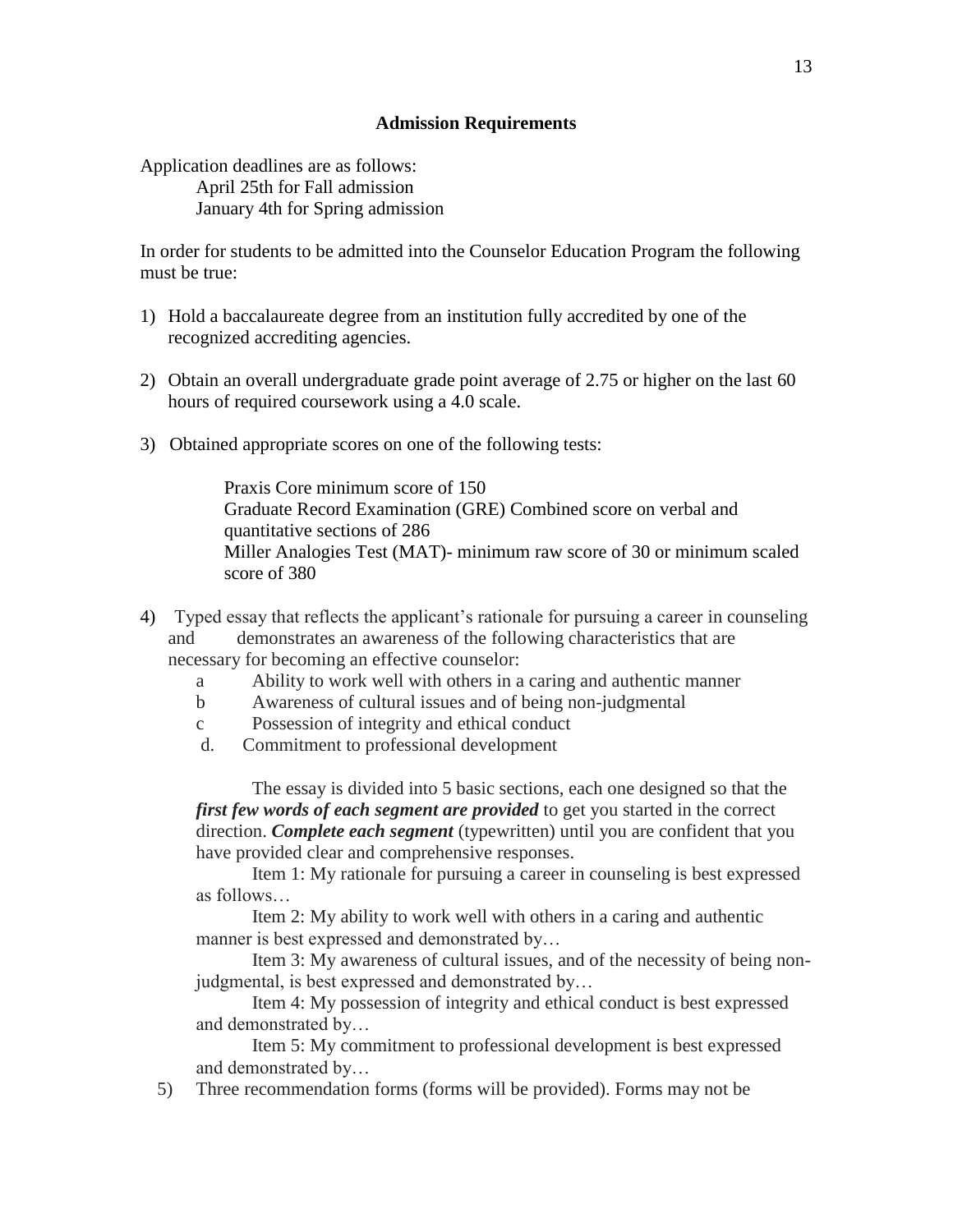completed by relative to the applicant.

- a. One completed by a work supervisor or someone familiar with the applicant's work performance and ethics;
- b. One completed by a faculty member from the applicant's most recent academic program of study;
- c. The third completed by anyone who can attest to the applicant's ability and/or character.

6. Group Interviews with faculty

#### <span id="page-13-0"></span>**Eligibility for Field Experience**

Once the student has successfully completed CED 604 and an additional 6 hours of personal counseling, he or she is considered eligible for field experience.

#### **Competency Requirements**

<span id="page-13-1"></span>Student files are reviewed several times during the program to determine the status of deficiencies. Student files are reviewed once a student is admitted and again once the student becomes eligible for field experiences. The student files are also reviewed for deficiencies when the student applies to take the Comprehensive Examination or for graduation. Students with deficiencies will be required to address/remove these deficiencies before they are permitted to continue in their program or before they are permitted to take the Comprehensive Examination, whichever condition applies.

#### **Academic Probation**

<span id="page-13-2"></span>Graduate students are awarded grades of A, B, C, D, or F on most course work, but no graduate credit toward a degree is earned for a grade less than C. The temporary mark of I (incomplete) is given when, for reasons acceptable to the instructor, course requirements cannot be completed during the enrollment period. An "I" must be removed within a period of one year. This does not apply to thesis, practicum, or internship courses. *Repeating a course does not remove the previous grade from the transcript, however, the final grade is used in the calculation of the overall grade point average.*

Students who earn grades below a B on either CED 600 or CED 631 in their first semester must re-take those courses until a satisfactory grade is earned before continuing on in the counseling program.

Students who earn three grades of C or one grade of D or F will be dismissed from the degree program. Graduate students must maintain a 3.0 average throughout their program. If a student's GPA drops below a 3.0, the student will be placed on academic probation (see the Graduate Bulletin for details).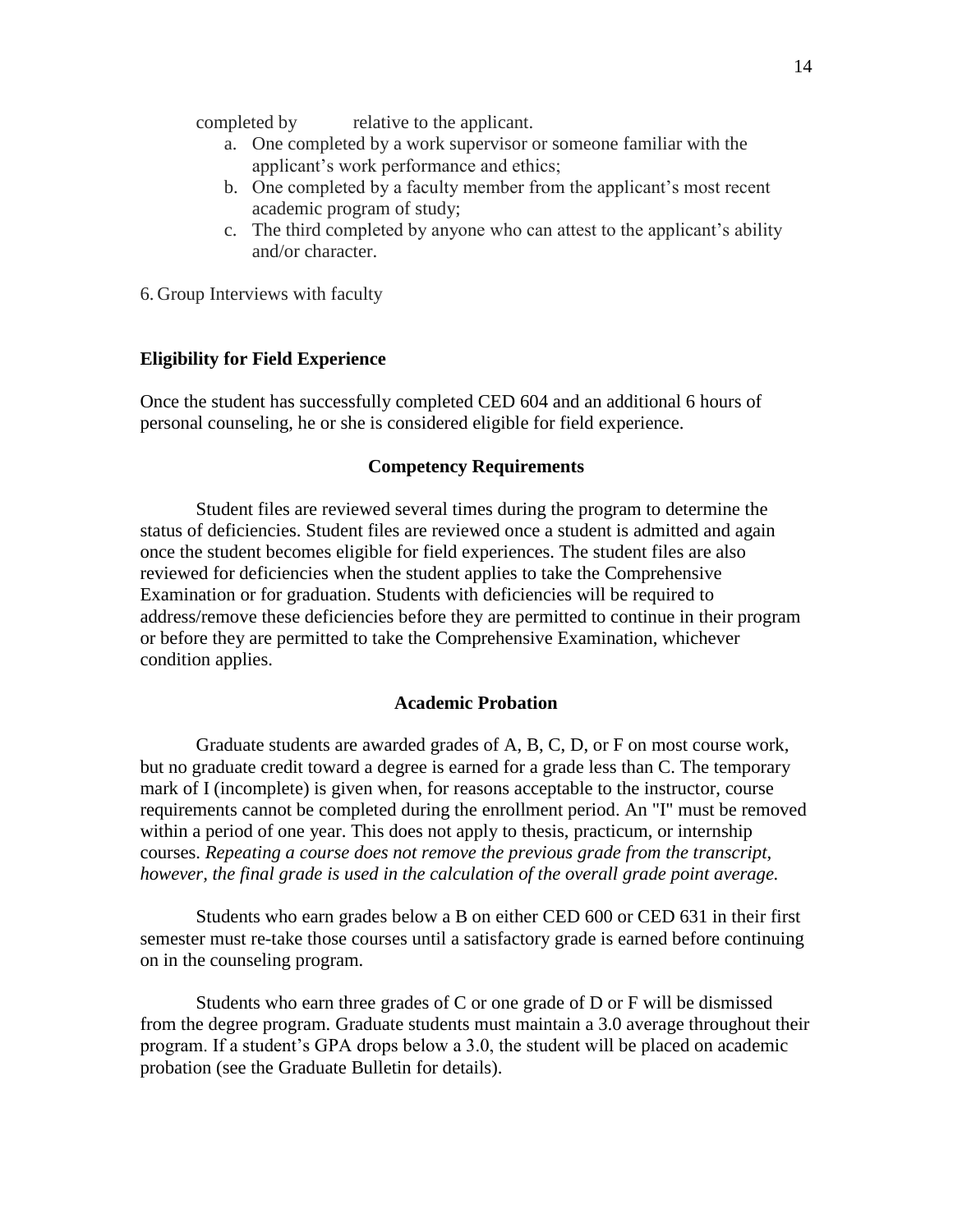To qualify for the master's degree, the student must have earned an overall grade point average of at least 3.0 on all graduate work attempted at Delta State University, and must have a 3.0 average in the major field. If, at any time after the completion of the first nine hours, a student's overall grade point average on graduate courses drops below a B, the student will be placed on probation. A student on probation is not a candidate for a degree. Probationary status is removed by raising the overall grade point average to "B" or better on all graduate work by the end of the next semester of enrollment after being placed on probation. Failure to remove probation in the manner described will result in the student being dropped from the degree program. Reinstatement must be approved by the Dean of the College of Education.

## <span id="page-14-0"></span>**Evaluation of Student Development/Progress as a Professional Counselor**

The Counselor Education Program at Delta State University is designed to incorporate the attributes and skills necessary for effective practice in the field of counseling. Progress through the program is not intended to be based solely on the successful completion of individual academic courses, but involves the completion of a process of personal and professional growth culminating in the knowledge, skills, and attributes necessary for functioning in a professional capacity. In order to successfully practice as a professional, it is necessary for the student to be proficient in written and oral communication, technical skills, problem solving, demonstration of qualities such as empathy, genuineness, personal and professional self-awareness, openness to feedback, and a commitment to professional development as well as other criteria infused throughout the program.

In order to evaluate the student's progress and to provide appropriate feedback so that the student may evolve into a competent professional counselor, the student's progress is monitored through a series of evaluations in different stages of the program. Each student is evaluated by a committee made up of counseling faculty and may include the Division Chair. Evaluation of the student's potential for mastering the necessary skills include, but are not limited to, interpersonal communication skills, personal and professional attributes, personal and professional growth, basic counseling skills, and the understanding and demonstration of academic knowledge in the field of counseling. These criteria are based on the required skills designated by CACREP, the national accrediting council for counseling programs.

#### <span id="page-14-1"></span>**Steps and Stages of Evaluation**

Ongoing evaluation of student progress is a key component of the program. The purpose is to provide mentoring, offer timely interventions, and determine fit for professional practice; thereby allowing students to maximize their personal and professional growth.

<span id="page-14-2"></span>**Step One – Pre-Practicum Experience.** The first professional development evaluation occurs in CED 604: Pre-practicum. At that time, students have the opportunity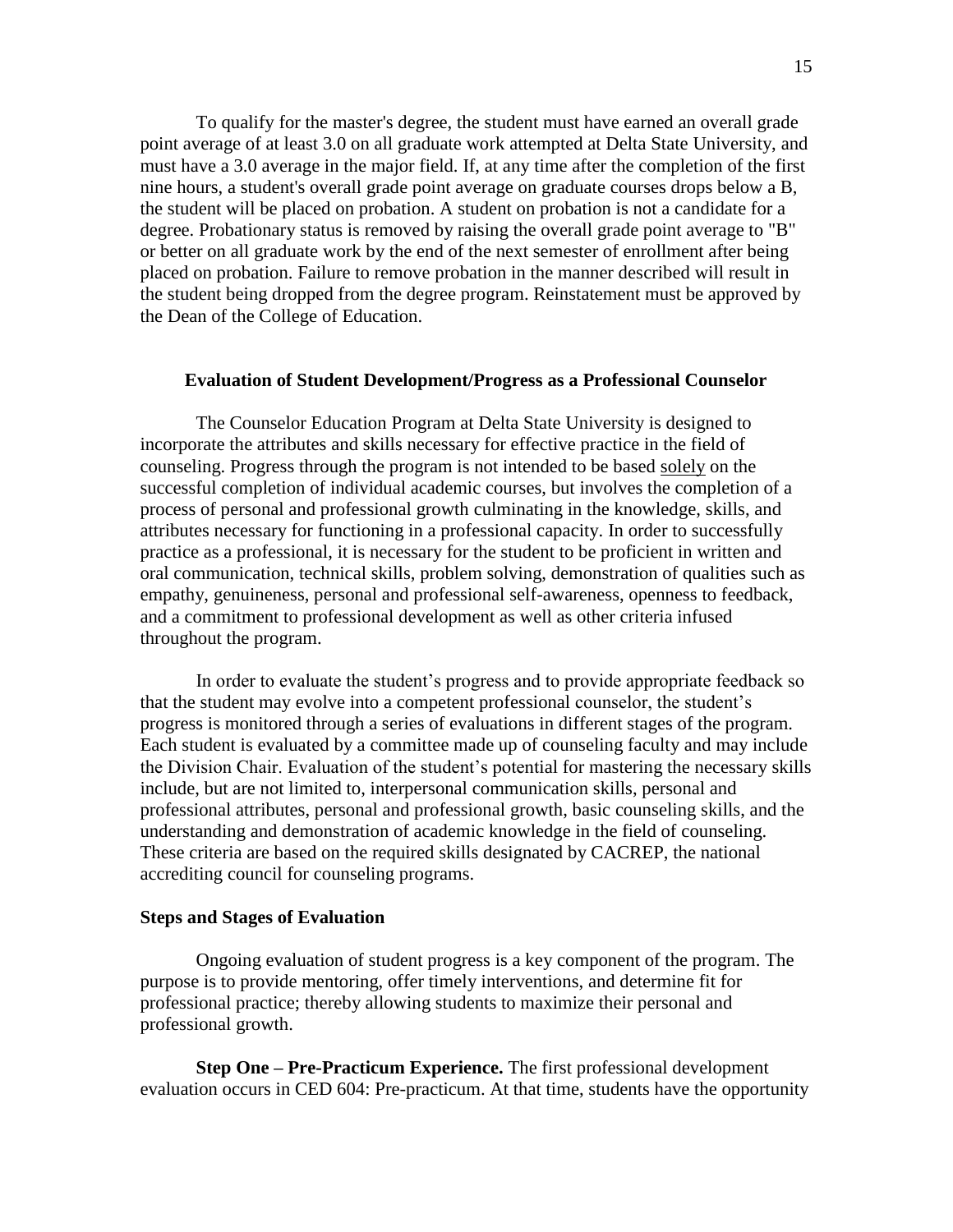to correct any demonstrated weaknesses early in the program and enhance their abilities to become effective and ethical practitioners. The following evaluation and remediation procedures are designed to facilitate the faculty's feedback. This corresponds to the Retention Policy and Procedure Contract [\(Appendix G\)](#page-38-0), which indicates that students are aware of these policies. Both the student and a faculty member sign the contract.

We, the Counseling Faculty, are committed to providing opportunities for students to progress in their development as counselors. To facilitate this process, students will participate in performance evaluations both at mid-term and end-of-thesemester during Pre-practicum. This process is designed to promote the student's wellbeing, continued growth, and professional development.

The *2014 American Counseling Association Code of Ethics* (Section F.6.b) states that faculty members:

*. . . assist supervisees* **[students]** *in securing remedial assistance when needed. They recommend dismissal from training programs, applied counseling settings, or state or voluntary professional credentialing processes when those supervisees* **[students]** *are unable to demonstrate that they can provide competent professional services to a range of diverse clients. Supervisors* **[faculty members]** *seek consultation and document their decisions to dismiss or refer supervisees for assistance. They* **[faculty members]** *ensure that supervisees are aware of options available to them to address such decisions.*

As part of Mid-term Evaluation and/or End-of-semester-evaluations, the program faculty has the option to advise the individual student to seek additional personal counseling. At the suggestion of the faculty, suitable referral sources are made available to the student as part of the individual meeting with the Pre-practicum instructor.

*Mid-Term Evaluation.* **The counselor education faculty convenes at mid-term each semester to evaluate students' progress in CED 604: Pre-practicum and to complete a Professional Performance Evaluation [\(Appendix H\)](#page-40-0). Each student selects a video or DVD recording of a session with a client for review by the faculty. The submission is then evaluated via written comments from each faculty member. The Pre-practicum instructor prepares a typed document with a compilation of comments and an average rating score. A copy of this document and any pertinent suggestions are discussed with the individual student during a scheduled meeting with the Pre-practicum instructor.** 

*End-of-Semester Evaluation.* **The counselor education faculty convenes at the end of the semester to review a recorded session selected by the student and complete a Professional Performance Evaluation [\(Appendix H\)](#page-40-0), in a process that parallels the mid-term evaluation. In addition to the faculty comments and rating scores, the members of the faculty discuss each student's progress and, based on their professional judgments, make one of three recommendations:**

1) The student has progressed in a favorable manner and is recommended to move forward in the program.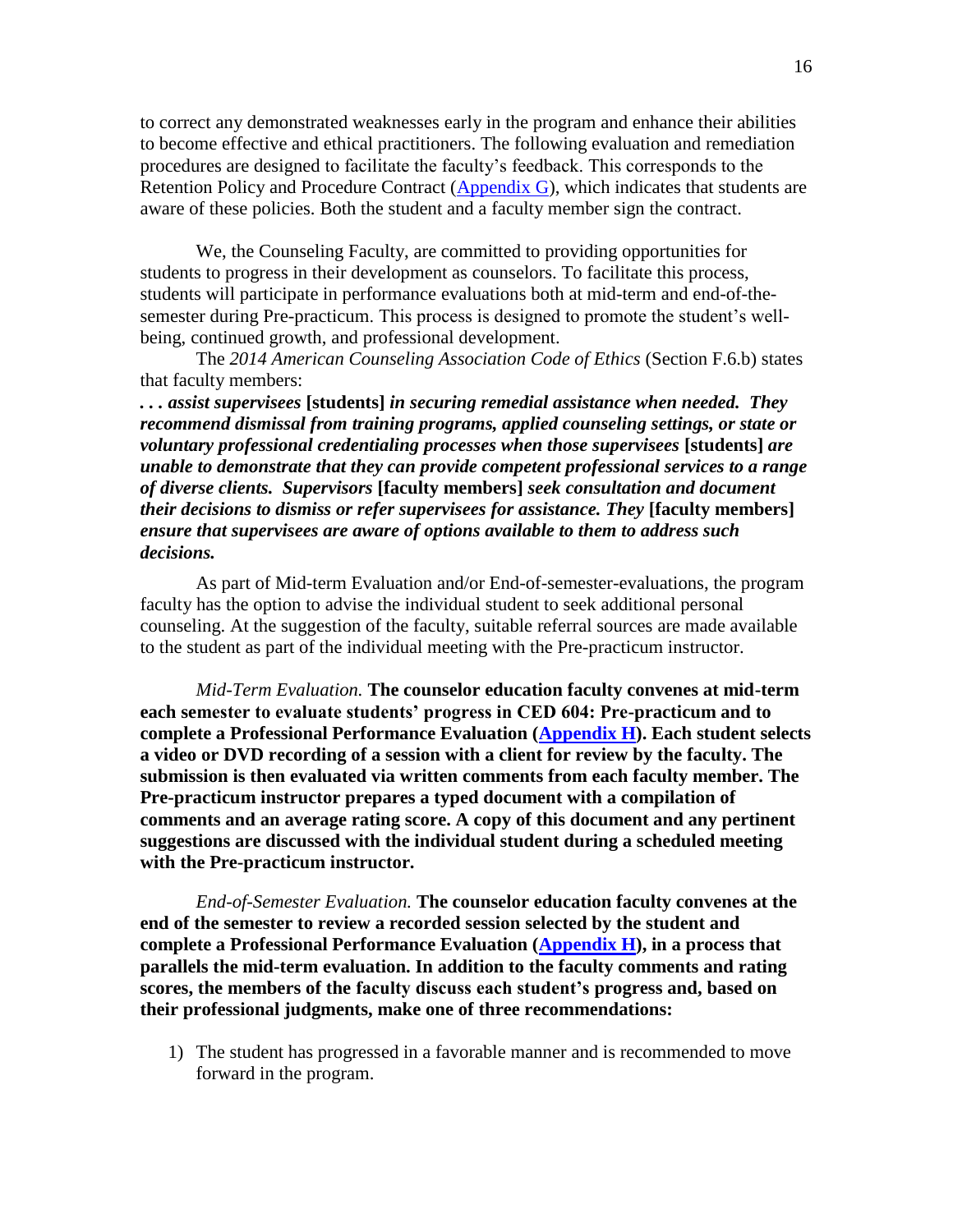- 2) The student does not have the necessary potential for skill development or a student's behavior is deemed unethical, illegal, and/or professionally unbecoming. The student is advised out of the program.
- 3) The student has potential but needs additional work. The student earns a grade of "NC" (No Credit) and is given an opportunity to repeat Pre-practicum at the next regularly scheduled offering. During the second opportunity to take Prepracticum:
	- a) This student again goes through the standard evaluation process (as outlined above).
	- b) At the end of the semester, if the student has progressed in a favorable manner, the faculty recommends that the student move forward in the program and receives a grade of "Credit."
	- c) At the end of the semester, if the student has not progressed in a favorable manner or a student's behavior is deemed unethical, illegal, and/or professionally unbecoming, he or she is advised out of the program.

The decision of the faculty is shared with each individual student in a private meeting. If the student is either being advised out of the program or advised to repeat Prepracticum, the meeting may include a second faculty member. A formal letter outlining the decision of the faculty and procedures for appeal is sent to the student with a copy placed in his/her permanent student file.

<span id="page-16-0"></span>**Step Two - First Field Experience.** Before entering CED 609: Practicum, the student's file is evaluated by the advisor to make sure all requirements-to-date for completion of the program have been met. If the student's file is complete and all deficiencies have been appropriately removed, the advisor recommends that the student be allowed to enter the field experience pending the outcome of the Pre-practicum evaluation. It is at this point that the student is eligible for field experience.

<span id="page-16-1"></span>**Step Three - Second Field Experience.** Prior to the student's entry into internship (CED 610: Clinical Mental Health Internship or CED 619: School Counseling Internship), the student's file is again examined for deficiencies. All deficiencies must be addressed, and the student must complete an application for graduation. The student is evaluated by the counseling faculty again. This evaluation addresses the same areas as the first evaluation but places emphasis on the student's growth and improvement, trends in behavior, and degree of competence for successful professional practice. These areas include, but are not limited to, proficiency in written and oral communication, technical skills, problem solving abilities, continuing interest in personal and professional development, the demonstration of qualities such as empathy and genuineness, and other criteria infused throughout the complete program.

<span id="page-16-2"></span>**Step Four - Final Evaluation.** The student's final evaluation is accomplished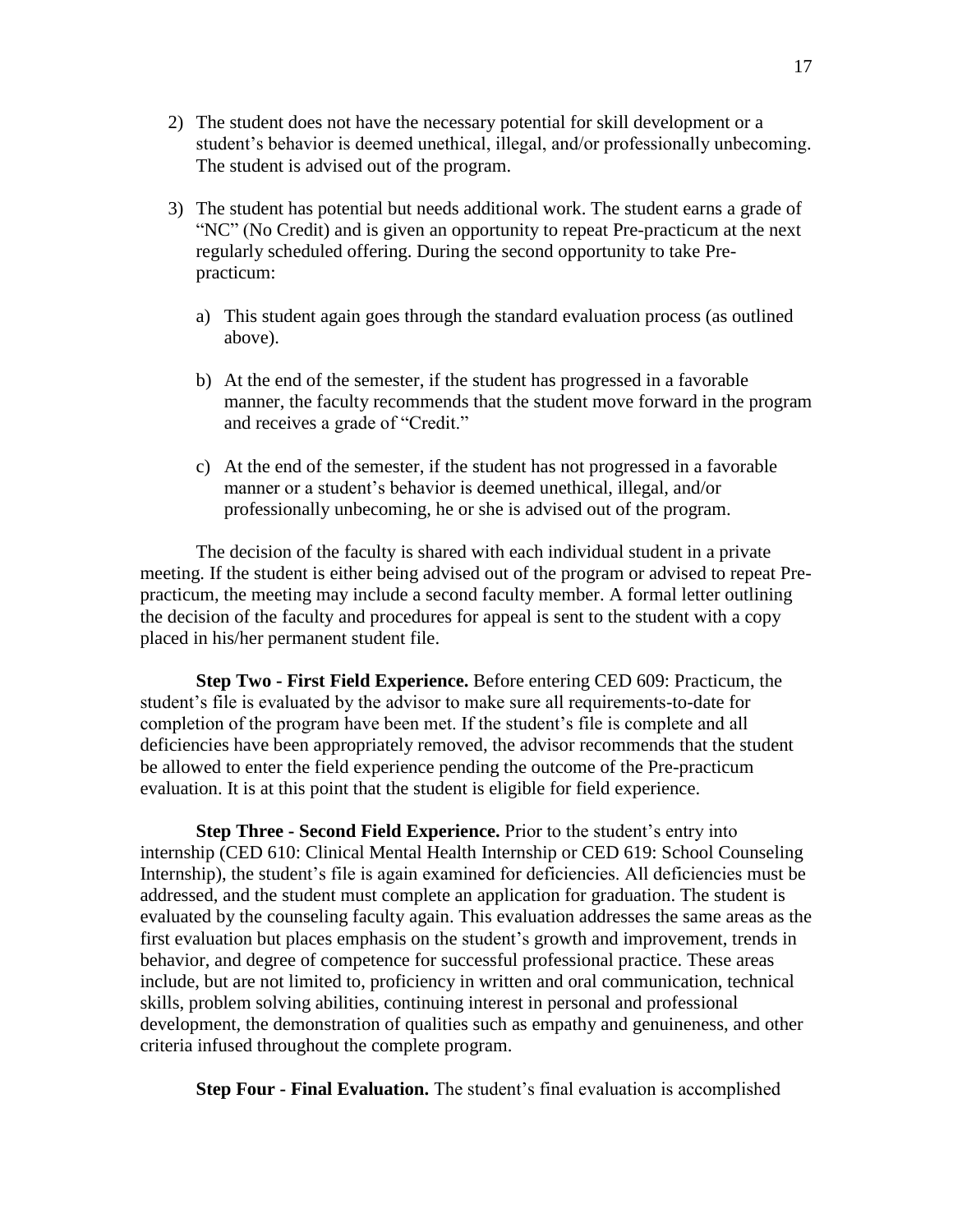through the successful completion of the field experiences and the comprehensive examination discussed in the graduate catalog and student handbook.

It is assumed that when a student has passed the rigorous requirements and successfully completed the faculty evaluations and comprehensive examination, the student has demonstrated all of the skills necessary for the endorsement of the student as a practicing counselor. The successful completion of the program implies full endorsement of the student as having the necessary skills for practice as a professional counselor in their particular field of specialization.

The faculty and the university only endorse students for the program specialization reflected on their Program of Study. Faculty endorsement is acknowledged on the notification of the results of the Comprehensive Examination, which is entered into the student's file.

## <span id="page-17-0"></span>**Overall Professional Performance Evaluation**

(Adapted from the Department of School Psychology and Counselor Education of William and Mary University)

<span id="page-17-1"></span>**Rationale.** In addition to meeting the academic standards set forth in the Student Handbook, students are expected to conduct themselves in an ethical, responsible, and professional manner. They must be knowledgeable of and at all times adhere to the general standards of professional ethics and practice set forth by the American Counseling Association (ACA), as well as the additional standards set forth for counseling practice in specific settings (e.g., the International Association of Marriage and Family Counselors, Association for Specialists in Group Work, etc.). The general and specific ACA standards for ethical practice are listed on the ACA web site at *[http://www.counseling.org](http://www.counseling.org/)*.

As future professional counselors, the faculty expects students to be concerned about other people, to be stable and psychologically well adjusted (personally and professionally), to be capable of effective interpersonal relationships, to be able to receive feedback willingly, and to give feedback constructively. Further, students are expected to behave generally in a manner that demonstrates fitness for a role in the counseling profession. Finally, we expect students to be committed to continued personal growth and professional development, and to demonstrate that commitment through self-reflection and responsiveness to supervision in all activities related to their degree program. The faculty believes that it is ethically imperative that counselors be willing to do in their own lives what they ask their clients to do in theirs.

For all the reasons cited above, the faculty will regularly monitor not only students' academic progress, but also selected personal characteristics that will affect their performance in the field. The purpose of this monitoring process is to ensure that all graduates of the Delta State University Counseling Program possess those characteristics sufficiently and that they do not impede their professionalism or helping capacity.

<span id="page-17-2"></span>**Professional Performance Standards.** Students' fulfillment of ten Professional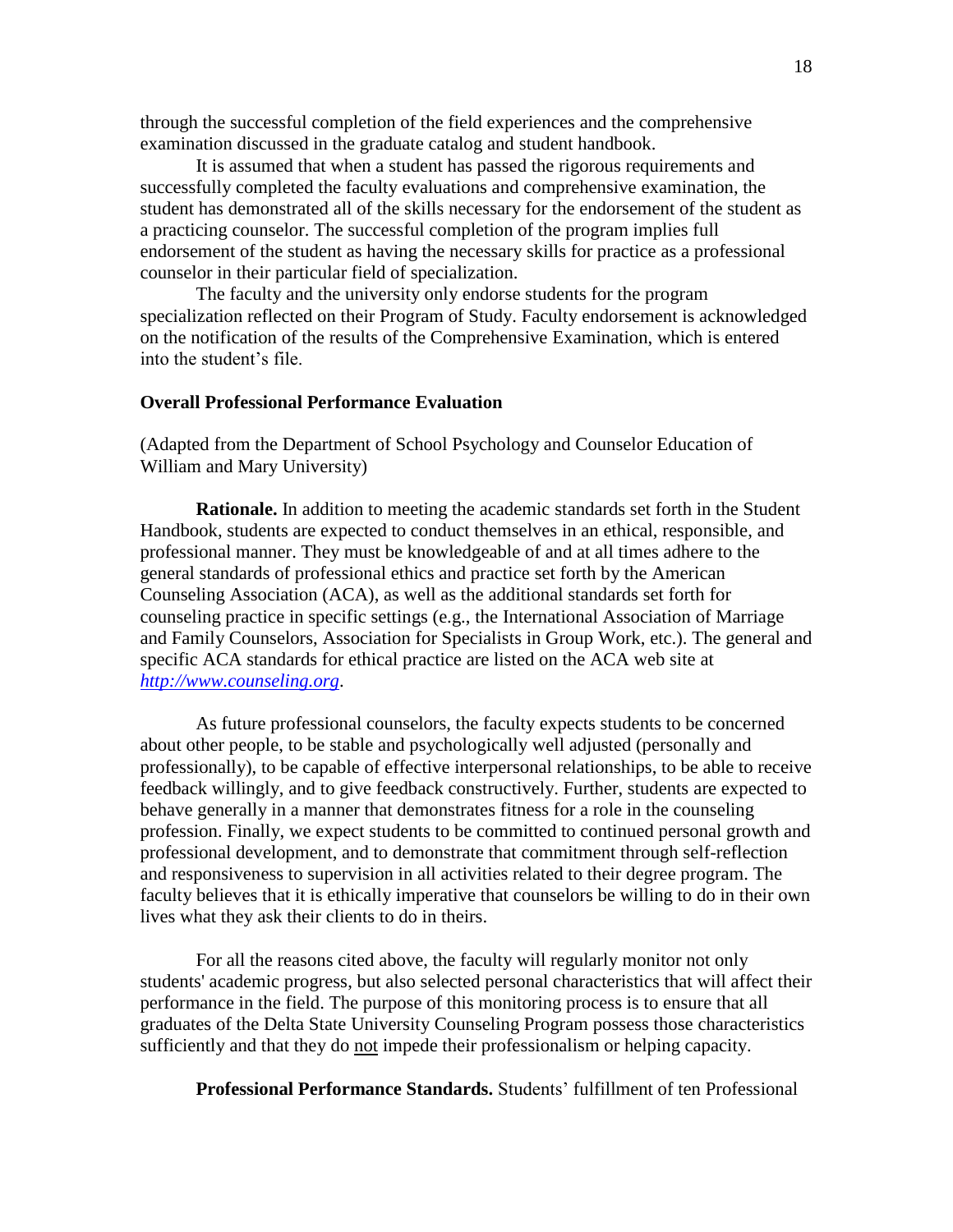Performance Standards is reviewed by individual faculty during each class and at the conclusion of each semester by the combined counseling faculty. The Standards include:

- 1. Openness to new ideas
- 2. Flexibility
- 3. Cooperativeness with others
- 4. Willingness to accept and use feedback
- 5. Awareness of own impact on others
- 6. Ability to deal with conflict
- 7. Ability to accept personal responsibility
- 8. Ability to express feelings effectively and appropriately
- 9. Attention to ethical and legal considerations
- 10. Initiative and motivation

<span id="page-18-0"></span>**Professional Performance Review Process.** Each Professional Performance Standard is rated on a scale of 1 (poor) to 5 (excellent) as described in the Criteria for Professional Performance Standards Evaluation [\(Appendix H\)](#page-40-0). Students receiving a rating below 3 on one or more of the Professional Performance standards will be considered deficient in professional performance and subject to the following procedure:

1. The student and the issuing faculty\* will meet to discuss the Professional Performance concern(s). The student will be presented with a Notification of Professional Performance Concern [\(Appendix H\)](#page-40-0) that will list the deficient rating(s), provide the issuing faculty's explanation for the ratings and describe the specific remedial actions to be taken to correct each area of professional performance deficiency. If revisions to the remedial plan are made at this meeting, a revised Notification of Professional Performance Concern form will be issued to the student for review and signature. Signatures of both the issuing faculty and the student will verify their understanding of the concerns, the required remedial actions, and the schedule for completing them. Both the student and issuing faculty will retain copies of the signed Professional Performance citation, and a copy shall be forwarded to the student's academic advisor.

\* Note: "issuing faculty" refers either to the individual professor who issues the Notification of Professional Performance Concern or to the academic advisor if the Notification is issued by the combined faculty.

2. If a student receives more than one Notification of Professional Performance Concern during his/her Program of Study or fails to show reasonable progress in resolving deficiencies previously cited, he/she will be required to meet with the issuing faculty and his or her academic advisor in accordance with the procedure described in #1 above. Depending upon the nature of new performance concerns and/or the reasons for the student's failure to comply with previously determined remedial action plans, the issuing faculty and academic advisor will consult the full Counseling Program Faculty regarding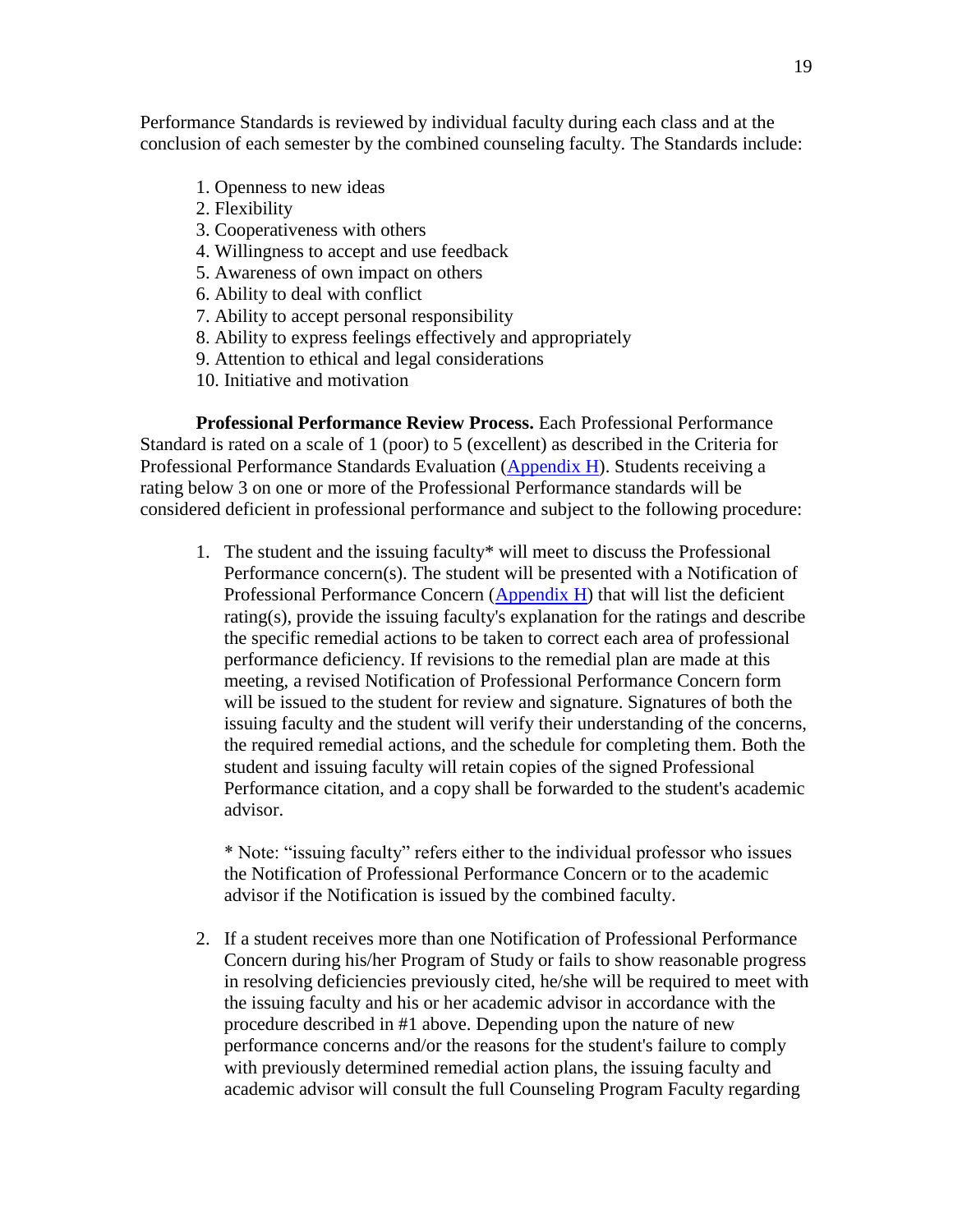the development of alternative remedial strategies and/or evaluation of the student's fitness for continuation in the Program. The issuing faculty, the student, and the academic advisor will retain a signed copy of any subsequent revision made to the Notification of Professional Performance Concern.

3. Faculty will initiate the Professional Performance Review protocol at any time for students who knowingly engage in illegal or unethical activities or for students whose professional performance is deemed to present an immediate threat to the well being of others. In such cases and depending upon the level of perceived threat, the combined faculty may recommend discontinuation in the Program without opportunity for student remediation.

#### **Policies**

#### <span id="page-19-1"></span><span id="page-19-0"></span>**Endorsement Policy**

As noted above, the *2014 American Counseling Association Code of Ethics* (Section F.6.b) states that faculty members:

*. . . assist supervisees* **[students]** *in securing remedial assistance when needed. They recommend dismissal from training programs, applied counseling settings, or state or voluntary professional credentialing processes when those supervisees* **[students]** *are unable to demonstrate that they can provide competent professional services to a range of diverse clients. Supervisors* **[faculty members]** *seek consultation and document their decisions to dismiss or refer supervisees for assistance. They* **[faculty members]** *ensure that supervisees are aware of options available to them to address such decisions.*

When requested, Counselor Education Faculty at Delta State write honest, evaluative letters of recommendation for graduates when they are candidates for employment. The basis for endorsement as a student joins the profession is outlined in the evaluation plans above.

#### **Gatekeeping Policy**

Counselor Educators are charged with the responsibility of acting as "gatekeepers" for the counseling profession. This means that the program faculty helps students consider other areas of study when the counseling profession is not appropriate. The process of determining appropriateness for the profession is conducted by the faculty as a group and not as individual faculty members. As stated in the Retention Policy, in the event that a student demonstrates a behavior incompatible with the goals or values of the counseling profession, program faculty members meet to determine the best method of assisting the student by developing a remediation plan or by advising the student out of the counselor education program.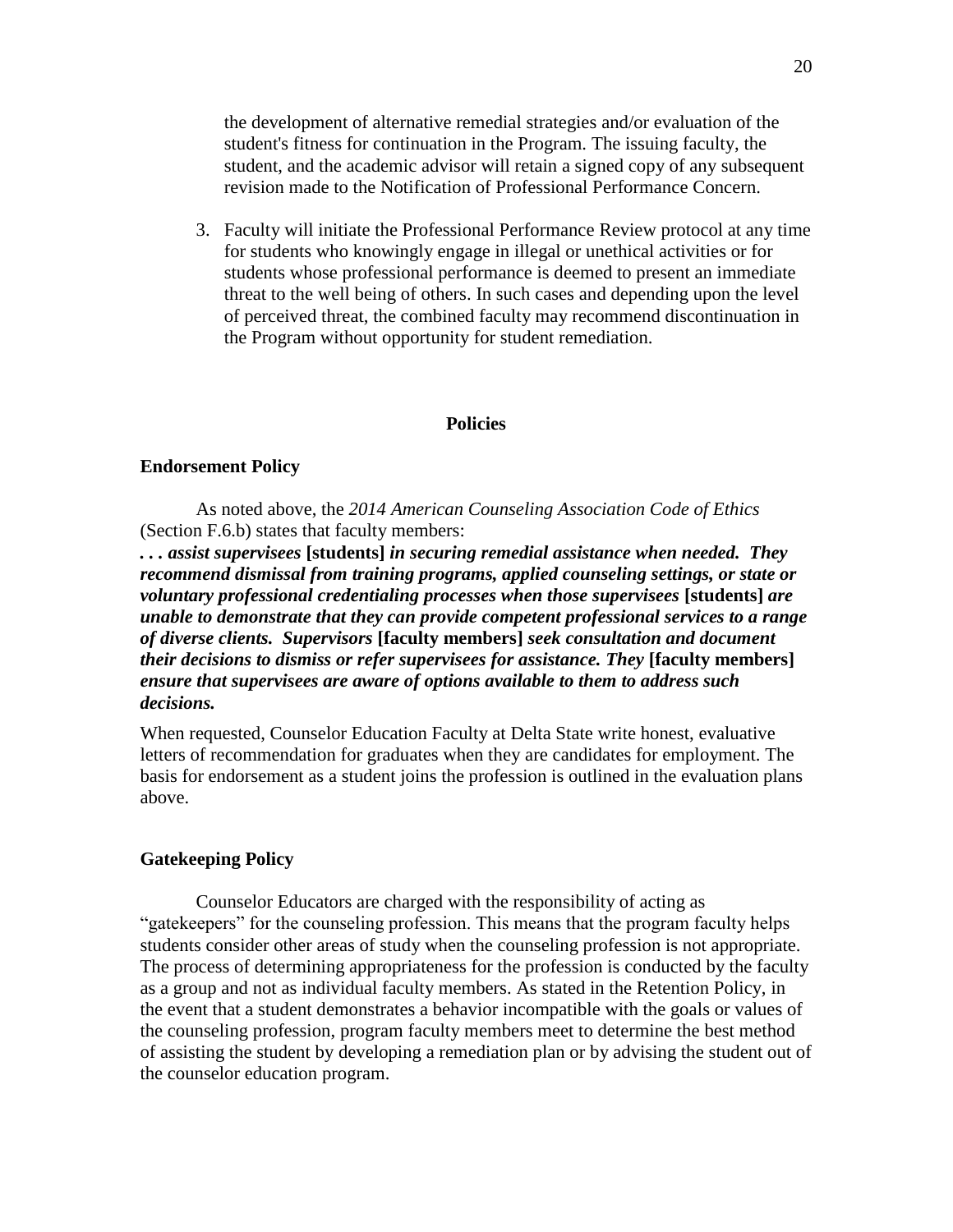In the event that a student is required to follow a retention plan or is dismissed from the Counselor Education program, the student has the right to appeal the decision by following the "Graduate Student Academic Grievance Policy" outlined in the current Delta State University Graduate Catalog (http://www.deltastate.edu/PDFFiles/Academic%20Affairs/2015-2016-gr-catalogcompleted-8-11-15.pdf ).

#### <span id="page-20-0"></span>**Retention Policy**

It is the desire of the counseling faculty that each student reaches his or her potential as a counselor and successfully completes the program. However, if circumstances occur that lead faculty to believe that either a) the student is not progressing as he or she should, or b) the student exhibits qualities or behaviors that are inconsistent with the counseling profession's stated goals, the faculty prepares a written report concerning the student's weaknesses in performance. The student is given a copy of the report and asked to meet with the counseling faculty to determine the potential for the student to successfully complete the program. The student is allowed to discuss the documented weakness and/or mitigating circumstances that might have affected the performance in question. At that time, the faculty either determines a) necessary changes for continuing in the program, or b) if the student should continue to pursue a degree in counseling. If the student is found to be deficient and is required to complete a remediation plan, the faculty provides the student with the necessary steps to resolve the deficiency. The faculty again evaluates the student's performance at the end of the following semester to determine if the student has progressed and successfully addressed the problem area. If the counseling faculty determines that the student is not capable of completing the program's requirements, the student is notified in person and in writing of this decision. At this time, the counseling faculty explains the reasons for the decision and suggests alternative areas of study for the student. In all matters involving student discipline, program faculty seeks to assist the student to remedy deficiencies and, if warranted, allows the student to return to the program.

#### <span id="page-20-1"></span>**Plagiarism Policy**

According to the third edition of the American Heritage® New Dictionary of Cultural Literacy (2005), "Plagiarism occurs when a writer duplicates another writer's language or ideas and then calls the work his or her own. … To avoid the charge of plagiarism, writers take care to credit those from whom they borrow and quote." American Heritage® also clearly states that plagiarism is "literary theft" (http://dictionary.reference.com/browse/plagiarism). The *APA Publication Manual* (6th ed.) warns that professionals "do not claim the words or ideas of another as their own; they give credit where credit is due (APA Ethics Code Standard 8.11, Plagiarism). Quotation marks should be used to indicate the exact words of another" (p. 15). Plagiarism is applicable to words, ideas, and/or writings. Using someone else's ideas or words without giving credit to the author or source makes a student guilty of intellectual theft and is not tolerated in the counseling program. Plagiarism is also a form of academic dishonesty.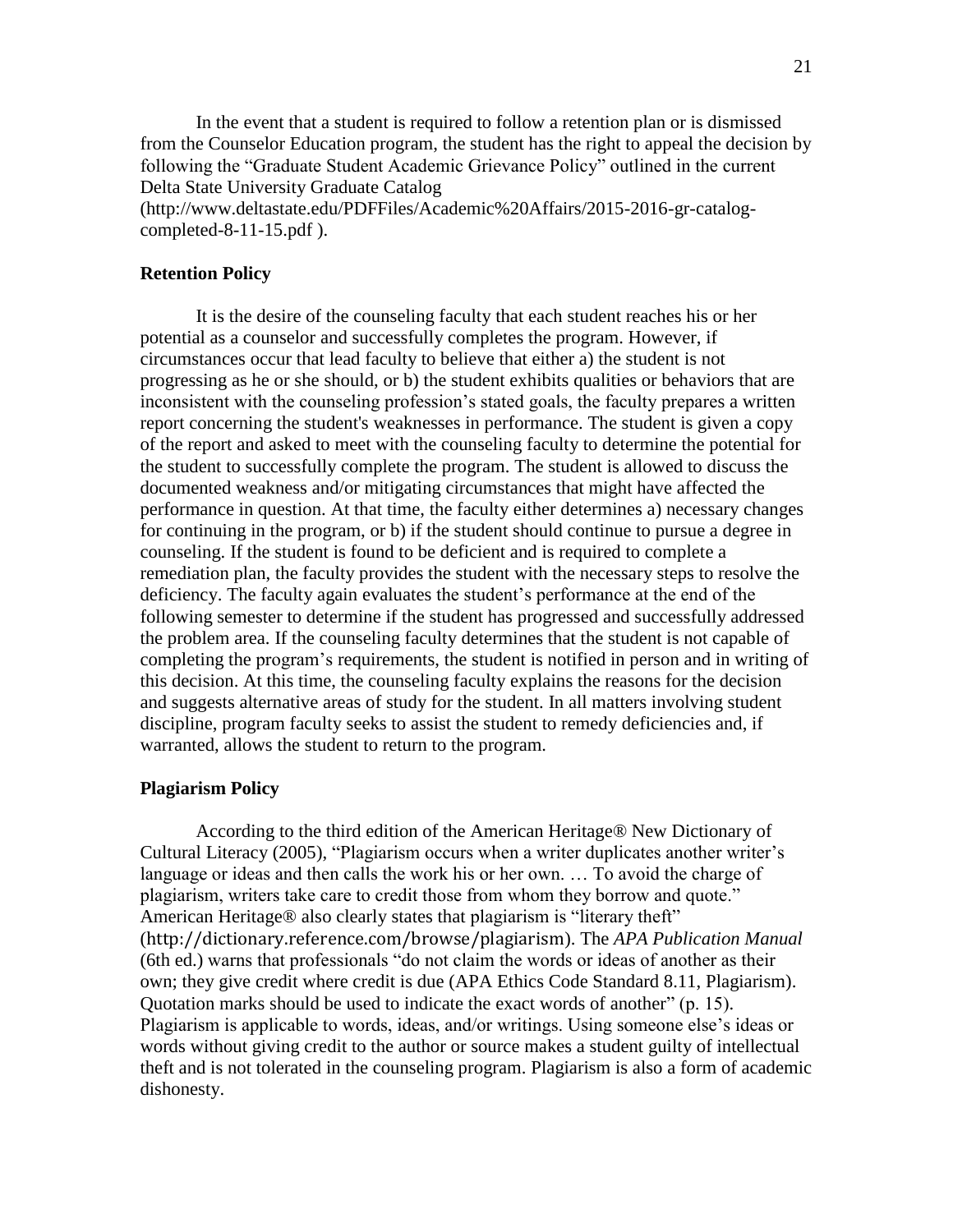Specific examples of plagiarism include but are not limited to:

- Using statements in a paper taken directly from another source (e.g., article, book, internet, etc) without use of quotation marks and appropriate citations
- Using statements from another source with minimal modifications to the wording resulting while the integrity of the content still remains the original author's
- Cheating on an examination (i.e., copying answers from someone else's test)
- Turning in a paper written by someone else (voluntarily, without his/her knowledge, or for money) with the intent to represent oneself as the author
- Submitting a paper for more than one course (even though the student originally wrote it) without express approval from both professors

According to the Delta State University Graduate Catalog (2015-2016), "Unethical and dishonest behavior will not be tolerated and could invoke severe penalties. Academic dishonesty includes, but is not limited to, cheating, plagiarism,…" (p. 24). The Counselor Education faculty has determined that violations of the plagiarism policy are as follows:

- 1. The first offense will result in *at least* a zero for the assignment, an individual meeting between the faculty member and the student for discussion of the offense, and a letter of reprimand to be placed in the student's official file in the department. Documentation of the incident will also be sent to the Vice President of Academic Affairs.
- 2. A second offense will result in the student's expulsion from Delta State University's degree program. The student will not be allowed to enroll in any other degree programs at DSU.

Program faculty strongly encourage students to understand program expectations regarding plagiarism, closely monitor their own writing, and seek assistance where needed. See [Appendix F](#page-36-0) for tips on avoiding plagiarism.

## <span id="page-21-0"></span>**Student Academic and Performance Evaluation Grievance Policy**

## **In the Delta State University Graduate Catalog, 2015-2016 (p. 25-26), it states:**

<span id="page-21-1"></span>At any stage in the appeals process, should a decision necessitate a change in the official record (e.g. a grade change), the responsible party at that stage shall make the required change and record such action in the appeals file.

1.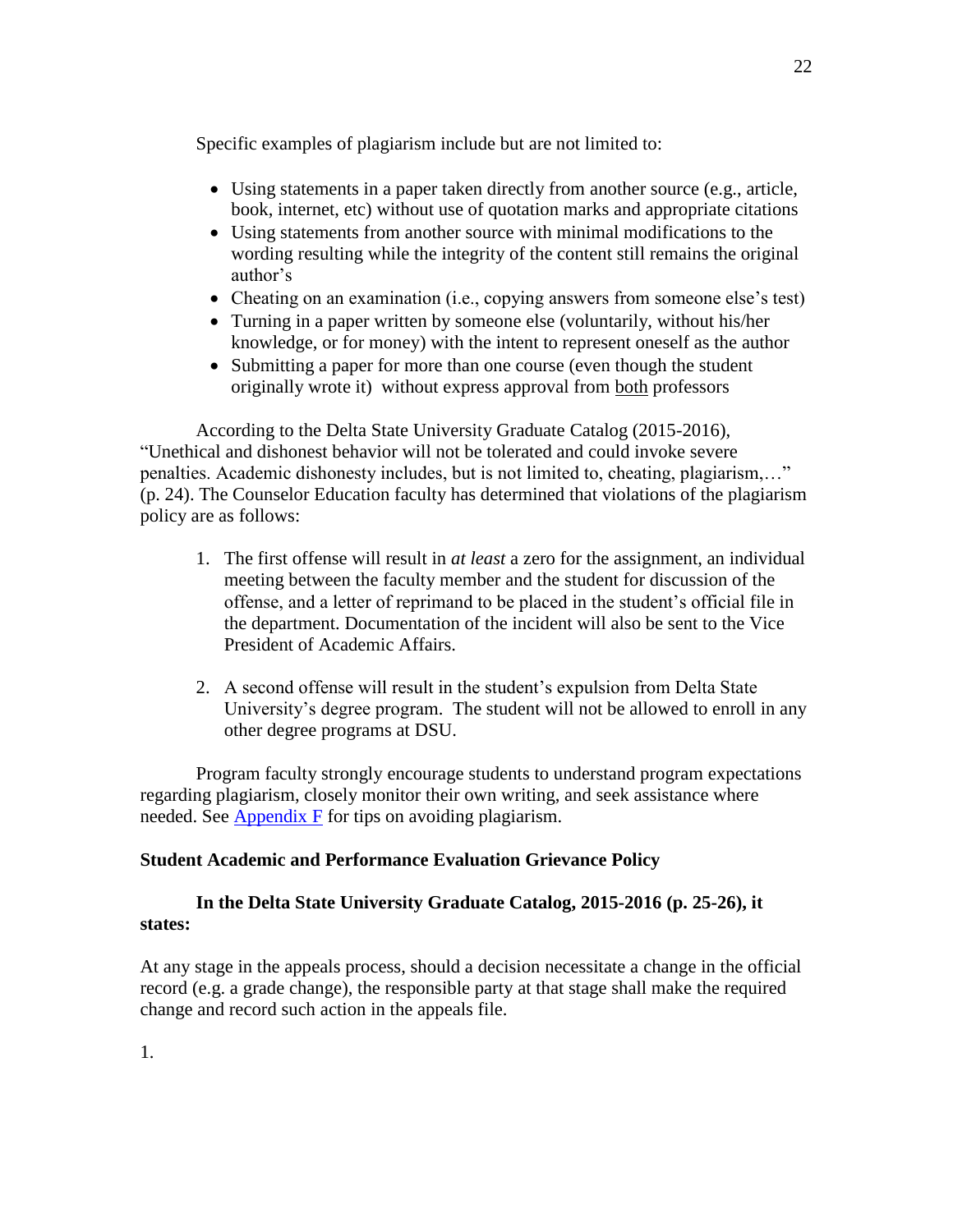The student will discuss the grievance with the instructor and seek a solution. This discussion, the first step of the grievance process, must take place no later than the last working day of the next regular term after the course in question.

### 2.

If the problem is not resolved to the satisfaction of the student in conference with the instructor, the student is entitled to submit an appeal in writing (with documentation) to the department/division chair within fifteen working days of the date of the conference. Upon receiving a student appeal, the department/division chair submits, within fifteen working days, a written request for a response in writing (with documentation) from the instructor. The instructor replies to the chair's request within fifteen working days. The department/division chair notifies the student and instructor in writing of his/her decision, within fifteen working days from the date the response is received from the instructor. All documents must be retained for a minimum

of three years; upon sending the response to the student and instructor, the chair will ensure that the complete appeals file is delivered to the Office of Academic Affairs.

### 3.

If the problem is not resolved to the satisfaction of the student, the student is entitled to submit an appeal in writing (with documentation) within fifteen working days of the date of the department/division chair's written response to the college/school dean with administrative responsibility for the department in which the appeal originated. The college/school dean obtains the appeals folder from the Office of Academic Affairs and reviews the student appeal and the corresponding written responses from the instructor and chair. The college/school dean notifies the student and instructor in writing of his/her decision with a copy to the division/department chair, within fifteen working days from the date the appeal is received. All documents must

be retained for a minimum of three years; upon sending the response to the student, instructor, and chair, the dean will ensure that the complete appeals file is delivered to the Office of Academic Affairs.

#### 4.

If the problem is not resolved to the satisfaction of the student, the student is entitled to submit a written request for a hearing with the Graduate Academic Appeals Committee within fifteen working days of the date of the dean's response. (Committee contact information available through the Graduate and Continuing Studies Office, 239 Kent Wyatt Hall 662-846-4700). The Graduate Academic Appeals Committee chair schedules a hearing date, within fifteen working days from the date the request for hearing is received, and notifies the student, instructor, and chair, and the chair obtains the appeals file from the Office of Academic Affairs. All parties may submit their cases in person to the committee. The Appeals Committee notifies the student, instructor, and chair in writing of its decision with a copy to the appropriate dean, within five working days from the date of the hearing. All proceedings of the Graduate Academic Appeals Committee are confidential. All documents must be retained for a minimum of three years; upon the Committee's sending the response to the student, instructor, chair, and dean, the Graduate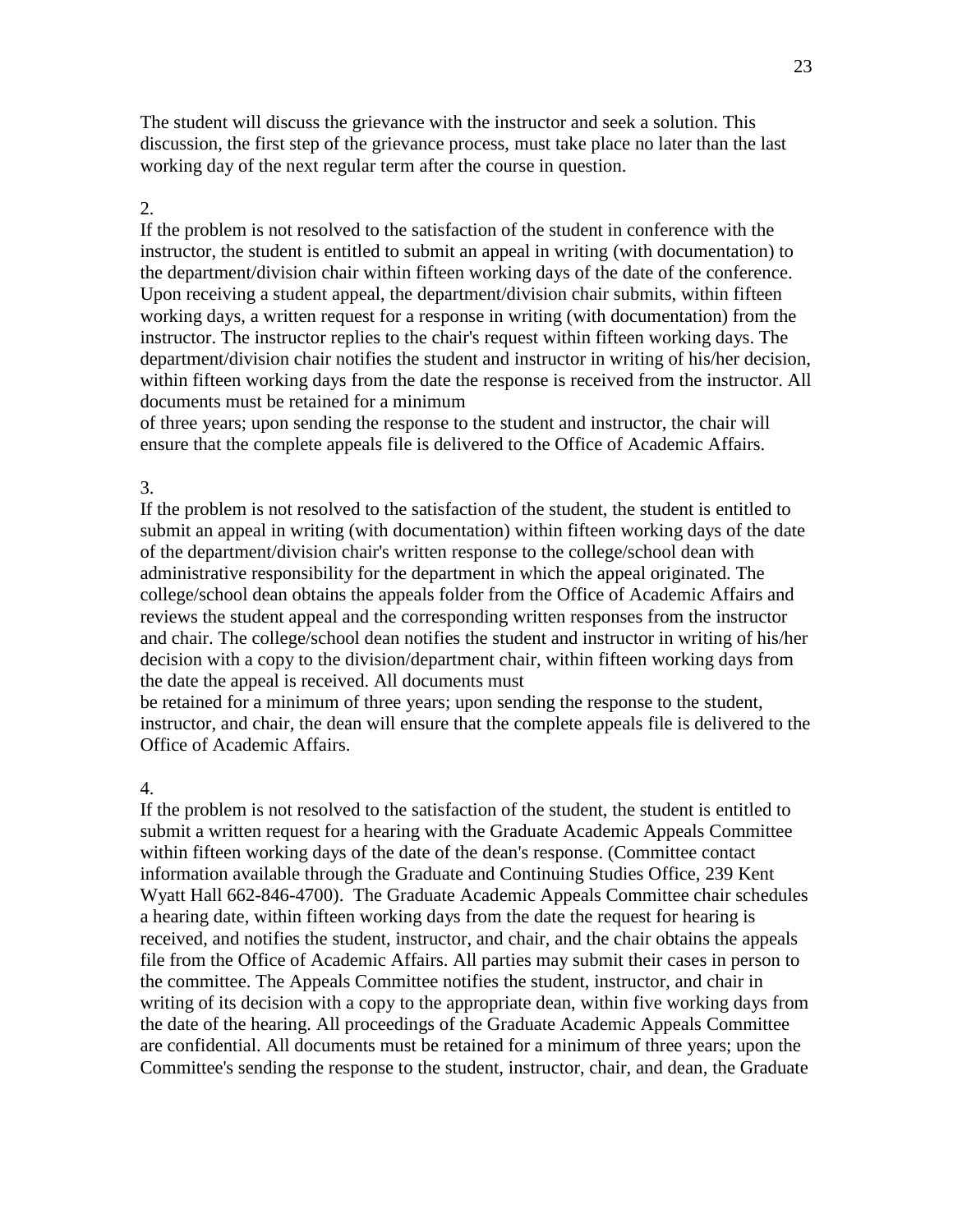Academic Appeals Committee chair will ensure that the complete appeals file is delivered to the Office of Academic Affairs.

## 5.

If the problem is not resolved to the satisfaction of the student, the student is entitled to submit an appeal in writing to the Vice President for Academic Affairs within fifteen working days of the date of the Committee's notification. The Vice President for Academic Affairs reviews the appeals file. Within fifteen working days after receiving the appeal, the Vice President for Academic Affairs notifies the student, instructor, and chair in writing of his/her decision, which is final, with a copy to the appropriate dean and the chair of the Graduate Academic Appeals Committee. All documents must be retained for a minimum of three years; the Vice President for Academic Affairs will retain the appeals file in the Office of Academic Affairs.

Grievances shall not encompass the quality of instruction, the difficulty of testing, the rigor of grading, or the appropriateness of the course requirements. The judgment of what standards are appropriate resides with the instructor, unless there is compelling evidence that those standards are arbitrary or capricious. At every step, the correspondences from the instructor, the chair, the dean, and the Committee shall designate the date by which the next step, if indicated, shall

be initiated by the student or respondent. At any stage in the appeals process, should a decision necessitate a change in the official record (e.g. a grade change), the responsible party at that stage shall make the required change and record such action in the appeals file.

### **Pre-practicum, Practicum, and Internship Experiences**

Practicum and Internship experiences are essential in learning and putting into practice skills and techniques learned in working with clients. Program faculty develop experiences within the curriculum that will help solidify learning and aid in students' developing a sound, ethical, theory-based counseling approach that is helpful for those with whom they work.

### <span id="page-23-0"></span>**Pre-practicum Counseling Requirement**

Much of the experience in Pre-practicum occurs within the counseling laboratory on the third floor of Ewing next to program faculty offices. Students are exposed to and trained in relationship-building techniques and supervision of counseling skills that aid in important understanding of the counseling process and in application of counseling practice. An essential requirement for beginning students is to experience what clients encounter when they establish a therapeutic relationship and work with a counselor.

To fulfill this experience, students are required to have a minimum of **six** 50 minute counseling sessions as a client with a counselor of their choice before they finish Pre-practicum. Approved counselors may be found on campus in the Counseling and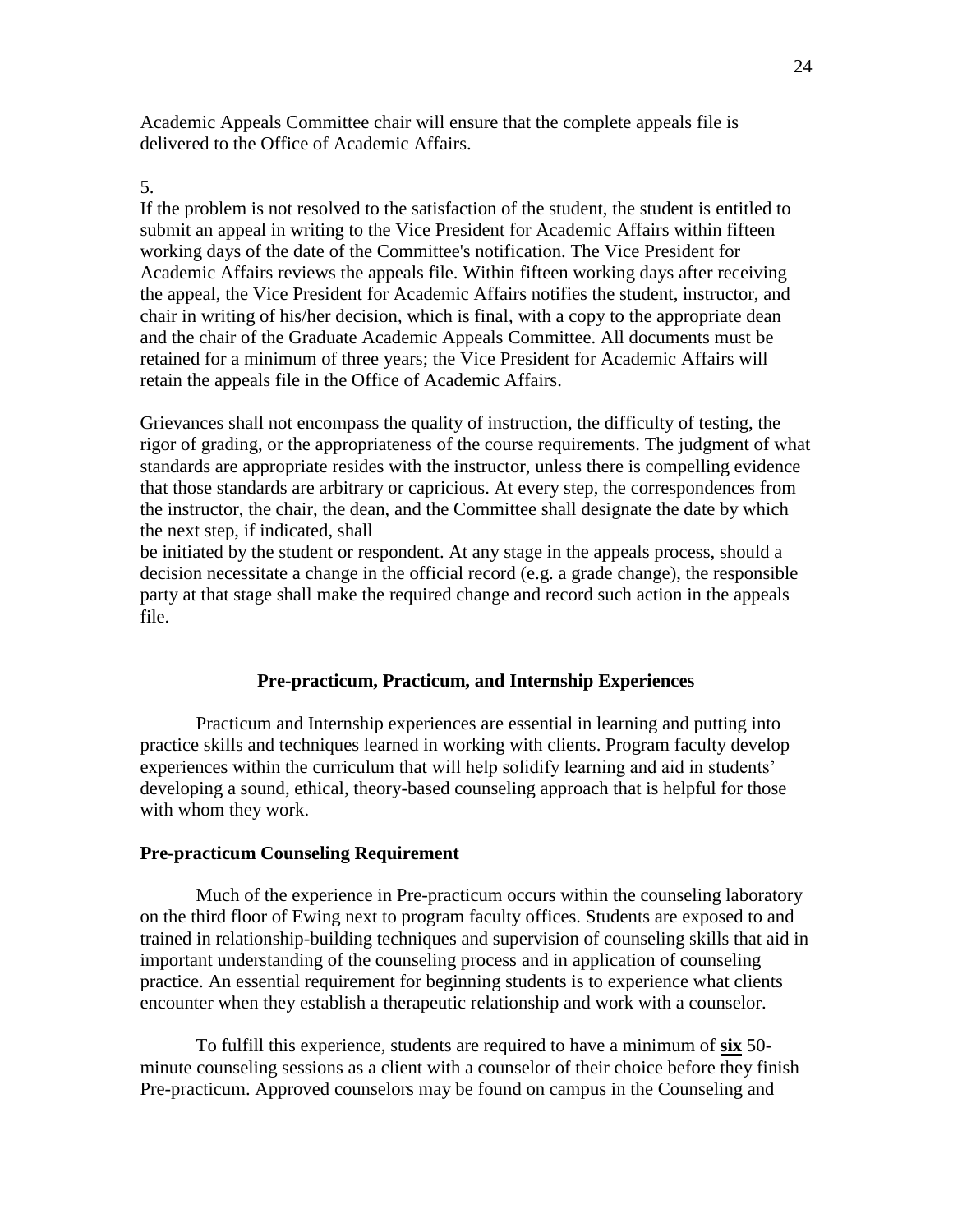Testing Center (contact Dr. Richard Houston at 846-4690) or in many of the communities where students live. (Note: Counselors **must** be approved by the academic advisor before initiating the counseling sessions. This requirement is not fulfilled unless counselors are *pre-approved* by students' faculty advisors). While the content of sessions is confidential, students are required to submit documentation from their respective counselors to the CED 604 Pre-practicum instructor verifying their participation in and completion of this requirement.

### <span id="page-24-0"></span>**Practicum and Internship Experiences**

Prior to practicum and internship placements, students are apprised of choices in placement locations. Students are required to complete the 100-hour field experience (Practicum) in an approved location of their choice. This experience allows students to broaden the skills necessary for counseling specialized populations and provides an opportunity to become familiar with more diverse populations. School counselors must complete their School Internship field placements in a school setting in an approved school district.

During advising during the semester before your Practicum or Internship begins, you should talk with your advisor about your choices for a Practicum or Internship site. Some of the sites require extensive paperwork prior to approval. A student must meet with their advisor during the semester prior to their practicum or internship experience. Early preparation will allow for a smooth transition into these experiences. Essential paperwork can be electronically accessed from the *Field Experience Guide* on the Counselor Education Program website.

Students completing the School Counseling Program must either present a valid Class A teaching certificate (Mississippi) or request a waiver of this requirement through the Division Office. Students in the school counseling program who do not have a teacher education background are informed of the requirement for meeting satisfactory scores on the CASE and Praxis II specialty areas.

Some students choose to complete one or both of their field experiences outside the local area. CACREP accreditation standards require that students in CED 609, CED 610, and CED 619 attend group supervision. The requirement for attendance at group supervision meetings cannot be waived regardless of the circumstances. If attending the group supervision poses a severe burden, accommodations can be made for students to attend via electronic classroom.

#### <span id="page-24-1"></span>**Professional Liability Insurance Requirement**

*Professional liability insurance is required for participation in pre-practicum, practicum, and internship.* Clinical supervisors for field placements, including faculty, will require proof of insurance coverage. In arranging for field placements, students should determine from their clinical supervisor the agency's policy regarding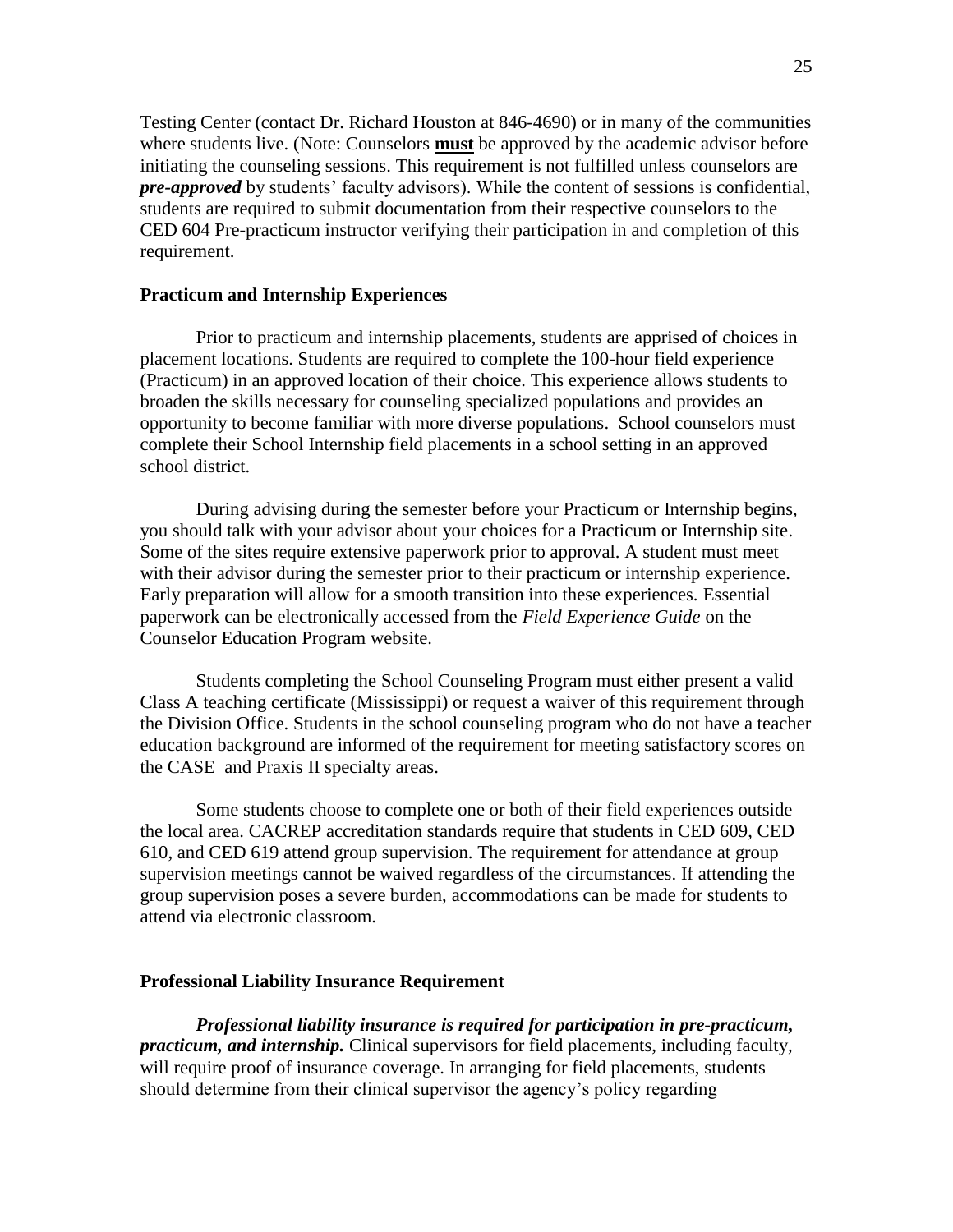professional liability insurance.

Application forms for liability insurance offered through the American Counseling Association or American Mental Health Counselors' Association are available in the Division Office. Other carriers provide liability insurance and students are encouraged to choose the coverage that best suits their particular needs.

#### **Comprehensive Exam**

<span id="page-25-0"></span>A final written comprehensive examination is required of all candidates. The content-based examination covers all major field courses. The final examination is administered at the beginning of the final semester in which the candidate is enrolled. The Comprehensive Exam Policy can be found in Appendix D.

### <span id="page-25-1"></span>**Clinical Mental Health and School Counseling Comprehensive Examination**

The Counselor Education Program has adopted for use as its comprehensive exam the Counselor Preparation Comprehensive Exam (CPCE) developed by the Center for Credentialing and Education (CCE), an affiliate of the National Board for Certified Counselors (NBCC). Students are eligible to take the comprehensive exam after having met the following requirements:

- 1. Successfully pass CED 609 (and be enrolled in final coursework in the program),
- 2. Written approval from the academic advisor,
- 3. Maintenance of a minimum of 3.0 on all program coursework,
- 4. Cleared of all deficiencies in program coursework,
- 5. Complete an application for graduation and the comprehensive exam before the established semester deadline.

Students will be required to formally apply to take the CPCE and pay a fee as established by the Center for Credentialing and Education (CCE). Deadlines for applying to take the CPCE will be posted. Students are strongly encouraged to submit their applications for the CPCE before the posted due date.

Competency areas for the CPCE are: Professional Identity, Helping Relationships, Assessment, Group Work, Career Development, Human Growth and Development, Social and Cultural Diversity, and Research and Program Evaluation.

#### **Professional Development**

<span id="page-25-2"></span>Each student is encouraged to participate in local, state, and national professional organizations. Qualified students are encouraged to participate in Delta Sigma Upsilon, the Delta State University chapter of Chi Sigma Iota, the international counseling honor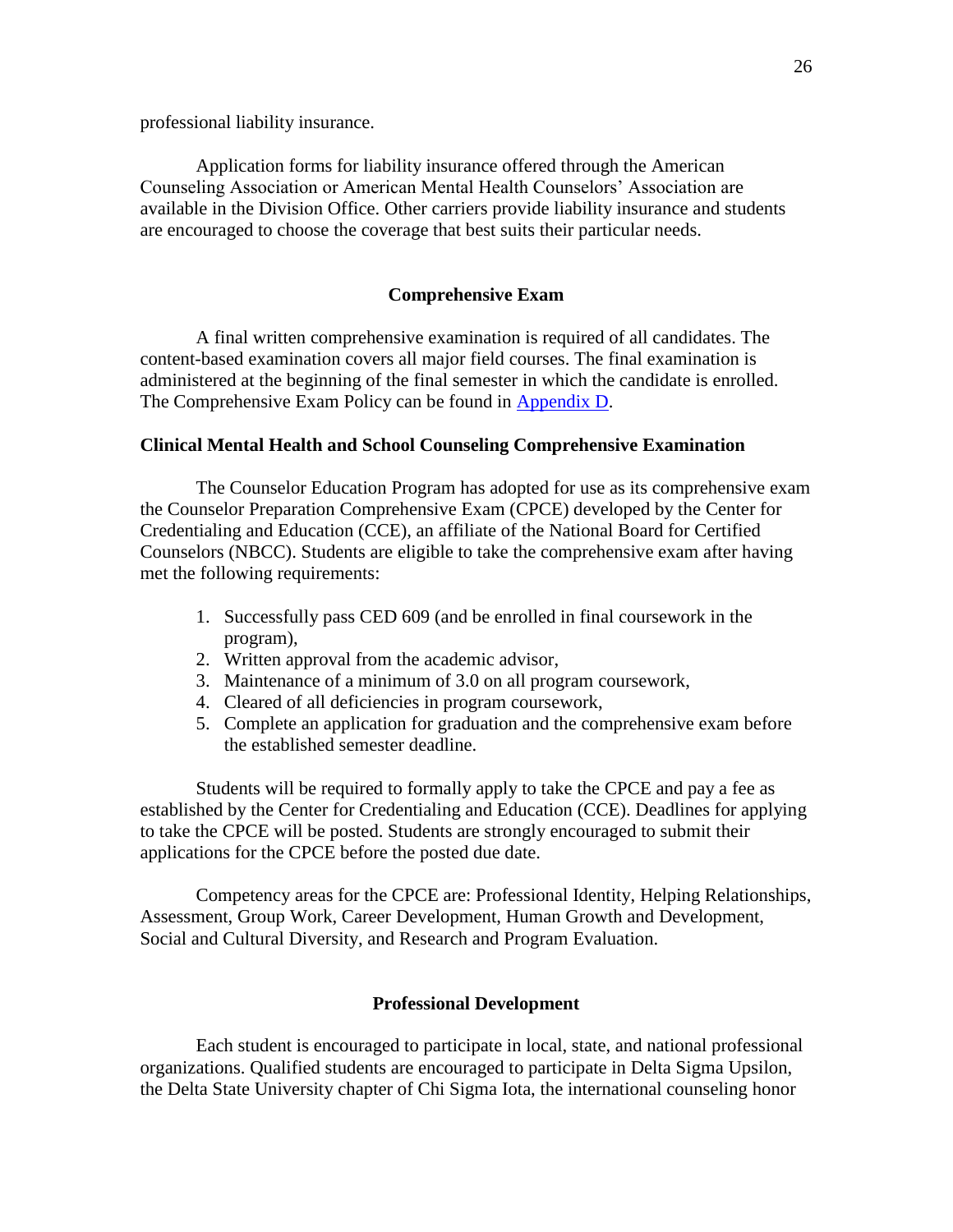society.

Students will participate in the annual F. E. Woodall Spring Conference sponsored by the Division of Counselor Education and Psychology, providing them with an opportunity to make a professional presentation.

Students are required to join one or more professional counseling organizations. A suggested (but not inclusive) list is below:

American Counseling Association (ACA) Mississippi Counseling Association (MCA) American School Counselor Association (ASCA) American Mental Health Counselor Association (AMHCA) Association for Play Therapy (APT)

#### **Financial Aid**

<span id="page-26-0"></span>It is the intent of the University to keep necessary student expenses at a minimum. Insofar as possible, expenses will not exceed those listed in the Graduate Bulletin. Subject to the order of the Board of Trustees of Institutions of Higher Learning, university fees and/or living expenses may be increased if necessary.

A limited number of Graduate Assistantships are available in the Division of Counselor Education and Psychology, the Counseling and Testing Center, and other locations on campus. Be aware that work as a Graduate Assistant may affect the amount of financial aid received. This should be discussed with the Office of Financial Aid. For more information concerning application for Graduate Assistantships, contact the Office of Financial Aid.

For information concerning loans available to graduate students, call (662-846- 4670) or write the Director of Financial Aid, Delta State University, Cleveland, Mississippi 38733.

#### **Graduation**

<span id="page-26-1"></span>A faculty advisor assists the student in planning a program of study and schedule. However, the student must assume responsibility for meeting all requirements for their degree program. Each student will receive a cohort plan with their schedule at orientation before the program begins. Any changes in the students' course sequence must be approved by the advisor and the Division Chair. Students are discouraged from taking courses that are not listed on their cohort plan without a conference with their advisor. An advisor is under no obligation to accept coursework that is not listed on the Program of Study. Additionally, not all coursework offered in the Department or at the University qualifies for consideration for program completion.

The degree must be completed within 6 calendar years from the time of initial enrollment in the graduate program; exceptions may be made for extenuating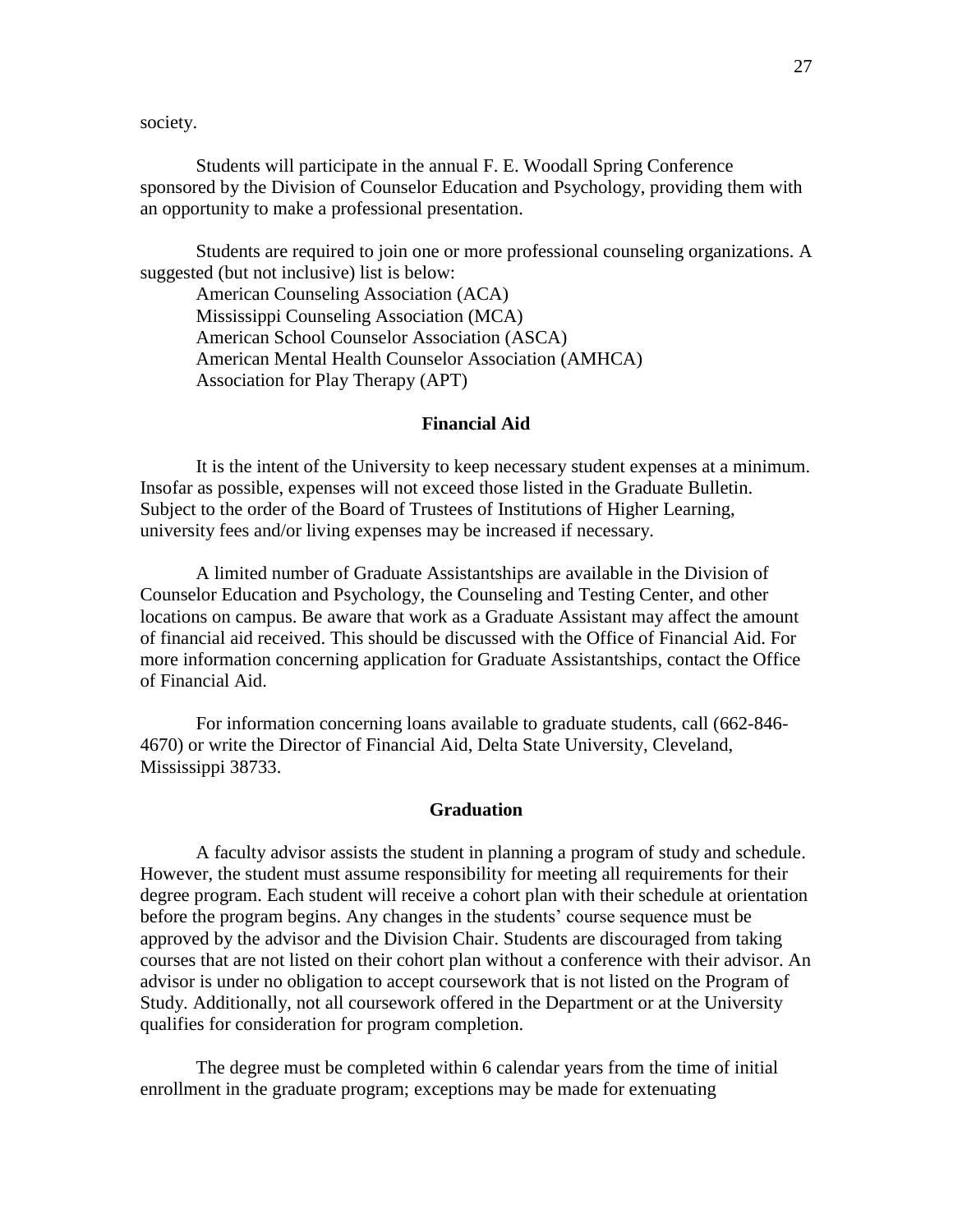circumstances such as military service or serious illness. Such exceptions must be approved by the Dean of the College of Education.

Students completing the M.Ed. in Counseling will be endorsed by the faculty only in their area of concentration. Students will receive endorsement either in Clinical Mental Health Counseling or School Counseling but not both.

#### **Ann Mohead-Whittle Award**

<span id="page-27-0"></span>Each year before the May graduation date, the program faculty meets to select a candidate for the Ann Mohead-Whittle Award. This financial award is made to the graduating student who best exemplifies the academic competence and clinical practice of the professional counselor. All graduates are considered for the award, and no application is required. The name of the selected graduate is forwarded to the administrator of the award for acceptance. A cash award and certificate is awarded to the outstanding student.

#### **Audrey Waller Parrish Memorial Scholarship**

<span id="page-27-1"></span>The Audrey Waller Parrish Memorial Scholarship was established in 1998. When funding is made available, the scholarship will be awarded in the spring semester to be applied to university expenses for the following year. Applicants must be female, graduate students in the second year of the school counseling program, exhibit an outstanding academic record, demonstrate evidence of need, and demonstrate a commitment to humanitarian service. Applications are available in the Department Office.

#### **Program Faculty and Staff**

<span id="page-27-2"></span>Program faculty offices are located on the third floor of the Ewing building. The Program and Division Office is 335 Ewing Building and the telephone number is (662) 846-4355. Individuals involved with the program include:

<span id="page-27-3"></span>**Sally Zengaro, Ph.D.** – Division Chair, Counselor Education and Psychology **Natasha Barnes, Ed.D.** – Assistant Professor of Counselor Education **George R. Beals, Ph.D.** – Program Coordinator and Assistant Professor of Counselor Education **Stephanie C. Bell, Ph.D.** – Assistant Professor of Counselor Education **Mary Bess Pannel, Ph.D.** – Assistant Professor of Counselor Education **Catherine Bishop Vincent, Ed.D.** – Assistant Professor of Counselor Education **Chaley Brunetti McCain, ME.d. –** Counseling Lab Director **Becky Steed** – Division Secretary

#### **For Further Information**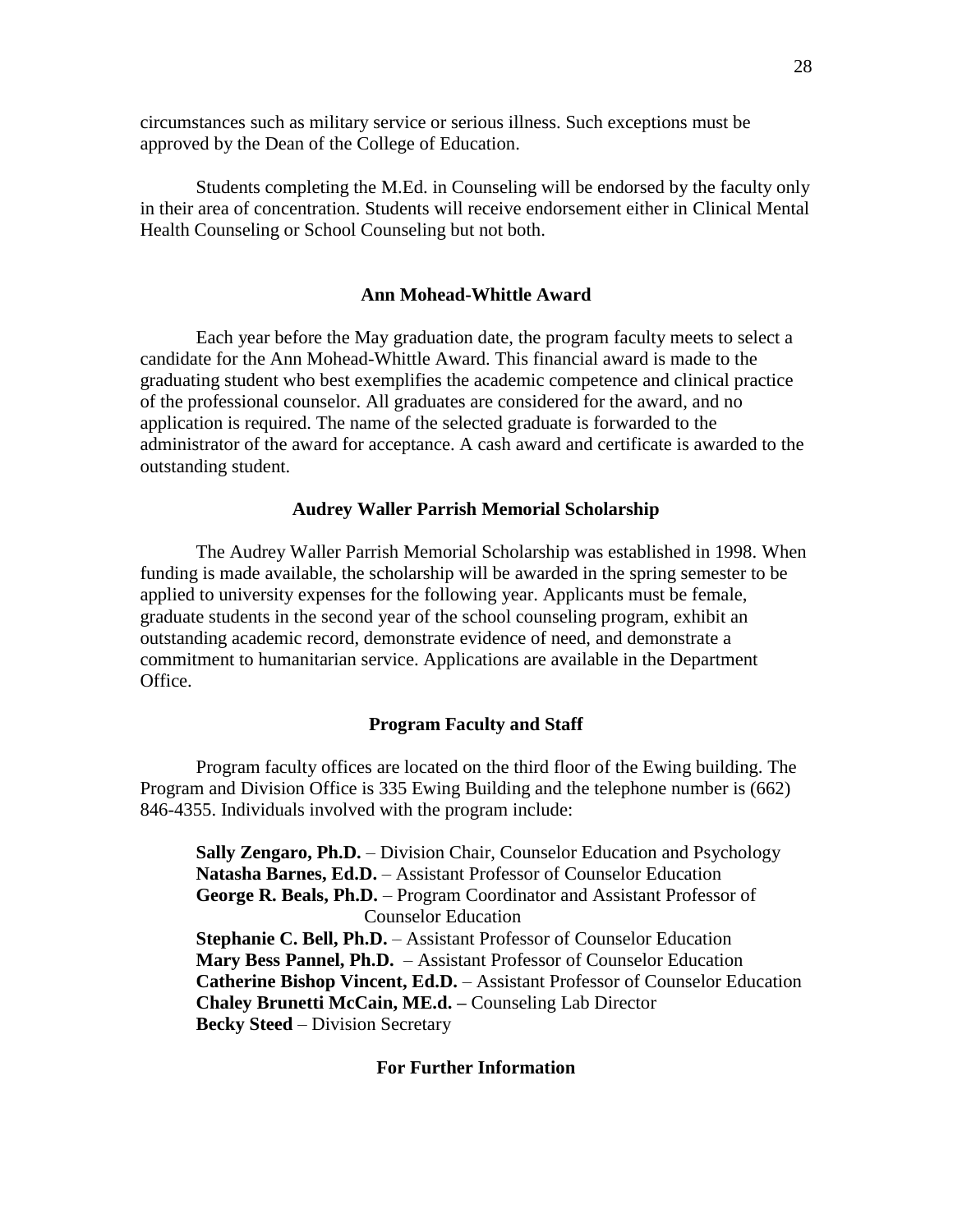For further information regarding the counseling program at Delta State University, please contact any faculty member or

Division Chair of Counselor Education and Psychology P. O. Box 3142 Delta State University Cleveland, MS 38733 Telephone: (662) 846-4355

## **Capstone Internship Paper**

CACREP requires that faculty systematically evaluate student development and growth. To graduate, students in the past have completed a Portfolio Project that contained all of their papers from every semester as well as new writings to demonstrate growth. The faculty decided to replace the portfolio with a Capstone paper that covers all of the Global Learning Objectives (GLO). For those students graduating this semester, 1-2 written pages per GLO, illustrating your comprehension and synthesis of the content, is required. Total length of paper should be 15-20 pages minimum. APA format is required. You are able to cite yourself if you would like to reuse a previous statement. Turn It In will be used. Use a title page and a reference page. You are able to use references, but much of the writing needs to demonstrate your synthesis of your coursework.

It is advised that you begin your outlines, structuring your paper, and writing now. However, this must be a quality work or you will not graduate. This is part of the portfolio graduation experience.

This must be completed in order to graduate. Submit your paper to your Faculty Advisor via email as well as to your Internship Instructor via CANVAS Assignments. For those not graduating this semester, I am providing you with an opportunity to have this started and I will look over it for you.

Further advice from Dr. Beals:

The general guidelines for all of the objectives:

In general, you should write from your professional identity, your professional ethics, and your professional stance as a blossoming new counselor. I would recommend that you start out writing with an outline or just free writing and be willing to express and impress yourself with what you really do know. Let the Global learning objectives (GLO) help you to think about what you have learned over your time with us and what you have come to know and understand about the profession. Again, be willing to impress YOURSELF. Don't try so hard to impress US.

After you get your own thoughts down, then you might use some materials from previous work or you might realize that you are saying something that needs a citation so then go find the citation. The faculty members hope that you will be sharing information that is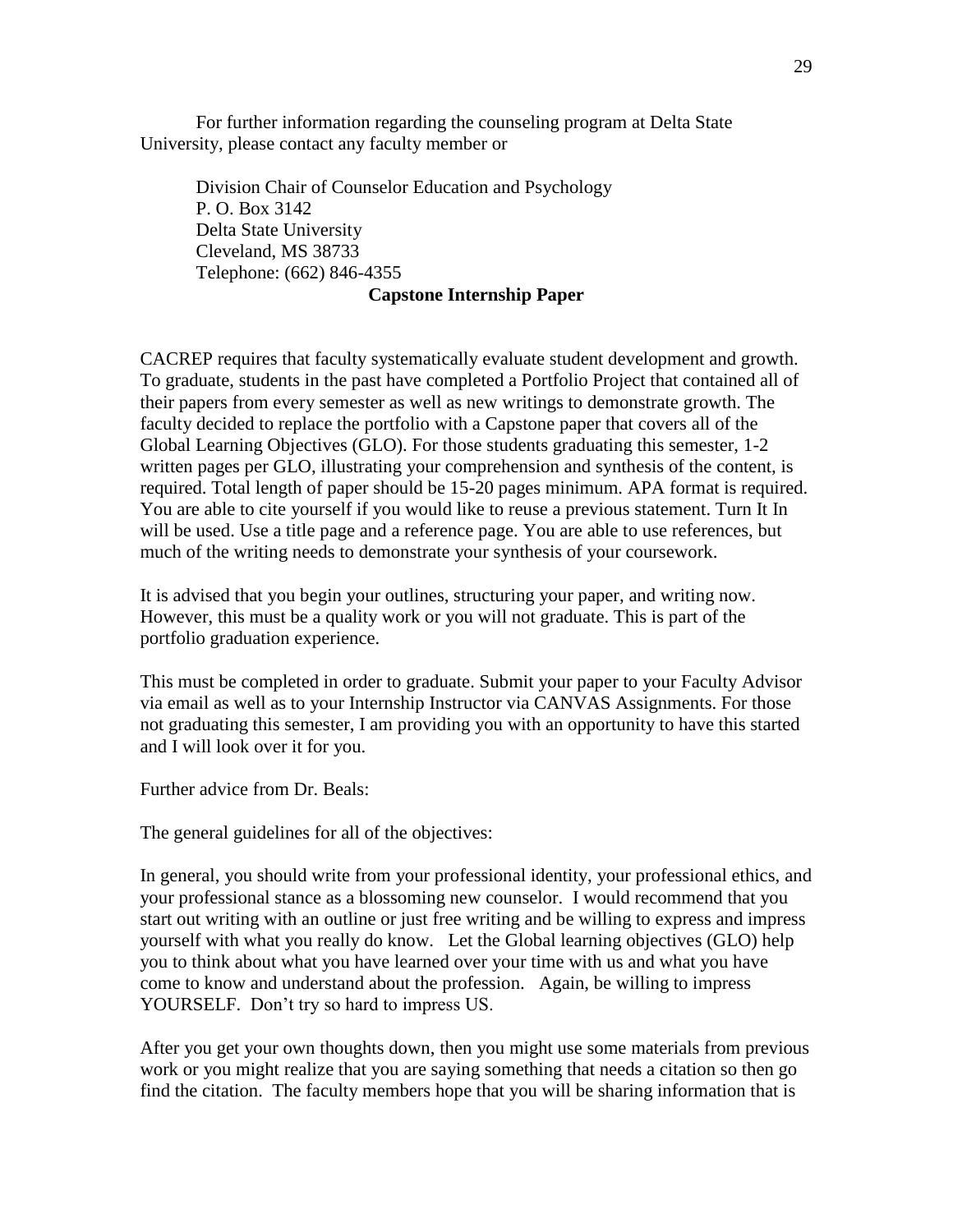from the general knowledge base of counseling concepts, behaviors, theories, and ideas. We want to know how you have internalized some of these. Let this be a conversational paper. Because it is general knowledge unless you are being extremely specific, you do not need to cite ideas.

As for rubrics, each GLO is a pretty concise learning objective. Address most every term or clause in the objective. Don't let that strangle you though. Let go of the need to do this in a right or wrong way and approach it with a curiosity about what you do know or don't know. In fact, if you see something that you wished you knew more about be willing to tell us that, too. If you passed the CPCE we are going to let you graduate. This assignment helps us know how much you have internalized. The extent that students have internalized the body of knowledge from our profession will predict the amount of stress they will avoid and the amount of job satisfaction they will enjoy.

How do you think ethical and professional counselors think and behave around each of those GLO's.? If there is a list of terms or ideas make sure you address them. I really believe that you will be surprised at what you know and how much you have thought about your new profession. You should need a few citations, but for the most part we are interested in your counselor-self.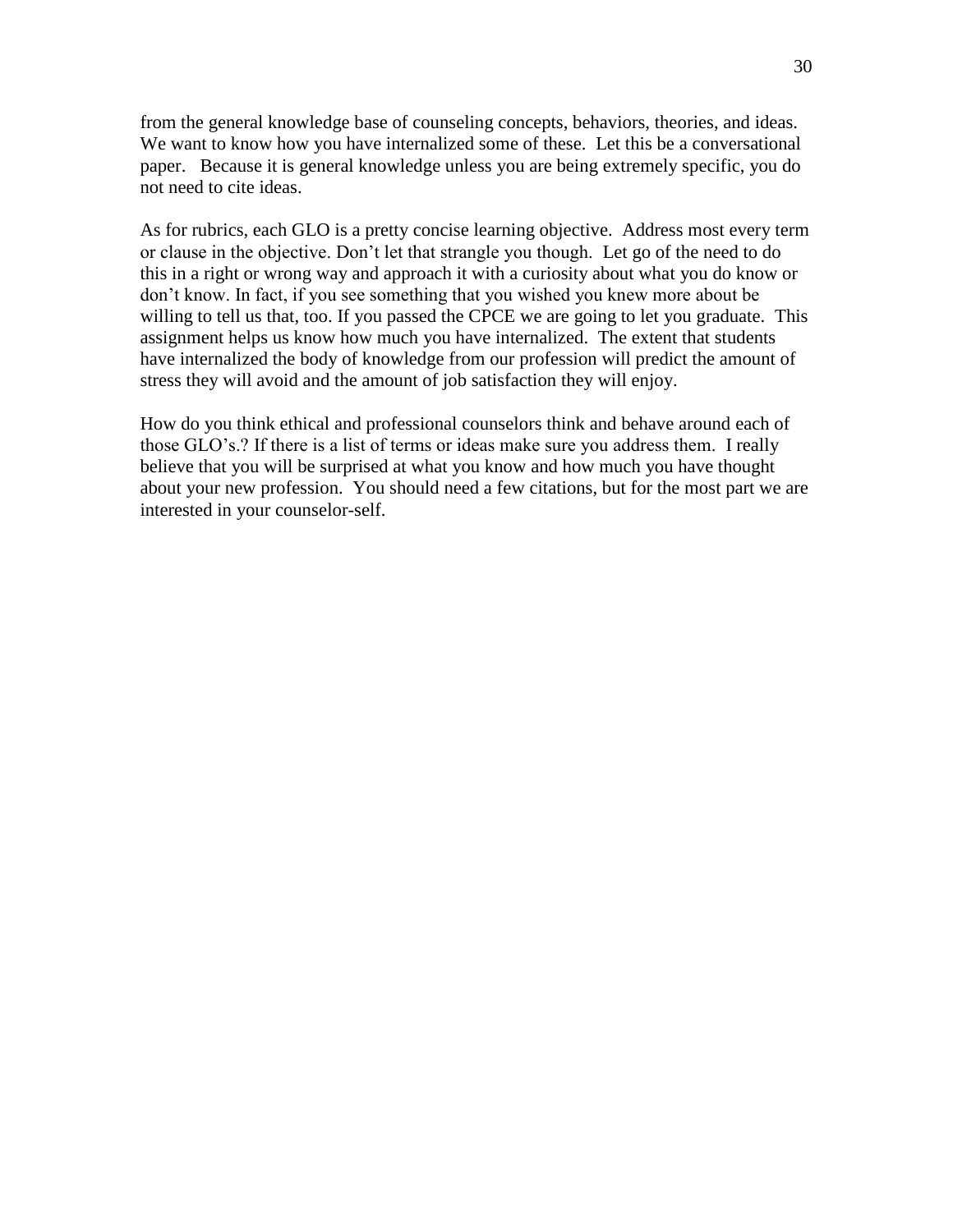<span id="page-30-0"></span>Delta State University is committed to a policy of equal employment and educational opportunity for all persons without regard to race, color, religion, national origin, sex, physical or mental handicap, status as to disabled veteran or Vietnam era veterans, or age as specified by applicable laws and regulations. Minorities are encouraged to apply.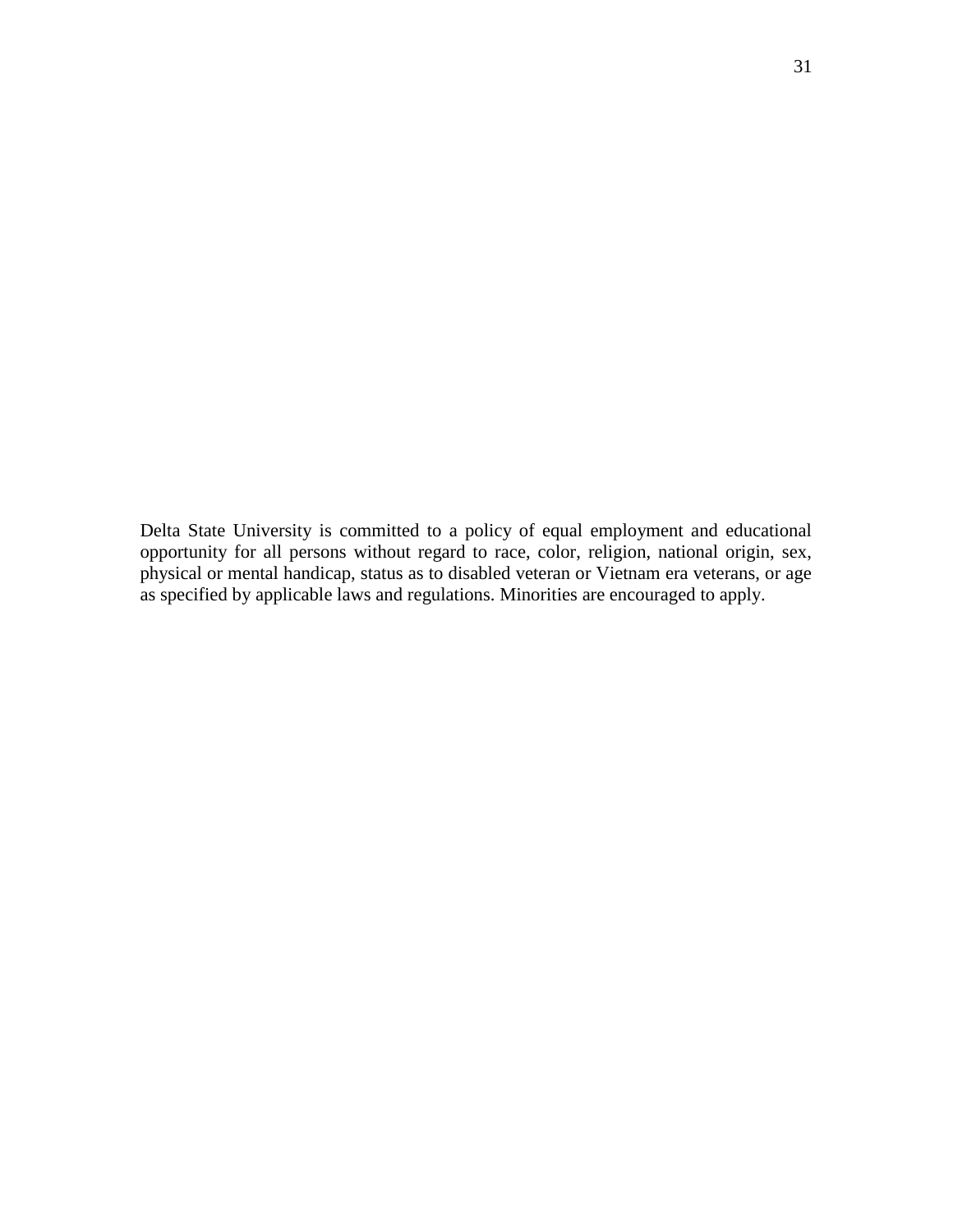<span id="page-31-0"></span>**APPENDIX A Programs of Study**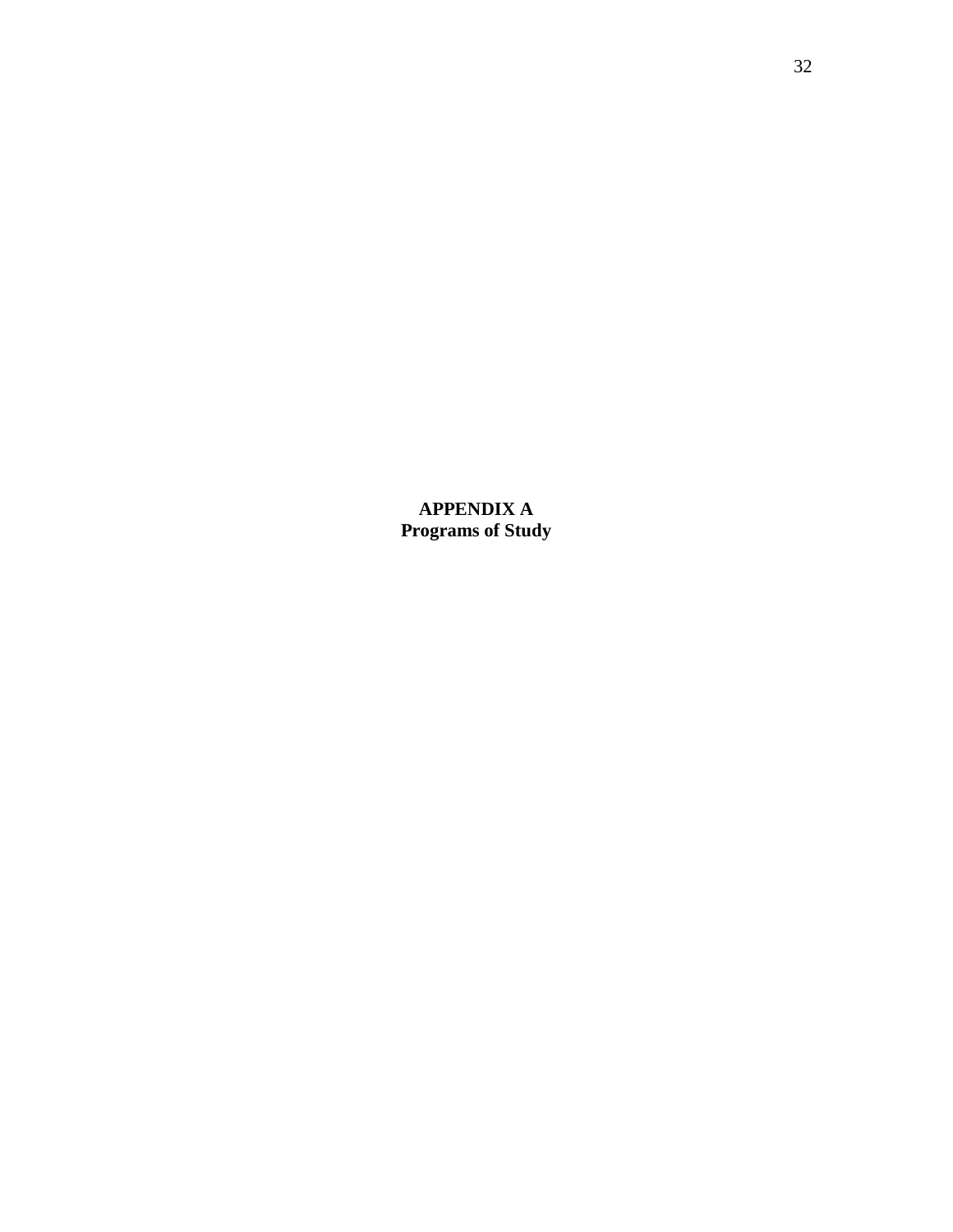# **DELTA STATE UNIVERSITY**

#### <span id="page-32-0"></span>**Program of Study: Masters Degree (M.Ed.) in Counselor Education**

**Major: Clinical Mental Health Counseling**

(rev. November, 2018)

| Name:                                                            | 900#                   |                                |                              |       |  |
|------------------------------------------------------------------|------------------------|--------------------------------|------------------------------|-------|--|
| <b>Major Core Courses (Counselor Education)</b>                  | Credit<br><b>Hours</b> | <b>Semester to</b><br>be taken | <b>Semester</b><br>completed | Grade |  |
| CED 600: Introduction to Counseling                              | 3                      |                                |                              |       |  |
| CED 601: Counseling Theory                                       | 3                      |                                |                              |       |  |
| CED 602: Assessment Techniques in Counseling                     | 3                      |                                |                              |       |  |
| CED 604: Pre-practicum                                           | 3                      |                                |                              |       |  |
| CED 605: Group Counseling                                        | 3                      |                                |                              |       |  |
| CED 606: Career Development and Placement                        | $\overline{3}$         |                                |                              |       |  |
| CED 609: Practicum                                               | 3                      |                                |                              |       |  |
| CED 610: Clinical Mental Health Counseling<br>Internship         | 6                      |                                |                              |       |  |
| CED 616: Social and Cultural Foundations                         | 3                      |                                |                              |       |  |
| CED 620: Human Growth and Development                            | 3                      |                                |                              |       |  |
| CED 627: Foundations of Clinical Mental Health<br>Counseling     | 3                      |                                |                              |       |  |
| CED 630: Counseling Skills                                       | 3                      |                                |                              |       |  |
| CED 635: Methods of Counseling Research and<br><b>Statistics</b> | 3                      |                                |                              |       |  |
| CED 703: Psychodiagnostics in Counseling                         | 3                      |                                |                              |       |  |
| CED 711: Crisis Intervention Techniques                          | 3                      |                                |                              |       |  |
| CED 712: Counseling Children and Adolescents                     | 3                      |                                |                              |       |  |
| CED 715: Marriage and Family Counseling                          | 3                      |                                |                              |       |  |
| <b>Total Hours</b>                                               | 54                     |                                |                              |       |  |

| <b>Electives (Clinical Mental Health)</b> | <b>Credit</b><br><b>Hours</b> | <b>Semester to</b><br>be taken | <b>Semester</b><br>completed | Grade |
|-------------------------------------------|-------------------------------|--------------------------------|------------------------------|-------|
|                                           |                               |                                |                              |       |
|                                           |                               |                                |                              |       |
| <b>Total Hours</b>                        |                               |                                |                              |       |

| <b>Transfer courses to be considered</b><br>for degree requirement | Credit<br><b>Hours</b> | <b>Course Substitution For</b><br><b>Which Course?</b> | Grade | <b>Date</b><br><b>Authorized</b> |
|--------------------------------------------------------------------|------------------------|--------------------------------------------------------|-------|----------------------------------|
|                                                                    |                        | <b>From Which Institution?</b>                         |       |                                  |
|                                                                    |                        |                                                        |       |                                  |
|                                                                    |                        |                                                        |       |                                  |
|                                                                    |                        |                                                        |       |                                  |
| <b>Total Hours</b>                                                 |                        |                                                        |       |                                  |

 **Total Hours in Program: \_\_\_\_\_\_\_\_\_\_\_\_ (60 minimum)**

| <b>Approved: Student</b> |  |  |
|--------------------------|--|--|
|                          |  |  |

**Division Chair \_\_\_\_\_\_\_\_\_\_\_\_\_\_\_\_\_\_\_\_\_\_\_\_\_\_\_\_\_\_\_\_\_\_\_\_ Date: \_\_\_\_\_\_\_\_\_\_\_\_\_\_\_\_\_\_\_\_\_\_\_\_\_\_\_\_\_**

**(3 copies: Student, Advisor, File)**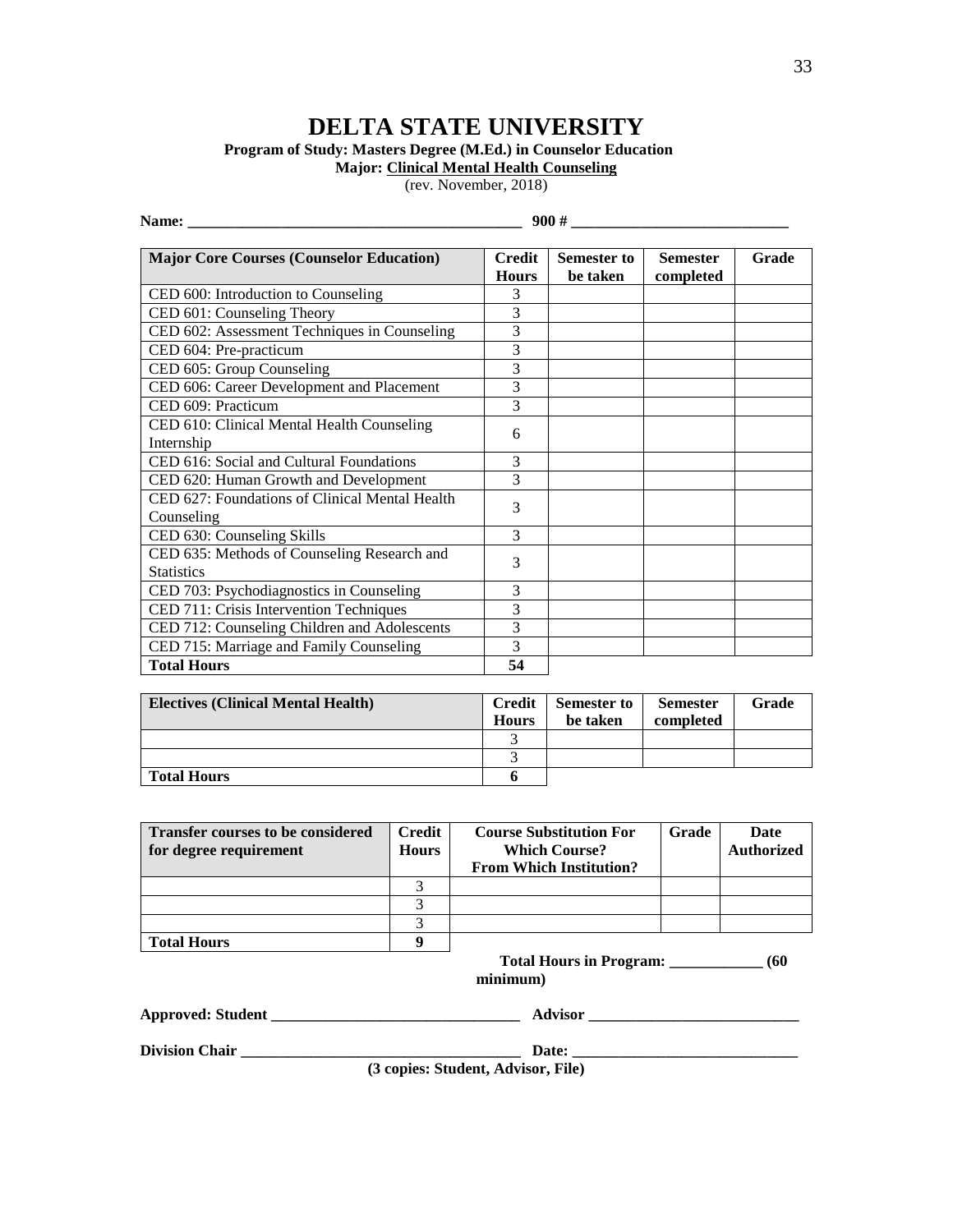# **DELTA STATE UNIVERSITY**

34

<span id="page-33-0"></span>**Program of Study: Masters Degree (M.Ed.) in Counselor Education** 

**Major: School Counseling**

(rev. November, 2018)

|                                                                  | $900 \#$                      |                                |                              |       |  |
|------------------------------------------------------------------|-------------------------------|--------------------------------|------------------------------|-------|--|
| <b>Major Core Courses (Counselor Education)</b>                  | <b>Credit</b><br><b>Hours</b> | <b>Semester to</b><br>be taken | <b>Semester</b><br>completed | Grade |  |
| CED 600: Introduction to Counseling                              | 3                             |                                |                              |       |  |
| CED 601: Counseling Theory                                       | 3                             |                                |                              |       |  |
| CED 602: Assessment Techniques in Counseling                     | 3                             |                                |                              |       |  |
| CED 604: Pre-practicum                                           | 3                             |                                |                              |       |  |
| CED 605: Group Counseling                                        | 3                             |                                |                              |       |  |
| CED 606: Career Development and Placement                        | 3                             |                                |                              |       |  |
| CED 609: Counseling Practicum                                    | 3                             |                                |                              |       |  |
| CED 616: Social and Cultural Foundations                         | 3                             |                                |                              |       |  |
| CED 617: Foundations of School Counseling                        | 3                             |                                |                              |       |  |
| CED 619: School Counseling Internship                            | 6                             |                                |                              |       |  |
| CED 620: Human Growth and Development                            | 3                             |                                |                              |       |  |
| CED 630: Counseling Skills                                       | 3                             |                                |                              |       |  |
| CED 635: Methods of Counseling Research and<br><b>Statistics</b> | 3                             |                                |                              |       |  |
| CED 707: Consultation and Counseling of Diverse<br>Populations   | 3                             |                                |                              |       |  |
| CED 711: Crisis Intervention Techniques                          | 3                             |                                |                              |       |  |
| CED 712: Counseling Children and Adolescents                     | 3                             |                                |                              |       |  |
| CED 715: Marriage and Family Counseling                          | 3                             |                                |                              |       |  |
| <b>Total Hours</b>                                               | 54                            |                                |                              |       |  |

| <b>Elective</b>    | <b>Credit</b><br><b>Hours</b> | <b>Semester to</b><br>be taken | <b>Semester</b><br>completed | Grade |
|--------------------|-------------------------------|--------------------------------|------------------------------|-------|
|                    |                               |                                |                              |       |
|                    | ⌒                             |                                |                              |       |
| <b>Total Hours</b> |                               |                                |                              |       |

| <b>Transfer courses to be considered</b><br>for degree requirement | Credit<br><b>Hours</b> | <b>Course Substitution For</b><br><b>Which Course?</b><br><b>From Which Institution?</b> | Grade | <b>Date</b><br><b>Authorized</b> |
|--------------------------------------------------------------------|------------------------|------------------------------------------------------------------------------------------|-------|----------------------------------|
|                                                                    |                        |                                                                                          |       |                                  |
|                                                                    |                        |                                                                                          |       |                                  |
|                                                                    |                        |                                                                                          |       |                                  |
| <b>Total Hours</b>                                                 |                        |                                                                                          |       |                                  |

**Total Hours in Program: \_\_\_\_\_\_\_\_\_\_\_\_ (60 minimum)**

| <b>Approved: Student</b> | <b>Advisor</b>    |
|--------------------------|-------------------|
|                          |                   |
| <b>Division Chair</b>    | Date <sup>-</sup> |

**(3 copies: Student, Advisor, File)**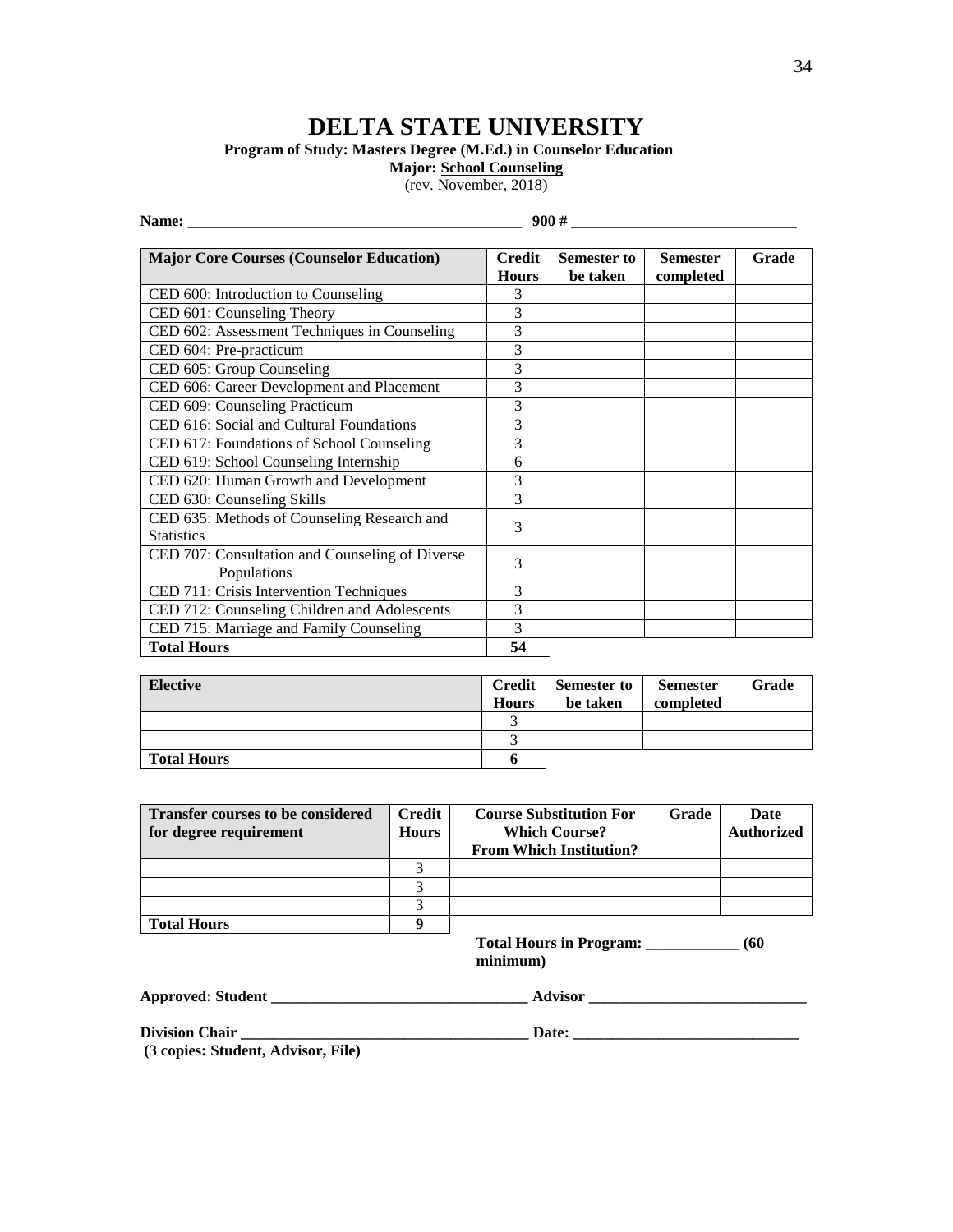**APPENDIX B Comprehensive Exam Policy**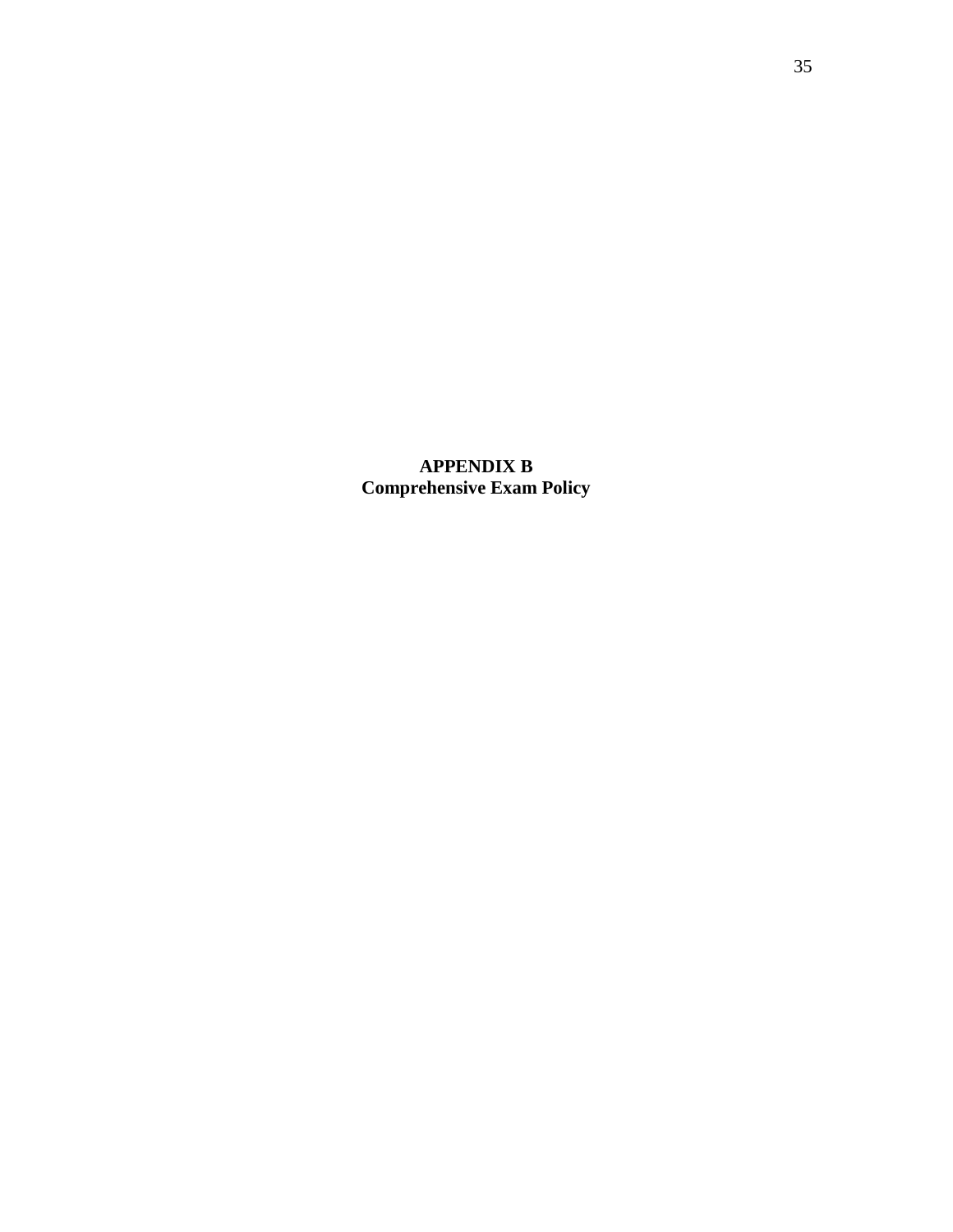## **Master's Comprehensive Examination in the Counselor Education Program Policy** (Revised November, 2018)

The Counselor Education Program has adopted as its comprehensive exam the Counselor Preparation Comprehensive Exam (CPCE) developed by the Center for Credentialing and Education (CCE), an affiliate of the National Board for Certified Counselors (NBCC). The CPCE is a National Counselor Exam (NCE) -like test which will assess students' proficiency in content and prepare students for the NCE.

- 1. Each student will take a 160-item, multiple choice examination over the **eight** CACREP core areas:
	- a. Professional Orientation and Ethical Practice
	- b. Social and Cultural Diversity
	- c. Human Growth and Development
	- d. Career Development
	- e. Helping Relationships
	- f. Group Work
	- g. Assessment
	- h. Research and Program Evaluation

The CPCE is a computer-based examination delivered at a site on Delta State's campus. It is also available at PearsonVue Testing Centers. There is a fee for the exam and exams at PearsonVue are more costly than those available at Delta State. The program coordinator will post dates of availability and instructions for taking the CPCE at the beginning of each semester. There is a fee for taking the exam that is payable by credit card or bank transfer when you register with CCE to take the exam.

- 2. Students will successfully complete the comprehensive examination requirement for graduation with a score that meets the cut score set by the faculty. The current cut score is set at 1 standard deviation below the mean on the standardized report published for each version of the test. With electronic delivery of the exam, students will know immediately if they have achieved a passing score. Faculty supervisors for internship classes will know the current cutoff score.
- 3. If students do not have a passing score, they may retake the examination up to three times. If a student does not pass with three attempts of the examination, a formal remediation plan will be developed and approved by the faculty. A remediation plan may require the student to retake coursework by the student in deficient area(s). Students will not be permitted retake the exam until the faculty are satisfied that the student has completed appropriate remediation.
- NOTE: The Counselor Education program follows the guidelines of the Americans with Disabilities Act (1990, as amended).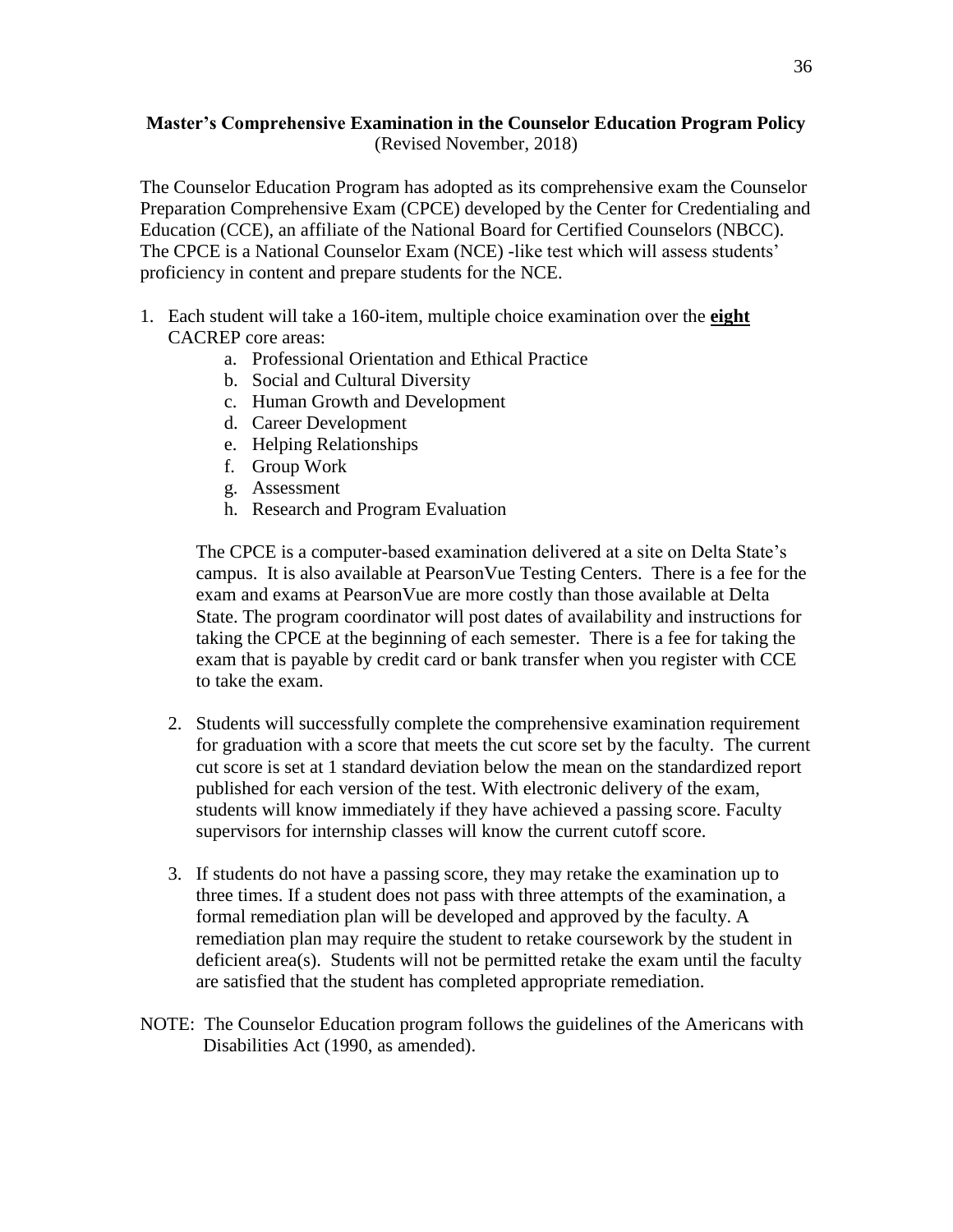<span id="page-36-0"></span>**APPENDIX C Tips on Avoiding Plagiarism**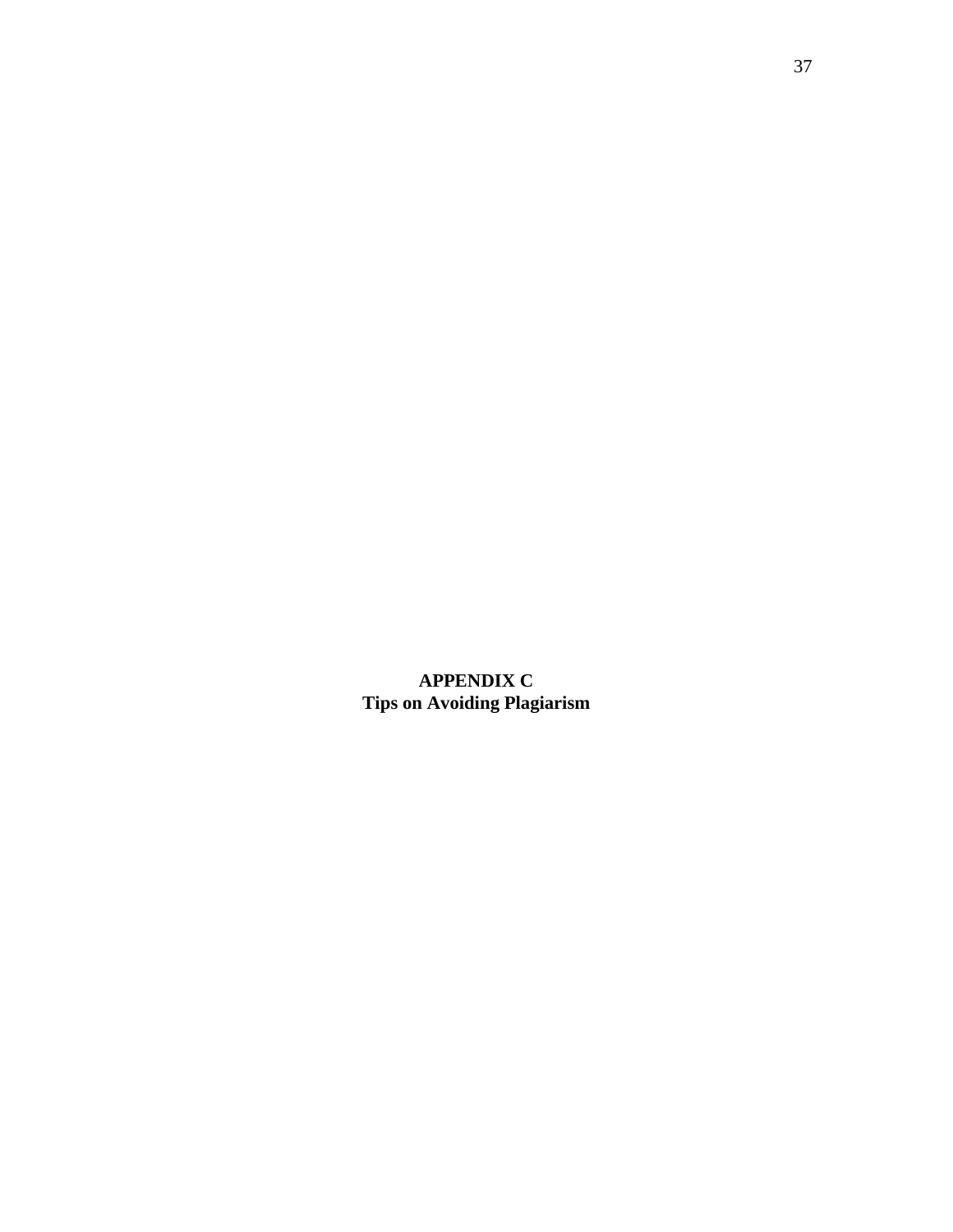## **Tips on Avoiding Plagiarism**

Plagiarism is a serious matter. It is embarrassing and unpleasant for any involved. *Ignorance is not a defense!* The following are some suggested tips to avoid plagiarism. They are simply suggestions and not designed to be inclusive:

- Write down references as you gather sources
- Include quotation marks around direct quotes even if you plan to paraphrase or summarize later
- Proofread your work (This is often the most overlooked step for most students)
- Avoid last minute deadlines! This not only *encourages* plagiarism, it opens the door for careless, unintentional mistakes that could prove costly!
- Paraphrase when taking notes. This forces you to choose only what is useful and separates your ideas/thoughts from the author's.
- Try writing a first draft of the material in 30 minutes with no notes. This will assist you in "taking control" of your paper.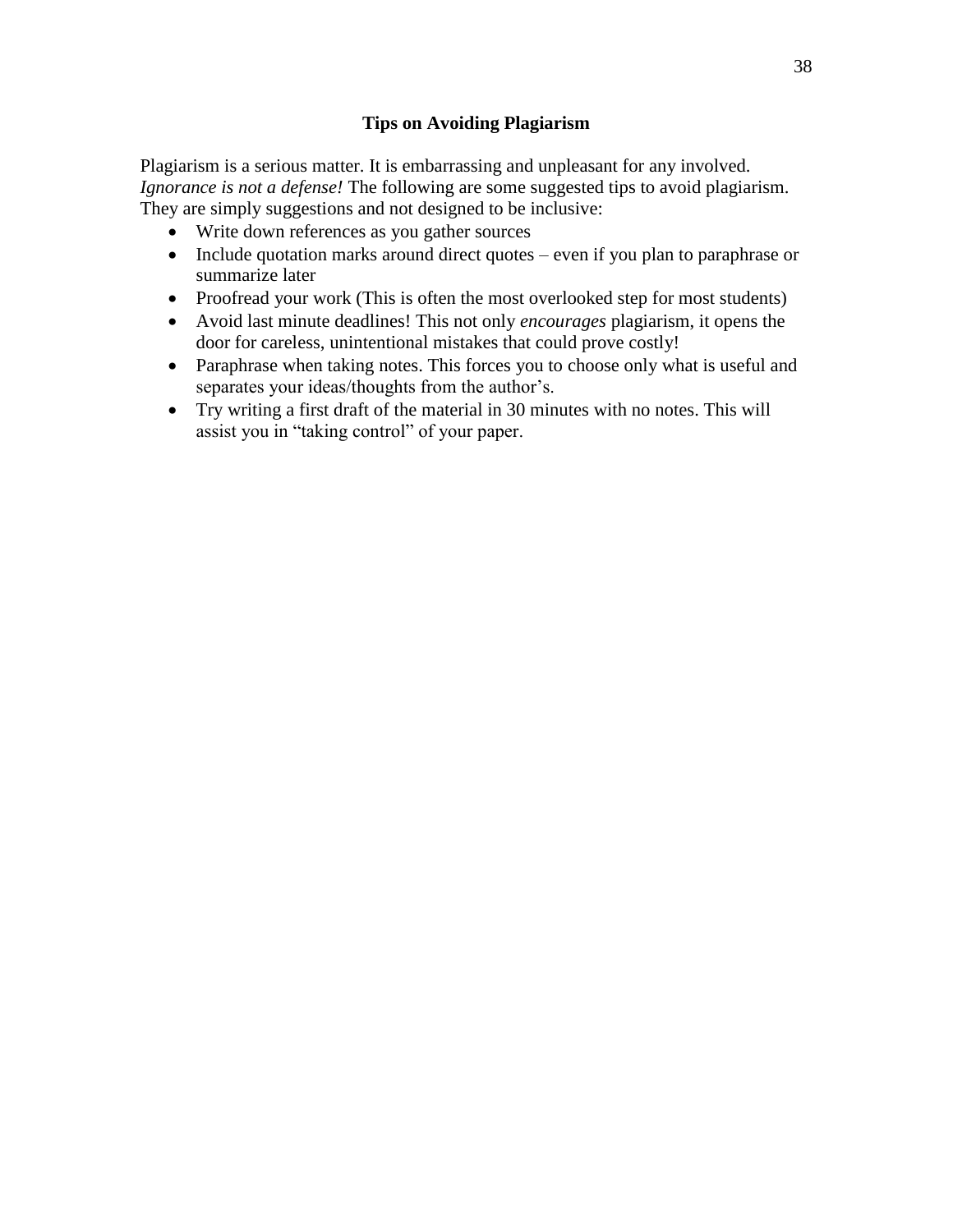<span id="page-38-0"></span>**APPENDIX D Retention Policy and Procedure Contract**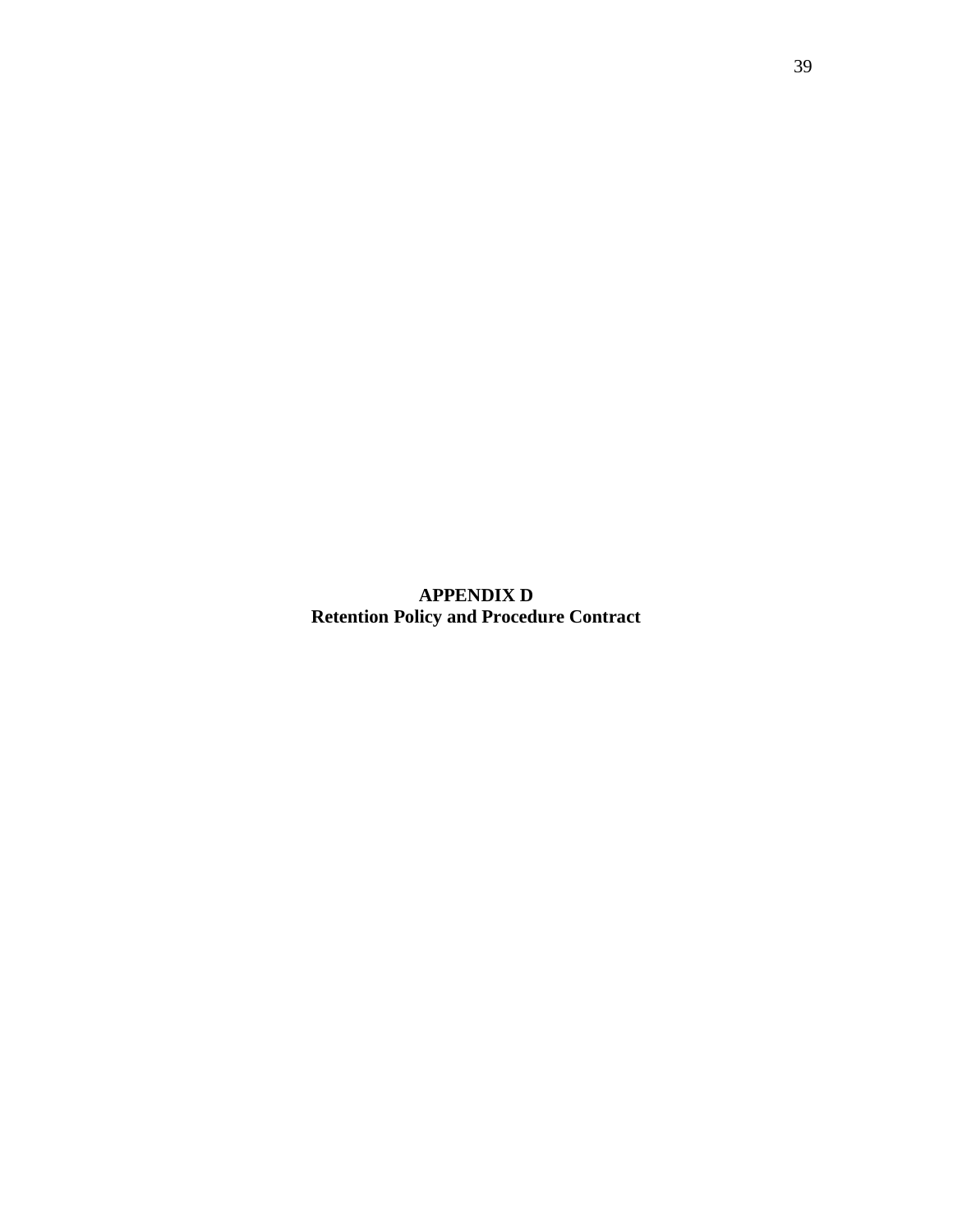## **Retention Policy and Procedure Contract for Delta State University's Master's Program in Counselor Education: Division of Counselor Education and Psychology**

(Revised Fall 2018)

The Counselor Education Faculty is committed to providing opportunities for students to progress in their development as counselors. This process is designed to promote the student's well-being, continued growth, and professional development. Professional performance evaluations are based on satisfactory performance in counseling skills, professional responsibility and behavior, competence, integrity, and ethical behavior. Students who matriculate through the program satisfactorily can expect the faculty to endorse them in pursuit of employment and credentialing.

If a student is unable to demonstrate sufficient academic progress and/or if personal or professional limitations interfere with his/her effectiveness as a counseling student, the individual will be asked to secure remedial assistance when needed and may be dismissed from a course or the training program. However, there are times when it becomes clear, in the professional judgment of the counseling faculty, that an individual is not suited for the profession of counseling.

The 2014 *Ethical Code of the American Counseling Association* (Section F.6.b) states that faculty members:

*. . . assist supervisees* **[students]** *in securing remedial assistance when needed. They recommend dismissal from training programs, applied counseling settings, or state or voluntary professional credentialing processes when those supervisees* **[students]** *are unable to demonstrate that they can provide competent professional services to a range of diverse clients. Supervisors* **[faculty members]** *seek consultation and document their decisions to dismiss or refer supervisees for assistance. They* **[faculty members]** *ensure that supervisees are aware of options available to them to address such decisions.*

### **Retention / Dismissal Related to Performance**

Academic dismissal will result from failure to maintain the university's required gradepoint average for graduate program work. The student should consult the Graduate Catalog regarding academic probation and suspension from the degree program. The student is responsible for knowing and adhering to all graduate program polices contained in the current version of the Graduate Catalog. All students are "conditionally admitted" to the counseling program until successful completion of CED 600, 601, and 630 as demonstrated by a grade of B or higher. Students will be allowed to repeat these courses and CED 604: Pre-Practicum once. Successful completion of the GRE, MAT, or Praxis Core is required to progress to later courses within the clinical sequence. If still unsuccessful, the student will be advised out of the program.

At any point during the course sequence (including coursework, pre-practicum, practicum, and internships) if, in the professional judgment of the program faculty, a student's behavior is deemed substandard, unethical, illegal, and/or professionally unbecoming, or if the student earns three grades of "C" or one grade of "D" or "F" in program coursework or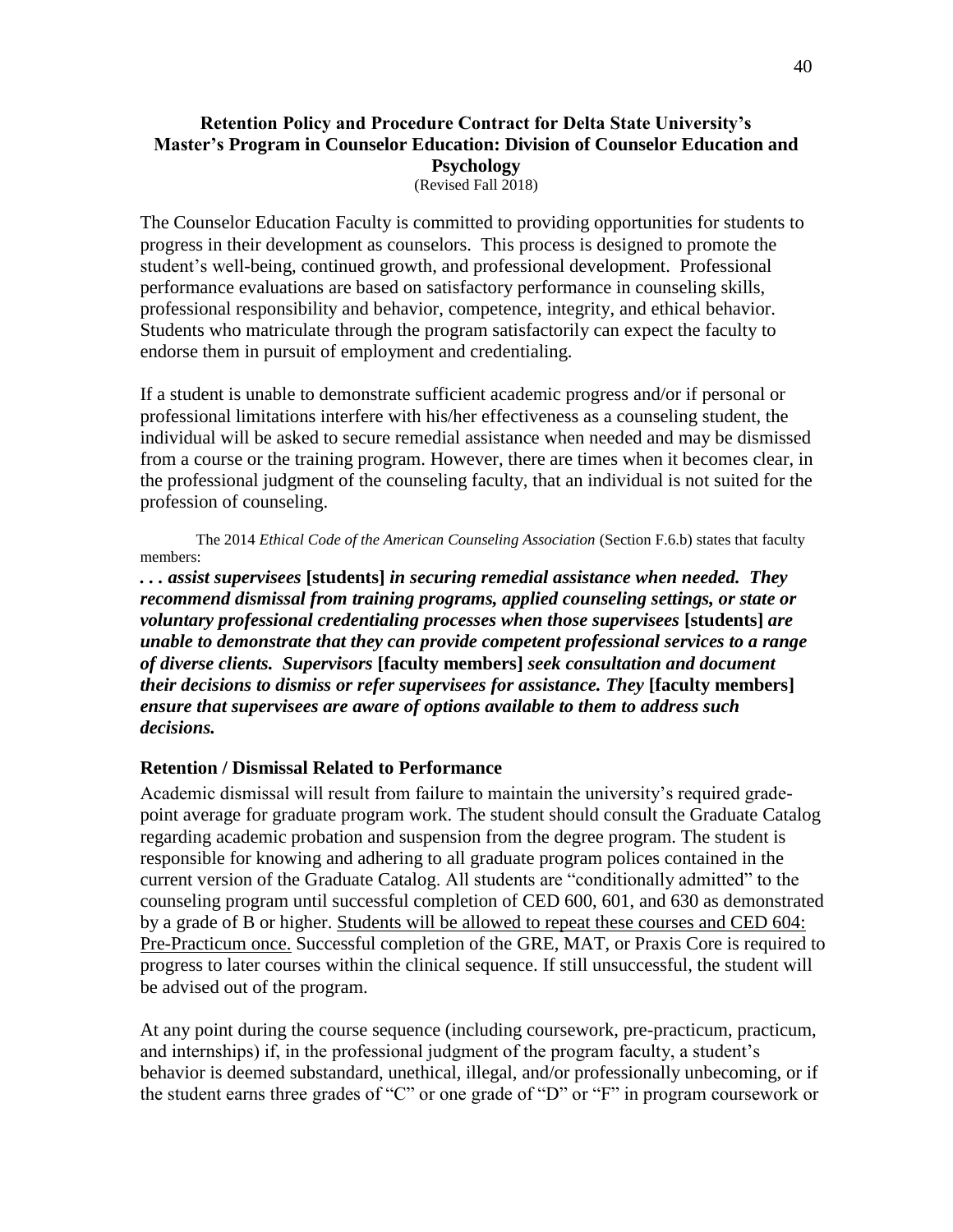drops below the minimum GPA of 3.0 (see Graduate Bulletin) the following actions may be taken:

- 1) Student voluntary resigns from the program.
- 2) Student may be advised out of the program.

This statement has been read and reviewed in the presence of a faculty advisor. By your signature below, you are indicating that you understand this statement. You will receive a signed copy of this statement and a copy will be placed in your student file.

<span id="page-40-0"></span>

| <b>Faculty Signature</b> | Date |
|--------------------------|------|
| <b>Student Signature</b> | Date |
| Printed name:            |      |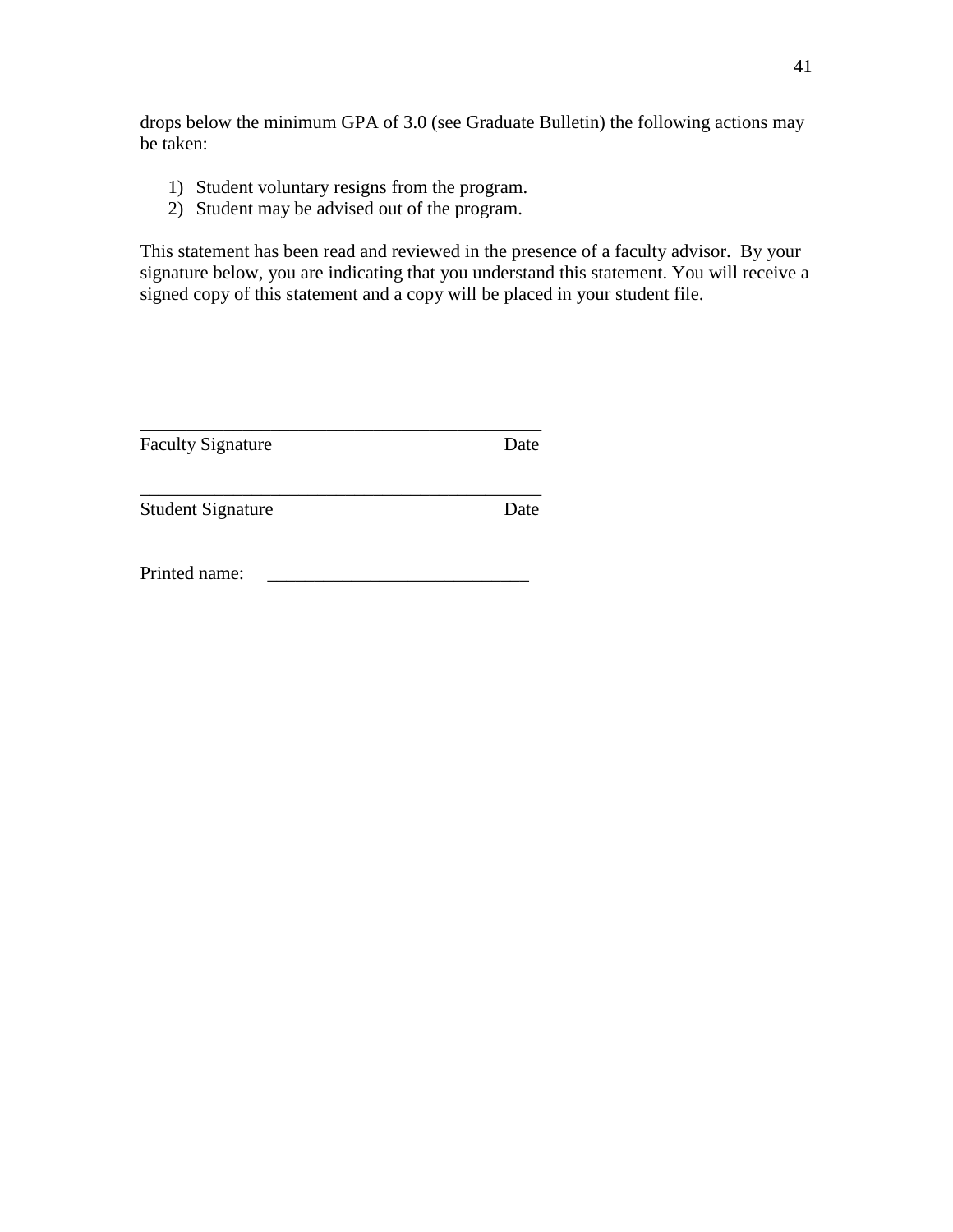**Appendix E Professional Performance Evaluation**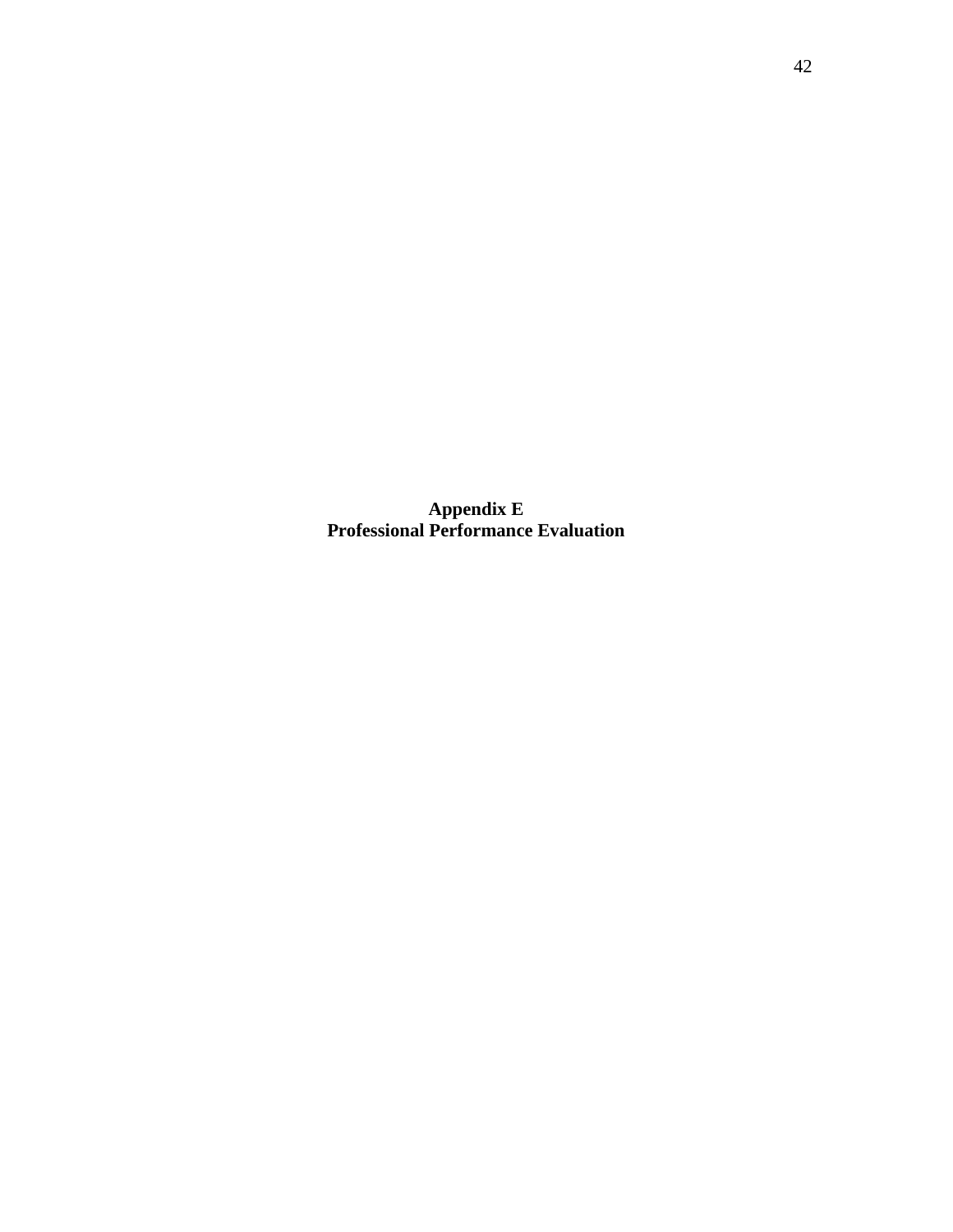## **Criteria for Professional Performance Evaluation**

## **1. Openness to new ideas** (rated from Closed [0] to Open [4])

| 0                                                                                                                                                                                                                                      |                                                                                                                                                                                                                                            |                                                                                                                                                                                                                                                           |
|----------------------------------------------------------------------------------------------------------------------------------------------------------------------------------------------------------------------------------------|--------------------------------------------------------------------------------------------------------------------------------------------------------------------------------------------------------------------------------------------|-----------------------------------------------------------------------------------------------------------------------------------------------------------------------------------------------------------------------------------------------------------|
| - Was dogmatic about own<br>perspective and ideas.<br>- Ignored or was defensive<br>about constructive feedback.<br>- Showed little or no evidence<br>of incorporating<br>constructive feedback<br>received to change own<br>behavior. | - Was amenable to discussion<br>of perspectives other than<br>own.<br>- Accepts constructive<br>feedback without<br>defensiveness.<br>- Some evidence of effort to<br>incorporate relevant<br>feedback received to change<br>own behavior. | - Solicited others' opinions<br>and perspectives about own<br>work.<br>- Invited constructive<br>feedback, and demonstrated<br>interest in others'<br>perspectives.<br>- Showed strong evidence of<br>incorporation of feedback<br>received to change own |
|                                                                                                                                                                                                                                        |                                                                                                                                                                                                                                            |                                                                                                                                                                                                                                                           |

behavior.

reasons for them.

#### **2. Flexibility** (rated from Inflexible [0] to Flexible [4])

| 0                                                                                                                                                                                                                                                                                                                                                                                                                                                   | 1 | 2                                                                                                                                                                                                                                                                                                                                                                                                                                                                                                       | 3 | 4                                                                                                                                                                                                                                                                                                                                                                                                                                                                                                                                          |
|-----------------------------------------------------------------------------------------------------------------------------------------------------------------------------------------------------------------------------------------------------------------------------------------------------------------------------------------------------------------------------------------------------------------------------------------------------|---|---------------------------------------------------------------------------------------------------------------------------------------------------------------------------------------------------------------------------------------------------------------------------------------------------------------------------------------------------------------------------------------------------------------------------------------------------------------------------------------------------------|---|--------------------------------------------------------------------------------------------------------------------------------------------------------------------------------------------------------------------------------------------------------------------------------------------------------------------------------------------------------------------------------------------------------------------------------------------------------------------------------------------------------------------------------------------|
| - Showed little or no effort to<br>recognize changing demands<br>in the professional &<br>interpersonal environment.<br>Showed little or no effort to<br>flex own response to<br>changing environmental<br>demands.<br>Refused to flex own<br>response to changing<br>environmental demands<br>despite knowledge of the<br>need for change.<br>- Was intolerant of<br>unforeseeable or necessary<br>changes in established<br>schedule or protocol. |   | - Effort to recognize changing<br>demands in the professional<br>& interpersonal<br>environment was evident<br>but sometimes inaccurate.<br>- Effort to flex own response<br>to new environmental<br>demands was evident was<br>evident but sometimes<br>inaccurate.<br>- Flexed own response to<br>changing environmental<br>demands when directed to<br>do so.<br>- Accepted necessary changes<br>in established schedule or<br>protocol, but without effort<br>to understand the reason for<br>them. |   | Showed accurate effort to<br>$\blacksquare$<br>recognize changing demands<br>in the professional &<br>interpersonal environment.<br>- Showed accurate effort to<br>flex own response to<br>changing environmental<br>demands, as needed.<br>Independently monitored<br>the environment for<br>changing demands and<br>flexed own response<br>accordingly.<br>- Attempts to understand<br>needs for change in<br>established schedule or<br>protocol to avoid<br>resentment.<br>- Accepted necessary changes<br>in established schedule and |
|                                                                                                                                                                                                                                                                                                                                                                                                                                                     |   |                                                                                                                                                                                                                                                                                                                                                                                                                                                                                                         |   | attempted to discover the                                                                                                                                                                                                                                                                                                                                                                                                                                                                                                                  |

#### 3. **Cooperativeness with others** (rated from Uncooperative [0] to Cooperative [4])

|                             | 2.                          | ્ર | 4                         |
|-----------------------------|-----------------------------|----|---------------------------|
| – Showed little or no       | - Engaged in collaborative  |    | - Worked actively toward  |
| engagement in collaborative | activities but with minimum |    | reaching consensus in     |
| activities.                 | allowable input.            |    | collaborative activities. |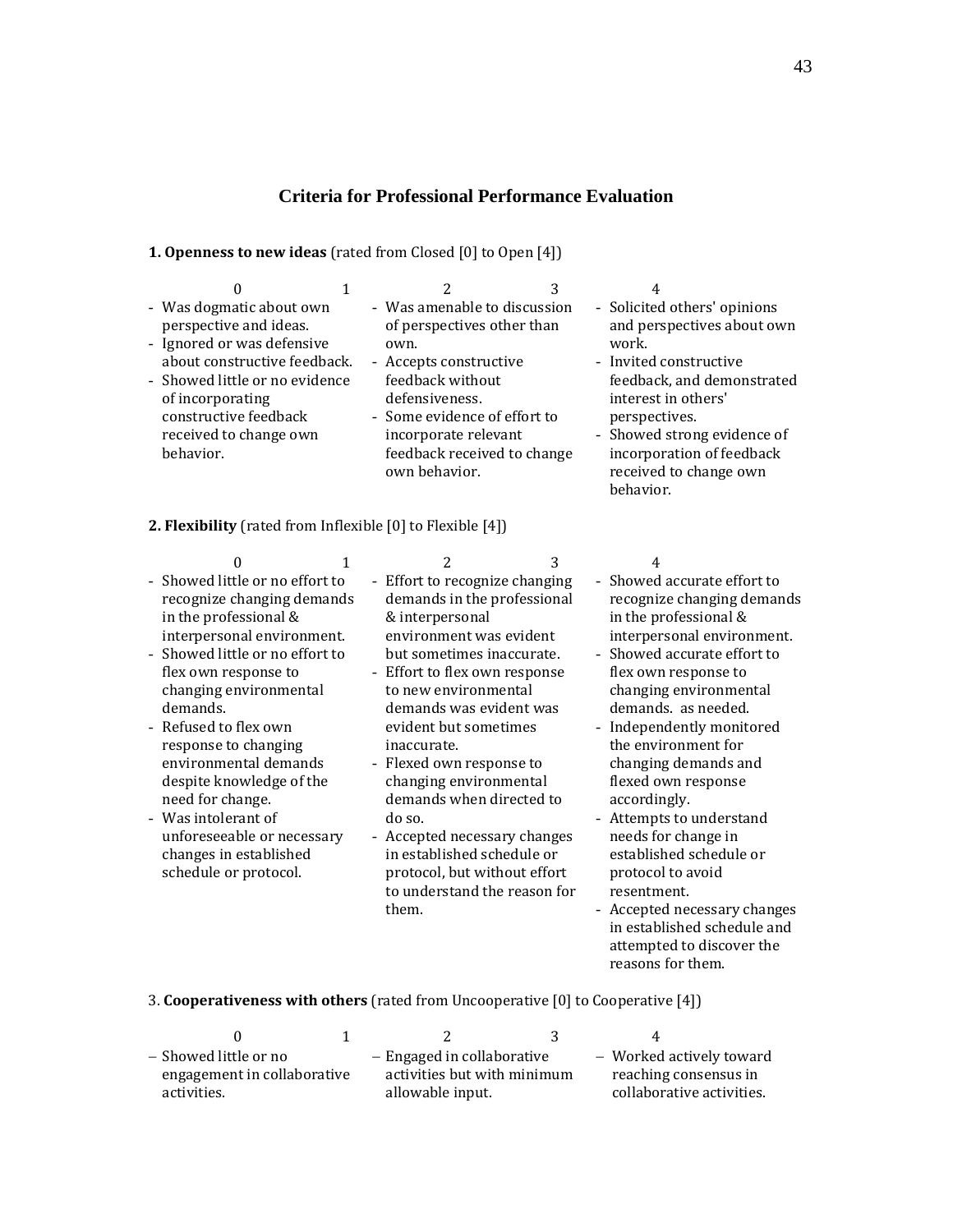- compromise in order to reach group consensus.
- Showed concern for group as well as individual goals in collaborative activities.

own words and behaviors to effect positive change.

#### 4. **Willingness to accept and use feedback** (rated from Unwilling [0] to Willing [4])

|                                            | 0                                                                                                                                                                                   |                                                                                                                                                                                                                           | 3 | 4                                                                                                                                                                                                              |
|--------------------------------------------|-------------------------------------------------------------------------------------------------------------------------------------------------------------------------------------|---------------------------------------------------------------------------------------------------------------------------------------------------------------------------------------------------------------------------|---|----------------------------------------------------------------------------------------------------------------------------------------------------------------------------------------------------------------|
| others through<br>received.                | - Discouraged feedback from<br>defensiveness and anger.<br>- Showed little or no evidence<br>of incorporation of feedback<br>of supervisory feedback<br>- Took feedback contrary to | - Was generally receptive to<br>supervisory feedback.<br>- Showed some evidence of<br>incorporating supervisory<br>feedback into own views and<br>behaviors.<br>- Showed some defensiveness<br>to critique through "over- |   | - Invited feedback by direct<br>request and positive<br>acknowledgement when<br>received.<br>- Showed evidence of active<br>incorporation of supervisory<br>feedback received into own<br>views and behaviors. |
| affront.                                   | own position as a personal                                                                                                                                                          | explanation of own actions--<br>but without anger.                                                                                                                                                                        |   | - Demonstrated a balanced<br>willingness to give and                                                                                                                                                           |
| - Demonstrated greater<br>than receive it. | willingness to give feedback                                                                                                                                                        | - Demonstrated greater<br>willingness to receive<br>feedback than to give it.                                                                                                                                             |   | receive supervisory<br>feedback.                                                                                                                                                                               |

#### 5. **Awareness of own impact on others** (rated from Unaware [0] to Aware [4])

| - Words and actions reflected<br>little or no concern for how<br>others were impacted by<br>them.     | - Effort to determine how own<br>words and actions impacted<br>others was evident but<br>sometimes inaccurate.                              | - Effort toward recognition of<br>how own words and actions<br>impacted others was impact<br>on others through words and                                   |
|-------------------------------------------------------------------------------------------------------|---------------------------------------------------------------------------------------------------------------------------------------------|------------------------------------------------------------------------------------------------------------------------------------------------------------|
| - Ignored supervisory<br>feedback about how words<br>and actions were negatively<br>impacting others. | - Respond as necessary to<br>feedback regarding negative<br>impact of own words and<br>actions on others, but at<br>times, with resentment. | actions.<br>- Initiates feedback from<br>others regarding impact of<br>own words and behaviors<br>- Regularly incorporates<br>feedback regarding impact of |

6. **Ability to deal with conflict** (rated from Unable [0] to Able [4])

| - Was unable or unwilling to<br>consider others' points of<br>view.<br>- Showed no willingness to<br>examine own role in a<br>conflict. | - Attempted but sometimes<br>had difficulty grasping<br>conflicting points of view.<br>- Would examine own role in a<br>conflict when directed to do<br>SO. |  | - Always willing and able to<br>consider others' points of<br>view.<br>- Almost always willing to<br>examine own role in a<br>conflict. |
|-----------------------------------------------------------------------------------------------------------------------------------------|-------------------------------------------------------------------------------------------------------------------------------------------------------------|--|-----------------------------------------------------------------------------------------------------------------------------------------|
|                                                                                                                                         |                                                                                                                                                             |  |                                                                                                                                         |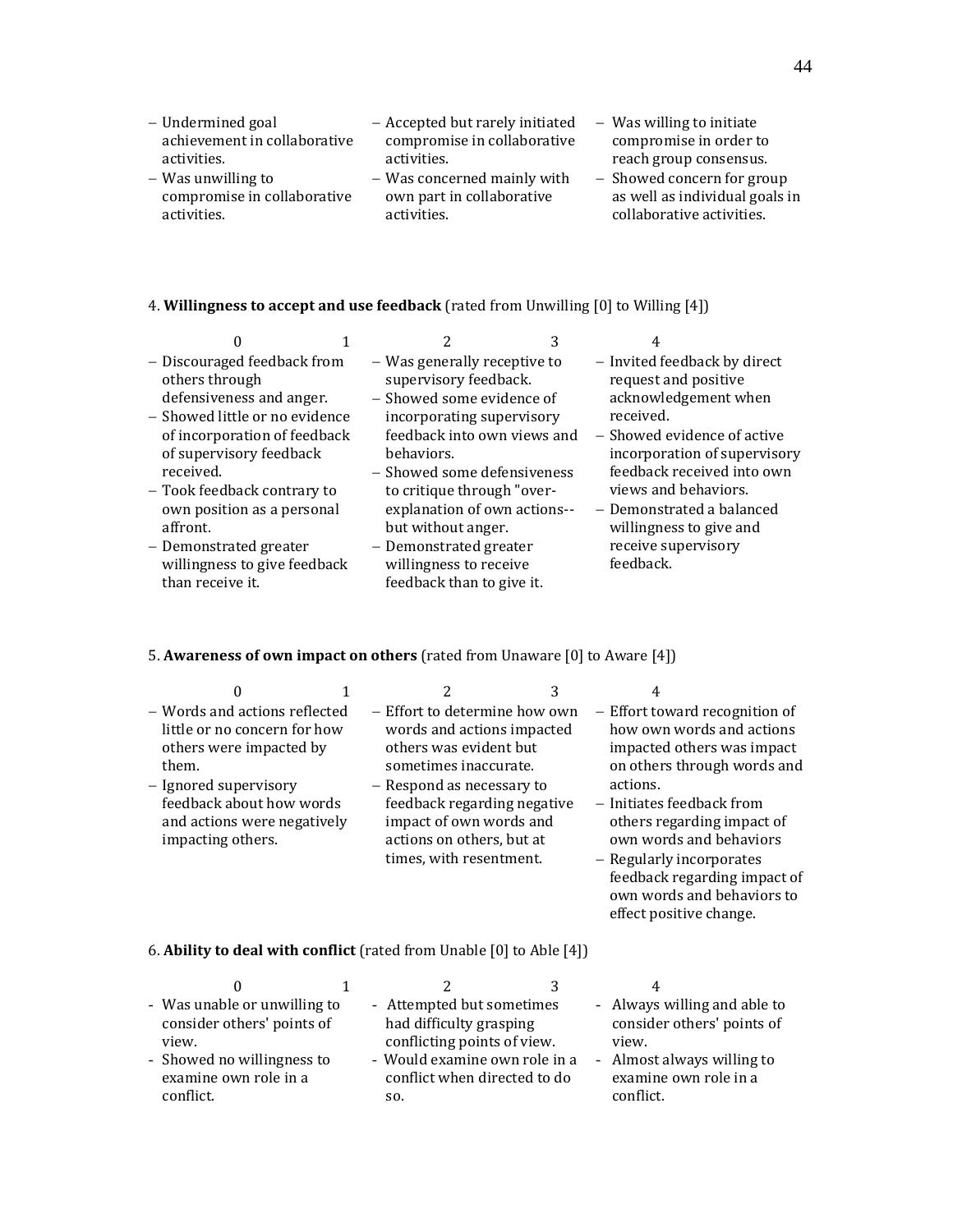- Ignored supervisory advisement if not in agreement with own position.
- Showed no effort at problem solving.
- Displayed hostility when conflicts were addressed.
- Was responsive to supervision in a conflict if it was offered. - Participated in problem
	- solving when directed.
- Was consistently open to supervisory critique about own role in a conflict.
- Initiated problem solving efforts in conflicts.
- Actively participated in problem solving efforts.

#### 7. **Ability to accept personal responsibility** (rated from Unable [0] to Able [4])

| - Refused to admit mistakes<br>- Monitored own level of<br>- Was willing to examine own<br>role in problems when<br>responsibility in professional<br>or examine own<br>informed of the need to do<br>contribution to problems.<br>performance.<br>- Lied, minimized or<br>- Invited constructive critique<br>SO.<br>embellished the truth to<br>from others and applied it<br>- Was accurate and honest in<br>toward professional growth.<br>extricate self from problems.<br>describing own and others<br>- Accepted own mistakes and<br>- Consistently blamed others<br>roles in problems.<br>for problems without self-<br>responded to them as<br>- Might blame initially, but<br>opportunity for self-<br>examination.<br>was open to self- |  | 3 | 4 |  |
|---------------------------------------------------------------------------------------------------------------------------------------------------------------------------------------------------------------------------------------------------------------------------------------------------------------------------------------------------------------------------------------------------------------------------------------------------------------------------------------------------------------------------------------------------------------------------------------------------------------------------------------------------------------------------------------------------------------------------------------------------|--|---|---|--|
| examination about own role<br>improvement.<br>- Avoided blame in favor of<br>in problems                                                                                                                                                                                                                                                                                                                                                                                                                                                                                                                                                                                                                                                          |  |   |   |  |

#### 8. **Ability to express feelings effectively and appropriately** (rated from Unable [0] to Able [4])

- $0 \t 1 \t 2 \t 3 \t 4$ - Showed no evidence of willingness and ability to articulate own feelings.
- Showed no evidence of willingness and ability to recognize and acknowledge the feelings of others.
- Acted out negative feelings (through negative behaviors) rather than articulating them.
- Expressions of feeling were inappropriate to the setting
- Was resistant to discussion of feelings in supervision.
- Showed some evidence of willingness and ability to articulate own feelings, but with limited range.
- Showed some evidence of willingness and ability to acknowledge others' feelings--sometimes inaccurate.
- Expressions of feeling usually appropriate to the setting--responsive to supervision when not.
- Willing to discuss own feelings in supervision when directed.

self-examination.

- Was consistently willing and able to articulate the full range of own feelings.
- Showed evidence of willingness and accurate ability to acknowledge others' feelings.
- Expression of own feelings was consistently appropriate to the setting.
- Initiated discussion of own feeling in supervision.

9. **Attention to ethical and legal considerations** (rated from Inattentive [0] to Attentive [4])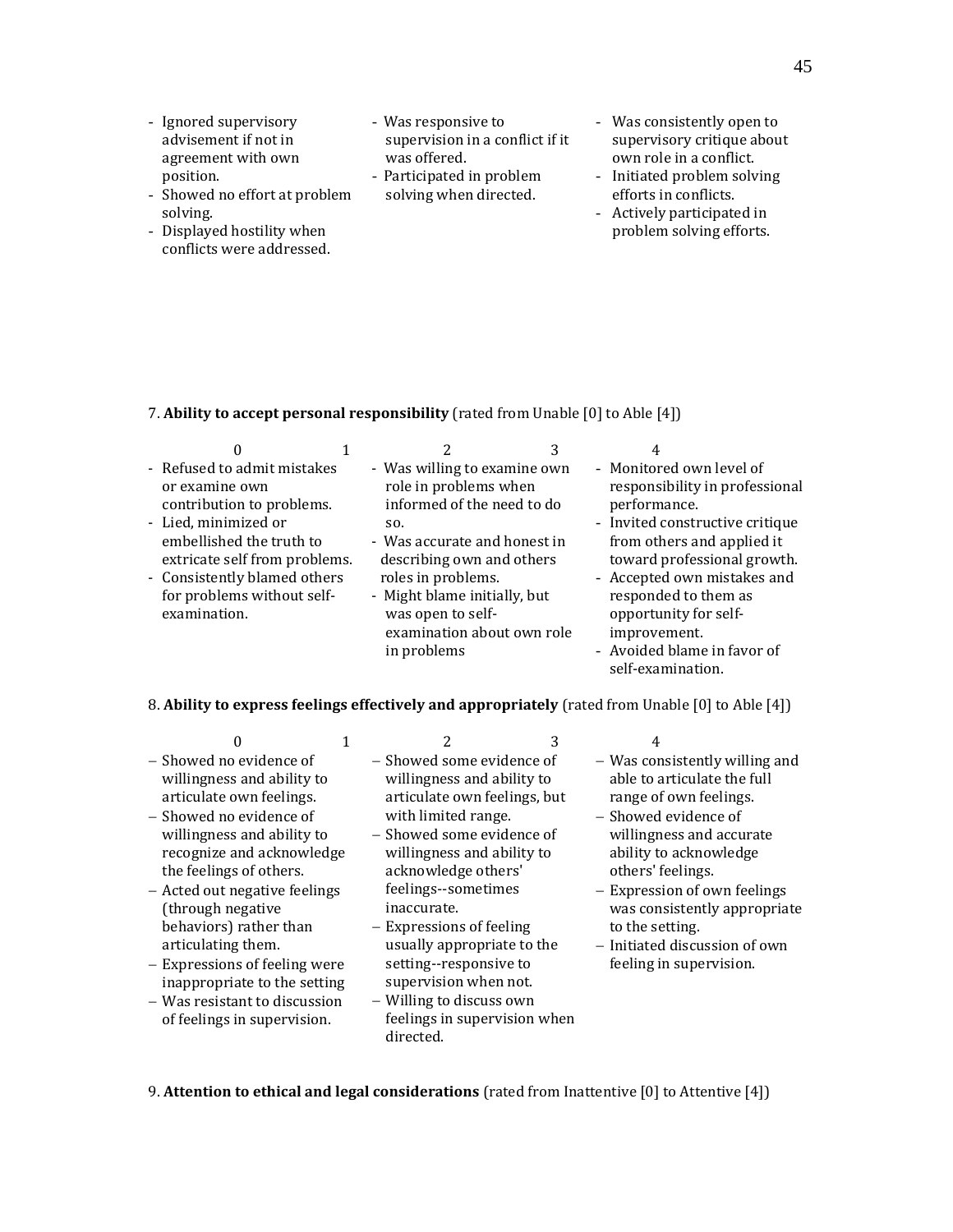- culture, gender, or sexual orientation than self.
- Endangered the safety and the well-being of clients.
- Breached established rules for protecting client confidentiality.

- Was responsive to supervision for occasional personal-professional boundary confusion in verbal interactions with clients.

- Was responsive to supervision for occasional insensitivity to diversity in professional interactions.
- Used judgment that could have put client safety and well-being at risk.
- Used judgment that could have put client confidentiality at risk.

- Maintained clear personalprofessional boundaries with clients.
- Demonstrated consistent sensitivity to diversity.
- Satisfactorily ensured client safety and well-being;
- Appropriately safeguarded the confidentiality of clients.

10. **Initiative and motivation** (rated from Poor Initiative and Motivation [0] to Good Initiative and Motivation [4])

|                                                                                                                                                                                                                                         |                                                                                                                                                                                                                                           | 4                                                                                                                                                                                                                                              |
|-----------------------------------------------------------------------------------------------------------------------------------------------------------------------------------------------------------------------------------------|-------------------------------------------------------------------------------------------------------------------------------------------------------------------------------------------------------------------------------------------|------------------------------------------------------------------------------------------------------------------------------------------------------------------------------------------------------------------------------------------------|
| - Often missed deadlines and<br>classes.<br>- Rarely participated in class<br>activities.<br>- Often failed to meet minimal<br>expectations in assignments.<br>- Displayed little or no<br>initiative and creativity in<br>assignments. | - Missed the maximum<br>allowable classes and<br>deadlines.<br>- Usually participated in class<br>activities.<br>- Met only the minimal<br>expectations in assigned<br>work<br>- Showed some initiative and<br>creativity in assignments. | - Met all attendance<br>requirements and deadlines.<br>- Regularly participated in<br>class activities.<br>- Met or exceeded<br>expectations in assigned<br>work.<br>- Consistently displayed<br>initiative and creativity in<br>assigned work |
|                                                                                                                                                                                                                                         |                                                                                                                                                                                                                                           |                                                                                                                                                                                                                                                |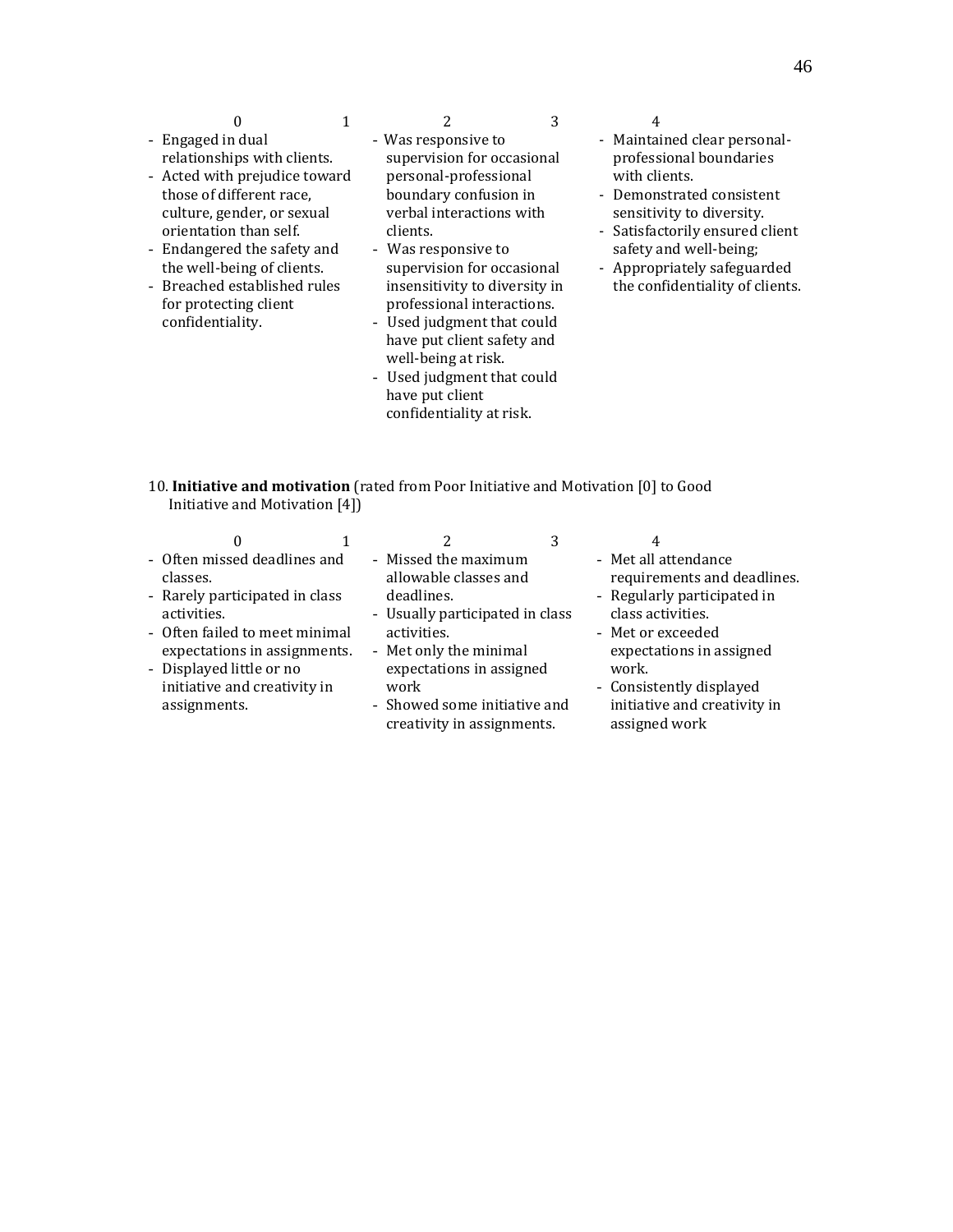**Appendix F Professional Performance Statement**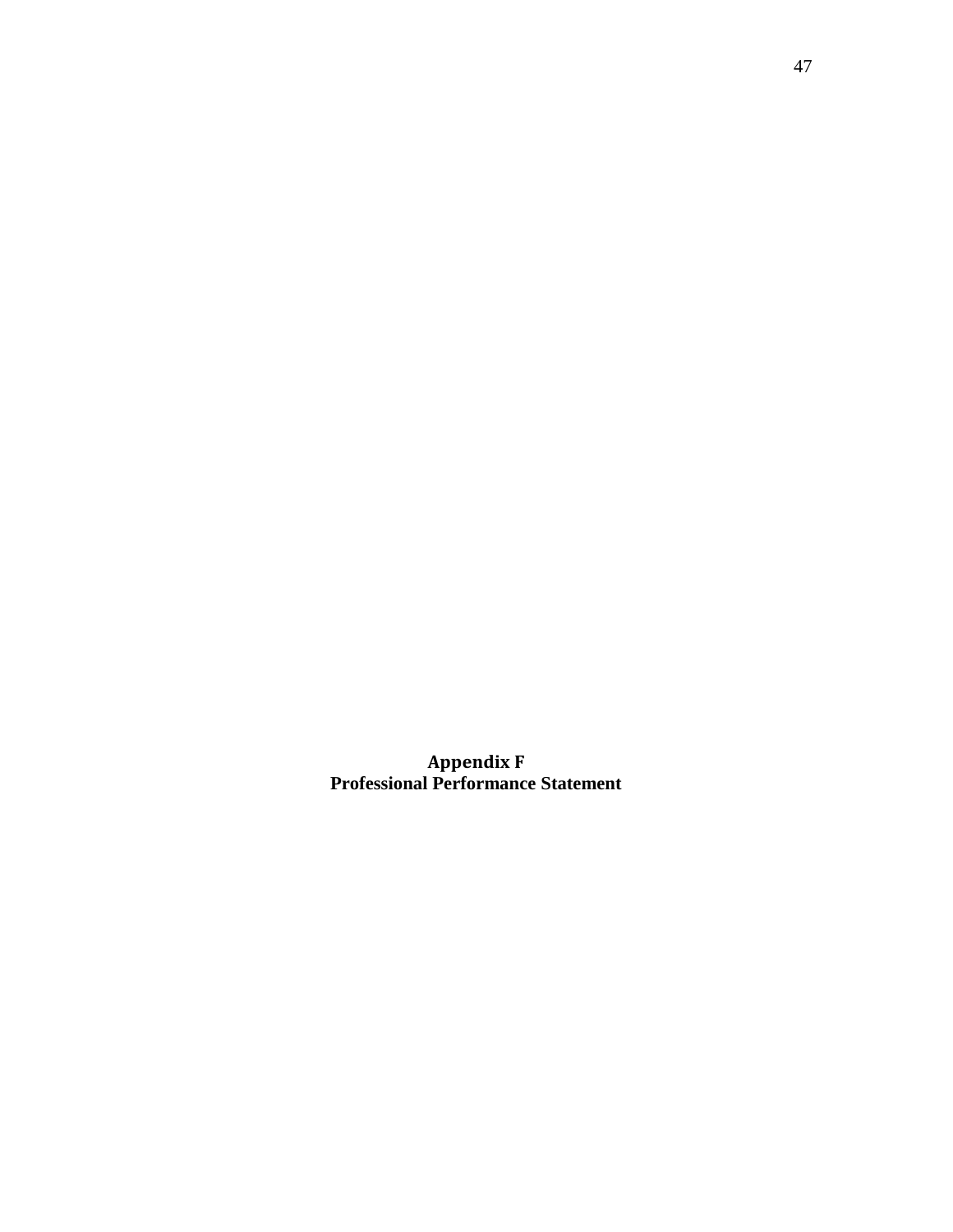## **Professional Performance Statement for Delta State University's Master's Program in Counselor Education: Division of Counselor Education and Psychology** (Revised Spring 2011)

The Counselor Education Program at Delta State University is designed to incorporate the attributes and skills necessary for effective practice in the field of counseling. Progress through the program is not intended to be based solely on the successful completion of individual academic courses, but involves the completion of a process of personal and professional growth culminating in the knowledge, skills, and attributes necessary for functioning in a professional capacity.

In order to successfully practice as a professional, it is necessary for the student to be able to be proficient in written and oral communication, technical skills, and problem solving. The student must also demonstrate qualities such as empathy, genuineness and a commitment to professional development. Throughout the program the student will be evaluated on the following Professional Performance Standards:

- 1. Openness to new ideas
- 2. Flexibility
- 3. Cooperativeness with others
- 4. Willingness to accept and use feedback
- 5. Awareness of own impact on others
- 6. Ability to deal with conflict
- 7. Ability to accept personal responsibility
- 8. Ability to express feelings effectively and appropriately
- 9. Attention to ethical and legal considerations
- 10. Initiative and motivation

\_\_\_\_\_\_\_\_\_\_\_\_\_\_\_\_\_\_\_\_\_\_\_\_\_\_\_\_\_\_\_\_\_\_\_\_\_\_\_\_\_\_\_\_\_\_

\_\_\_\_\_\_\_\_\_\_\_\_\_\_\_\_\_\_\_\_\_\_\_\_\_\_\_\_\_\_\_\_\_\_\_\_\_\_\_\_\_\_\_\_\_\_\_\_

By signing this form, I am hereby stating that I understand that progress through the counseling program is not intended to be based solely on the successful completion of individual academic courses, but involves the completion of a process of personal and professional growth.

Faculty Signature Date

Student Signature Date

Printed name: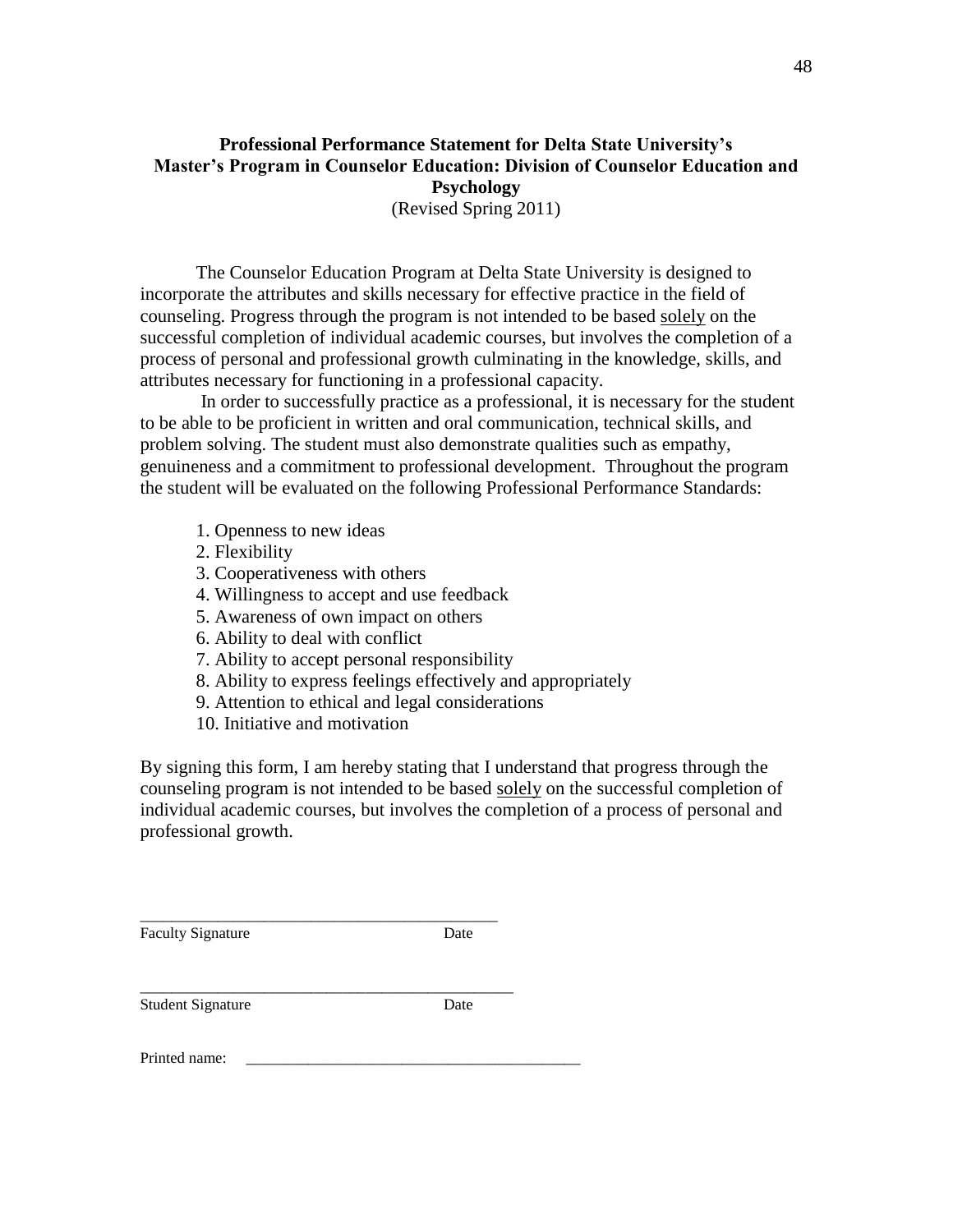**Appendix G Cohort Sequence Matriculation Plans**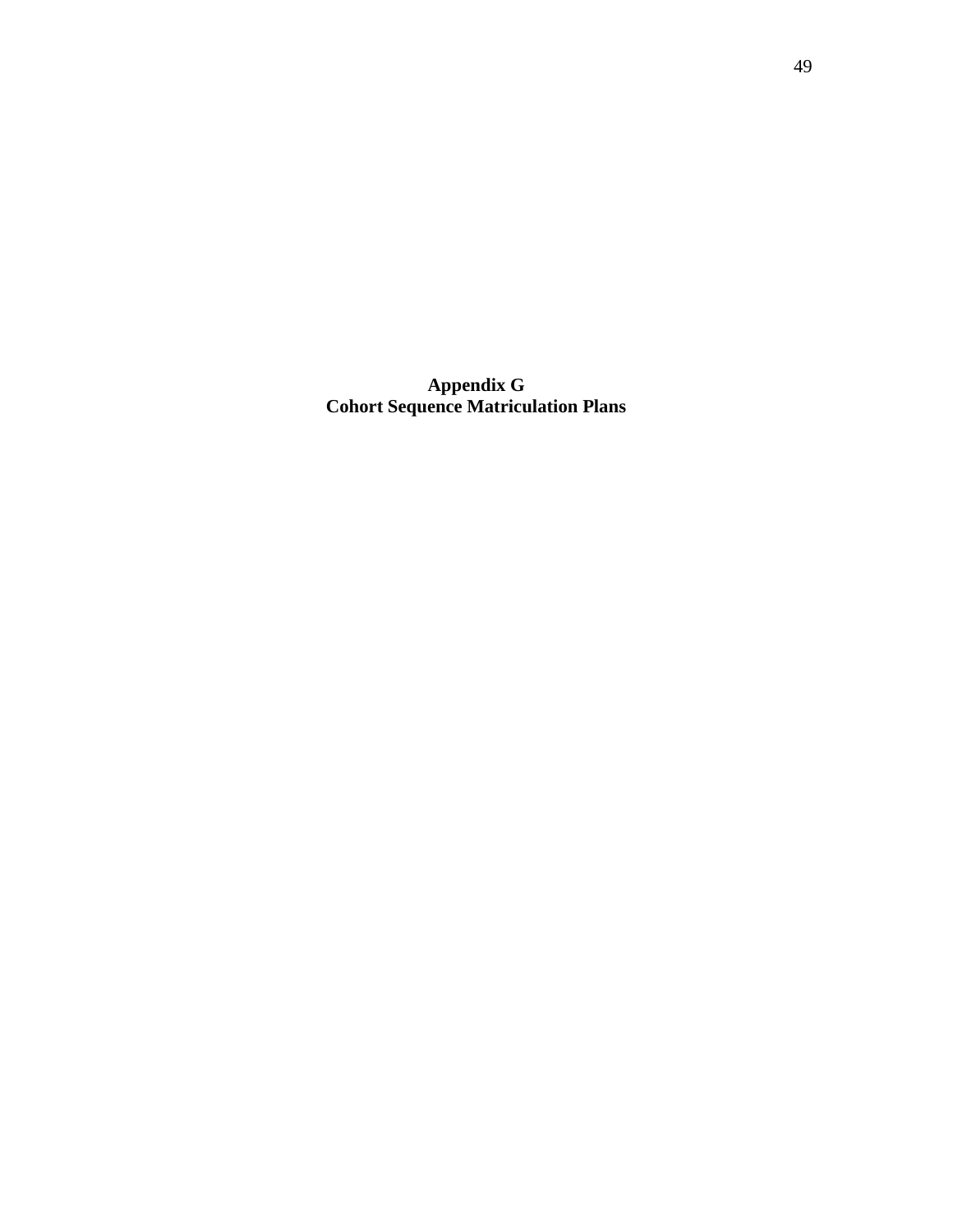# **General Program Outline – Developmental Cohort Model Full-time Students**

Full-Time students take 3 courses per semester, and graduate in 2.5 years.\*

## **FIRST YEAR-FULL TIME (Fall Semester Start):**

## **Fall Semester**

| <b>CED 600</b> | Introduction to Counseling       | 3 Credits |
|----------------|----------------------------------|-----------|
| CED 630        | <b>Counseling Skills</b>         | 3 Credits |
| <b>CED 635</b> | Methods of Counseling            | 3 Credits |
|                | <b>Research &amp; Statistics</b> |           |

# **Spring Semester**

| <b>CED 620</b> | Human Growth &           | 3 Credits |
|----------------|--------------------------|-----------|
|                | Development              |           |
| <b>CED 601</b> | <b>Counseling Theory</b> | 3 Credits |
| <b>CED 616</b> | Social & Cultural        | 3 Credits |
|                | <b>Foundations</b>       |           |

## **Summer Semester**

| . FF    | Elective                | 3 Credits |
|---------|-------------------------|-----------|
| CED     | Elective                | 3 Credits |
| CED 606 | Career Development $\&$ | 3 Credits |
|         | Placement               |           |

## **SECOND YEAR:**

## **Fall Semester**

| CED 712        | Counseling Children $\&$ | 3 Credits |
|----------------|--------------------------|-----------|
|                | <b>Adolescents</b>       |           |
| <b>CED 604</b> | Pre-Practicum            | 3 Credits |
| <b>CED 605</b> | <b>Group Counseling</b>  | 3 Credits |

## **Spring Semester**

| <b>CED 617</b> | Foundations of School       | 3 Credits |
|----------------|-----------------------------|-----------|
| <b>OR</b>      | Counseling                  |           |
| <b>CED 627</b> | <b>OR</b>                   |           |
|                | Foundations of CMHC         |           |
| <b>CED 602</b> | Assessment Techniques in    | 3 Credits |
|                | Counseling                  |           |
| <b>CED 609</b> | <b>Counseling Practicum</b> | 3 Credits |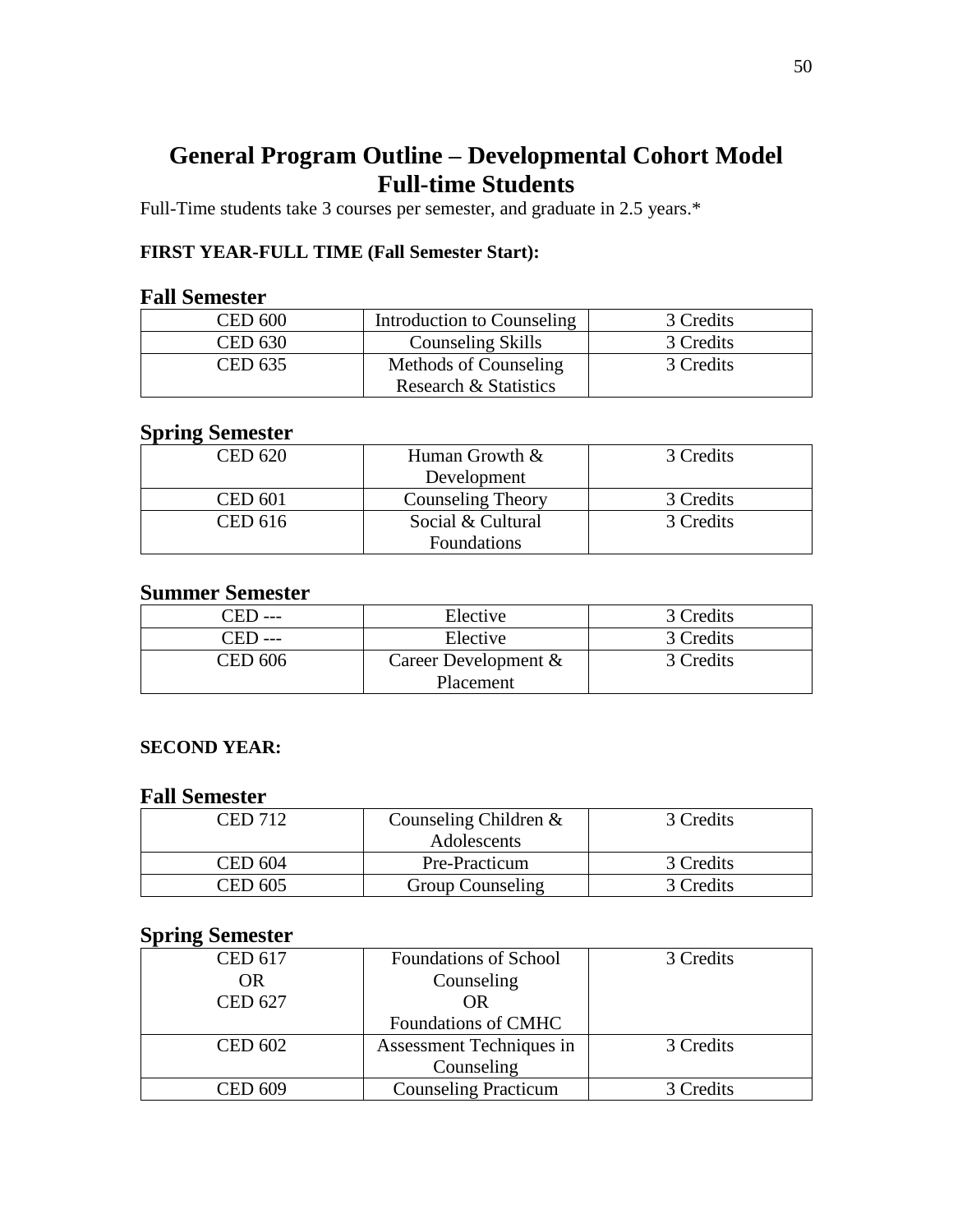## **Summer Semester**

| <b>CED 610</b> | <b>CMHC</b> Internship                                   | 3 or 6 Credits |
|----------------|----------------------------------------------------------|----------------|
| <b>CED 707</b> | <b>Consultation of Diverse</b><br>Populations (SC Track) | 3 Credits      |
| <b>CED 711</b> | Crisis Intervention<br><b>Techniques</b>                 | 3 Credits      |
| And/or         | Electives as needed                                      |                |

## **THIRD YEAR:**

## **Fall Semester**

| <b>CED 610</b> | <b>CMHC</b> Internship   | 3 Credits |
|----------------|--------------------------|-----------|
| <b>OR</b>      | OR                       |           |
| <b>CED 619</b> | <b>School Counseling</b> |           |
|                | Internship               |           |
| <b>CED 703</b> | Psychodiagnostics in     | 3 Credits |
|                | Counseling (CMHC Track)  |           |
| <b>CED 712</b> | Marriage & Family        | 3 Credits |
|                | Counseling               |           |

\*Some CMHC Students graduate at the end of this semester

## **Spring Semester**

| FD 619 | <b>School Counseling</b> | 3 or 6 Credits |
|--------|--------------------------|----------------|
|        | Internship               |                |
| .<br>. | ____                     |                |

\*School counseling students and the remaining CMHC students graduate at the end of this semester.

# **FIRST YEAR FULL-TIME (Spring Semester Start):**

## **Spring Semester**

| <b>CED 600</b> | Introduction to Counseling     | 3 Credits |
|----------------|--------------------------------|-----------|
| <b>CED 630</b> | Counseling Skills              | 3 Credits |
| <b>CED 635</b> | Methods of Counseling          | 3 Credits |
|                | <b>Research and Statistics</b> |           |

| CED 620 | Human Growth and         | 3 Credits |
|---------|--------------------------|-----------|
|         | Development              |           |
| CED 601 | <b>Counseling Theory</b> | 3 Credits |
|         | Elective                 | 3 Credits |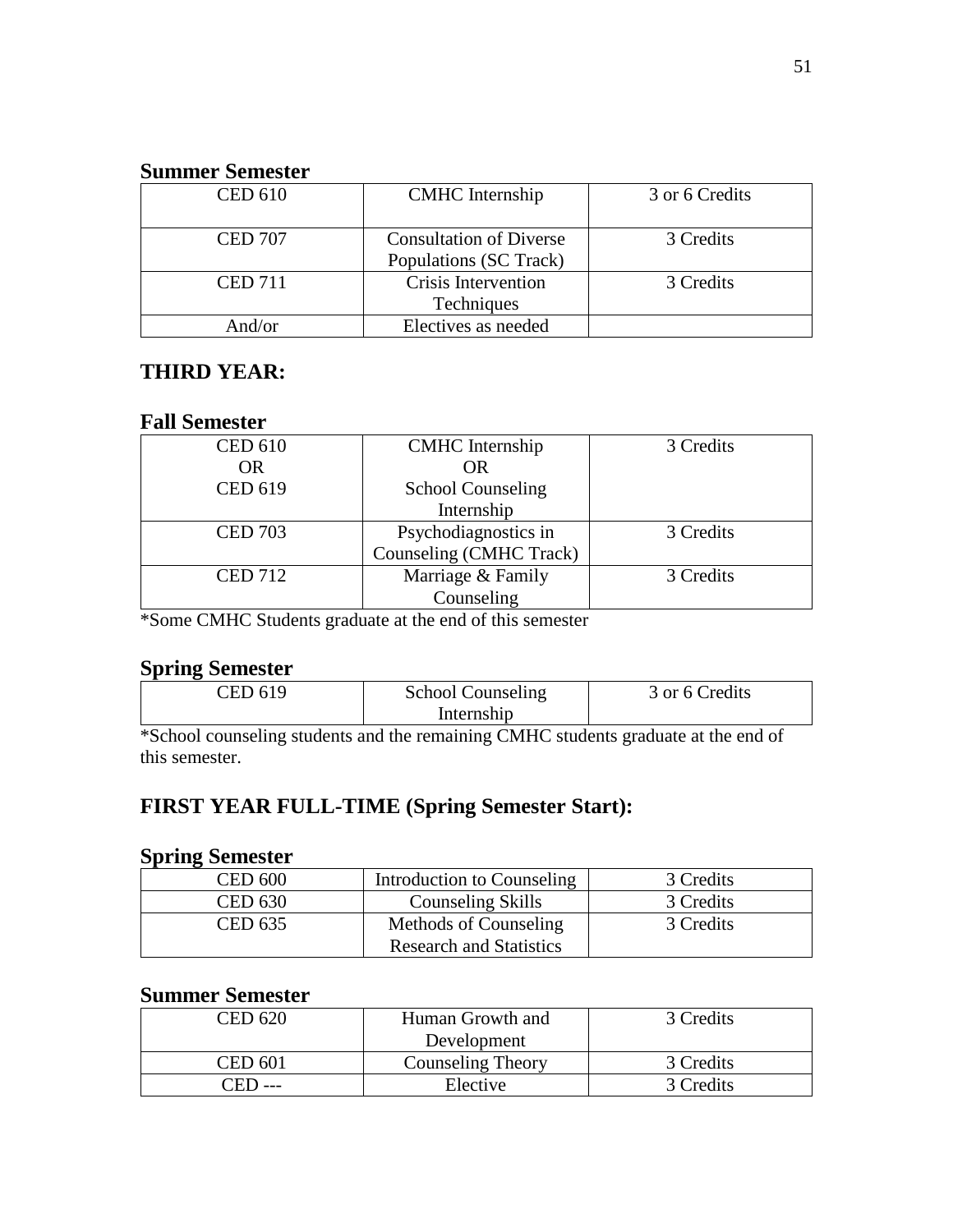# **Fall Semester**

| <b>CED 606</b> | Career Development &     | 3 Credits |
|----------------|--------------------------|-----------|
|                | Placement                |           |
| <b>CED 602</b> | Assessment Techniques in | 3 Credits |
|                | Counseling               |           |
| <b>CED 616</b> | Social and Cultural      | 3 Credits |
|                | Foundations              |           |

## **SECOND YEAR:**

## **Spring Semester**

| CED 617 or CED 627 | <b>Foundations of School</b>    | 3 Credits |
|--------------------|---------------------------------|-----------|
|                    | Counseling                      |           |
|                    | OR                              |           |
|                    | <b>Foundations of Clinical</b>  |           |
|                    | <b>Mental Health Counseling</b> |           |
| <b>CED 605</b>     | <b>Group Counseling</b>         | 3 Credits |
| CED 604            | Pre-practicum                   | 3 Credits |

# **Summer Semester**

| <b>CED 609</b> | <b>Counseling Practicum</b> | 3 Credits |
|----------------|-----------------------------|-----------|
| <b>CED 715</b> | Marriage and Family         | 3 Credits |
|                | Counseling                  |           |
| <b>CED 711</b> | Crisis Intervention         | 3 Credits |
|                | Techniques                  |           |

# **Fall Semester**

| CED 610 or CED 619 | <b>CMHC</b> Internship   | 3 or 6 Credits |
|--------------------|--------------------------|----------------|
|                    | <b>OR</b>                |                |
|                    | <b>School Counseling</b> |                |
|                    | Internship               |                |
| <b>CED 703</b>     | Psychodiagnostics in     | 3 Credits      |
|                    | Counseling (CMHC track)  |                |
| <b>CED 712</b>     | Counseling Children and  | 3 Credits      |
|                    | Adolescents              |                |

# **THIRD YEAR:**

## **Spring Semester**

| <b>CED 610</b> | <b>CMHC</b> Internship   | 3 or 6 Credits |
|----------------|--------------------------|----------------|
| OR             | DR.                      |                |
| <b>CED 619</b> | <b>School Counseling</b> |                |
|                | Internship               |                |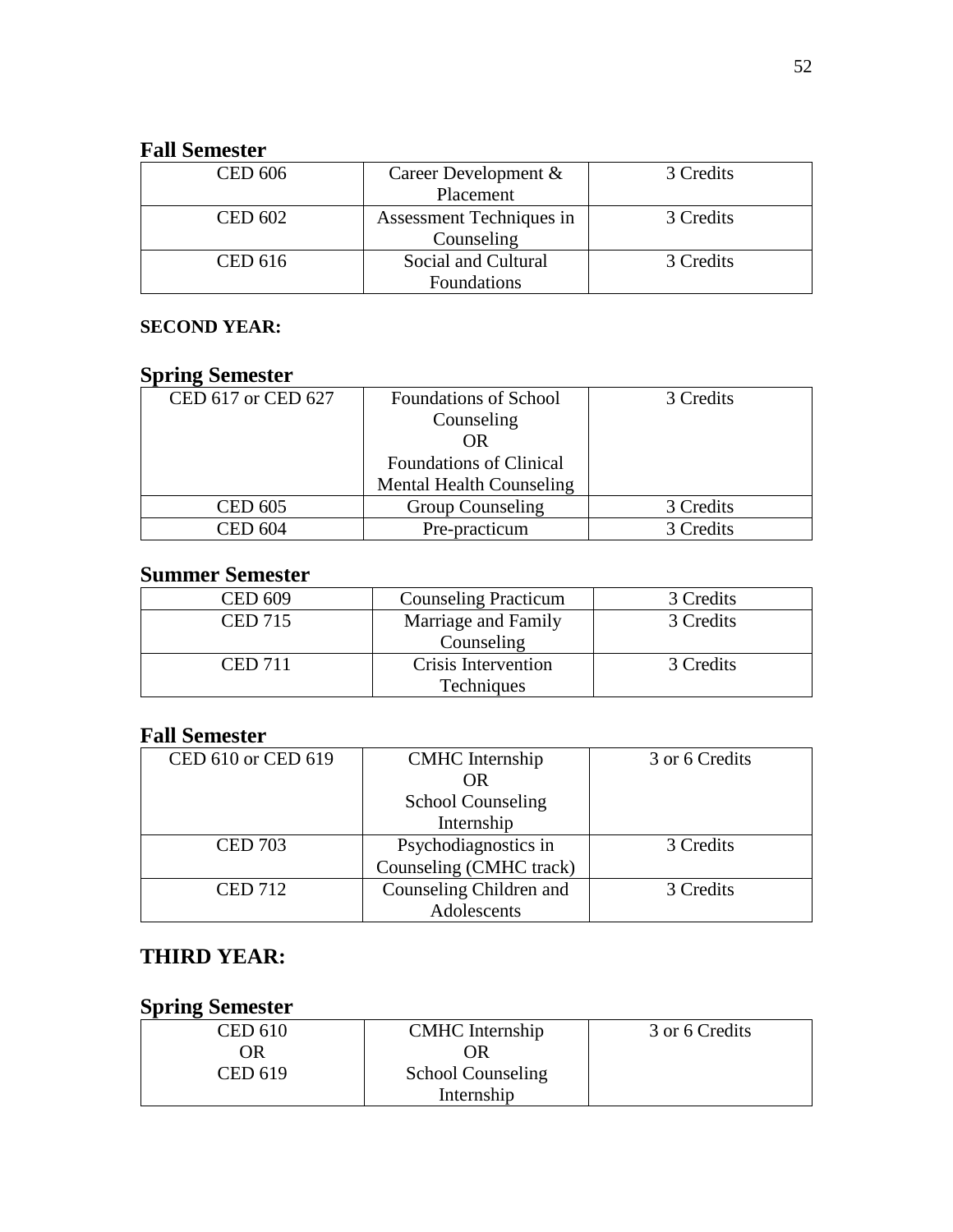| CED 715                             | Marriage and Family<br>Counseling (SC Track) | 3 Credits |
|-------------------------------------|----------------------------------------------|-----------|
| $\mathbf{F}$ *Electives as required |                                              |           |

\*If electives are completed, all students graduate in May.

# **Summer Semester**

\*Finish remaining electives as required, graduate at the end of summer.

# \*ALL SCHEDULES AND COURSE SEQUENCES SUBJECT TO CHANGE AT THE DISCRETION OF THE FACULTY.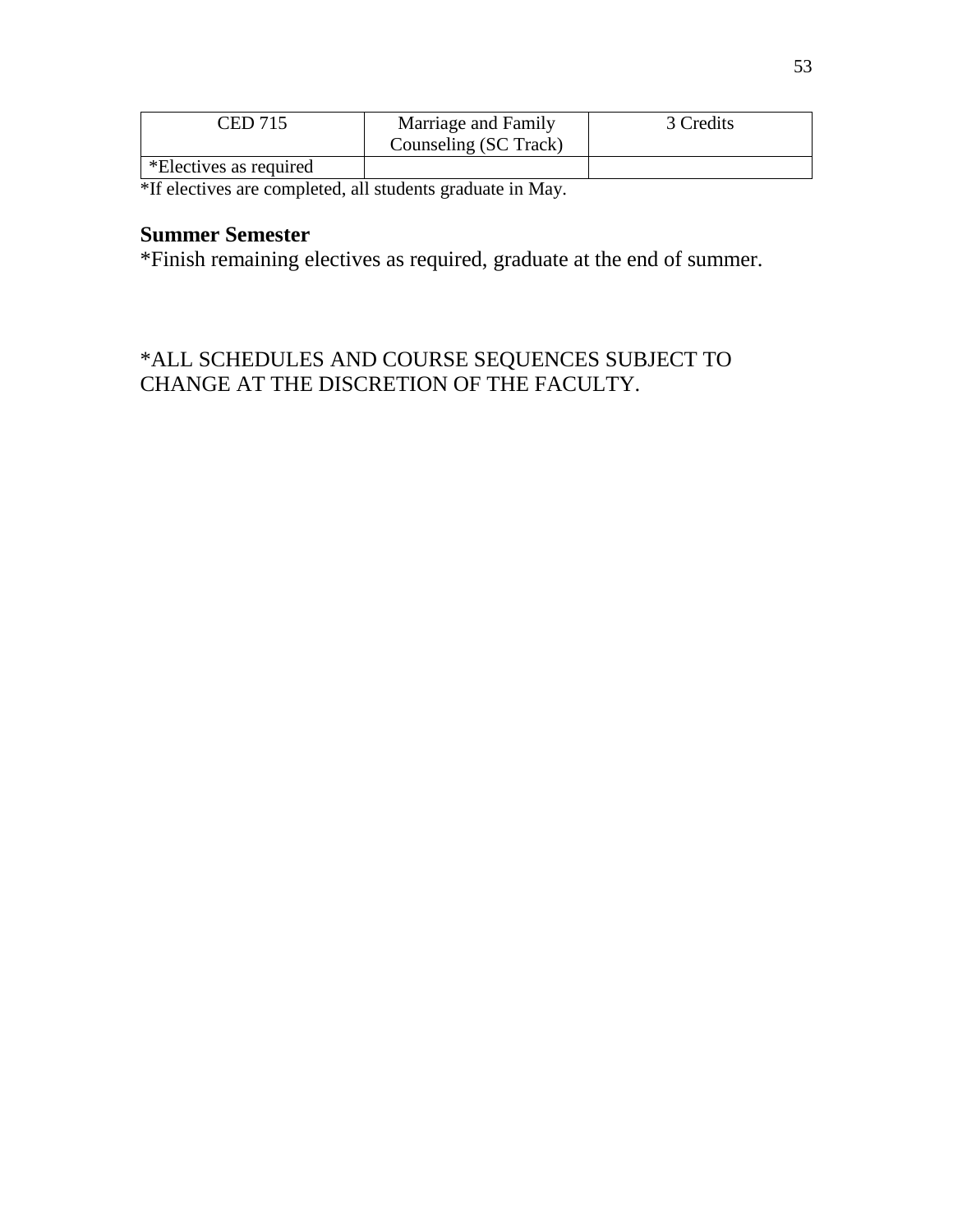# **Program Outline – Developmental Cohort Model Part-time Students**

Full-Time students take 2 courses per semester, and graduate in approximately 4 years.\*

# **FIRST YEAR – PART-TIME (Fall Semester Start):**

## **Fall Semester**

| CED 600 | Introduction to Counseling | 3 Credits |
|---------|----------------------------|-----------|
| CED 630 | Counseling Skills          | 3 Credits |

## **Spring Semester**

| 3 Credits                                                                                |
|------------------------------------------------------------------------------------------|
|                                                                                          |
|                                                                                          |
|                                                                                          |
| 3 Credits                                                                                |
|                                                                                          |
|                                                                                          |
|                                                                                          |
| Human Growth &<br>Development<br>Methods of Counseling<br><b>Research and Statistics</b> |

## **Summer Semester**

| CED 606 | Career Development and | 3 Credits |
|---------|------------------------|-----------|
|         | Placement              |           |
| CED 616 | Social and Cultural    | 3 Credits |
|         | <b>Foundations</b>     |           |

## **SECOND YEAR:**

## **Fall Semester**

| ID 601<br>'ED | <b>Counseling Theory</b> | 3 Credits |
|---------------|--------------------------|-----------|
| IED 604       | Pre-Practicum            | 3 Credits |

# **Spring Semester**

| <b>CED 617</b><br>OR | <b>Foundations of School</b><br>Counseling | 3 Credits |
|----------------------|--------------------------------------------|-----------|
| CED 627              | OR                                         |           |
|                      | <b>Foundations of CMHC</b>                 |           |
| <b>CED 605</b>       | <b>Group Counseling</b>                    | 3 Credits |

| ~ED 71      | Crisis Intervention<br>Techniques | 3 Credits |
|-------------|-----------------------------------|-----------|
| Electric(s) |                                   |           |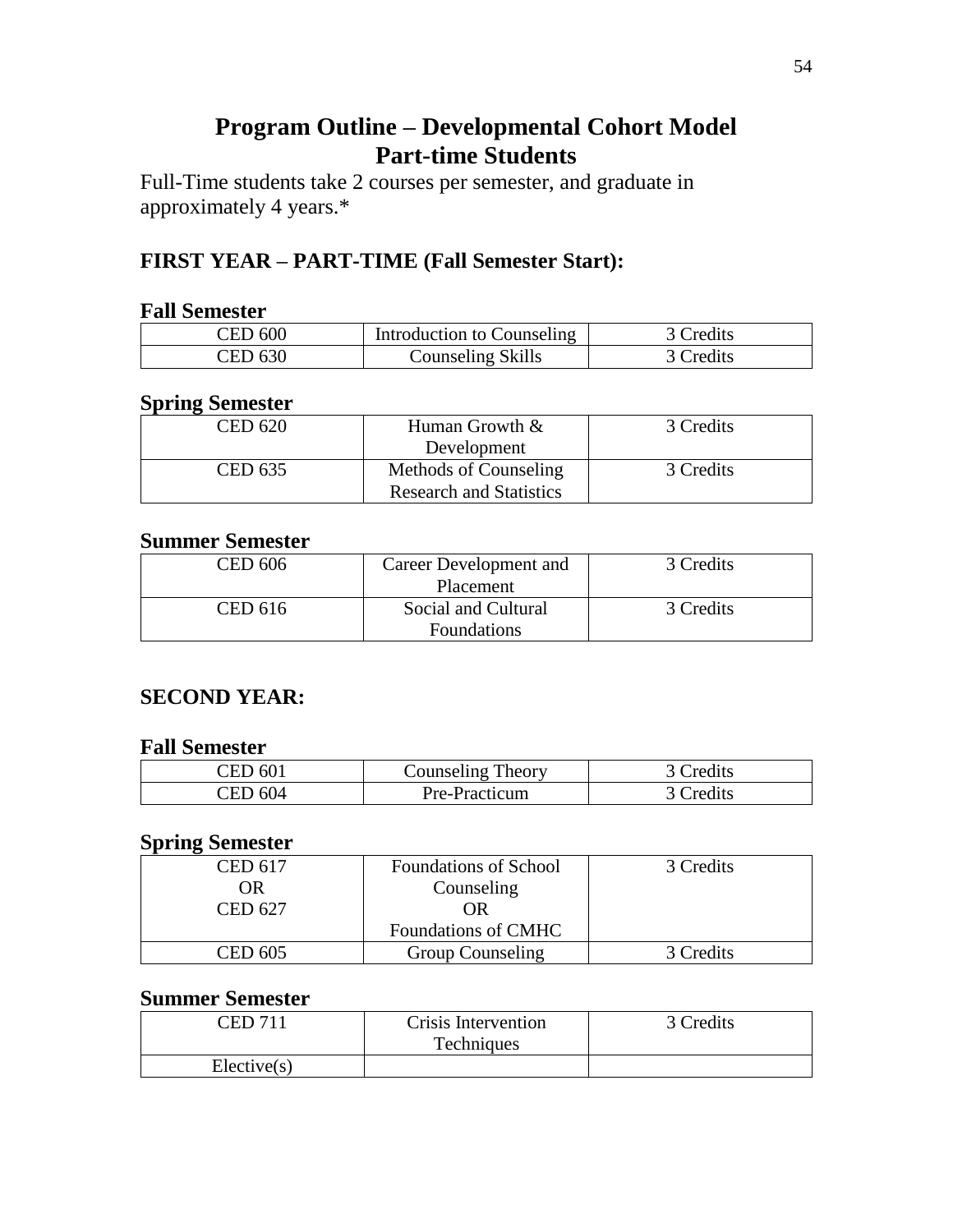# **THIRD YEAR:**

## **Fall Semester**

| CED 609 | <b>Counseling Practicum</b> | 3 Credits |
|---------|-----------------------------|-----------|
| CED 602 | Assessment Techniques in    | 3 Credits |
|         | Counseling                  |           |

## **Spring Semester**

| CED 712        | Counseling Children and | 3 Credits |
|----------------|-------------------------|-----------|
|                | Adolescents             |           |
| <b>CED 715</b> | Marriage and Family (SC | 3 Credits |
|                | Track)                  |           |

## **Summer Semester**

Elective(s)

# **FOURTH YEAR:**

## **Fall Semester**

| CED 610 or CED 619 | CMHC or SC Internship      | 3 or 6 Credits |
|--------------------|----------------------------|----------------|
| CED 703 or CED 707 | Psychodiagnostics in       | 3 Credits      |
|                    | Counseling (CMHC track)    |                |
|                    |                            |                |
|                    | Counseling and Consulting  |                |
|                    | of Diverse Populations (SC |                |
|                    | track)                     |                |

## **Spring Semester**

| CED 610 or CED 619 | "MHC or SC Internship" | or 6 Credits |
|--------------------|------------------------|--------------|

# **FIRST YEAR PART-TIME (Spring Semester Start):**

## **Spring Semester**

| CED 600 | Introduction to Counseling | 3 Credits |
|---------|----------------------------|-----------|
| CED 630 | <b>Counseling Skills</b>   | 3 Credits |

| CED 620 | Human Growth and    | 3 Credits |
|---------|---------------------|-----------|
|         | Development         |           |
| CED 616 | Social and Cultural | 3 Credits |
|         | Foundations         |           |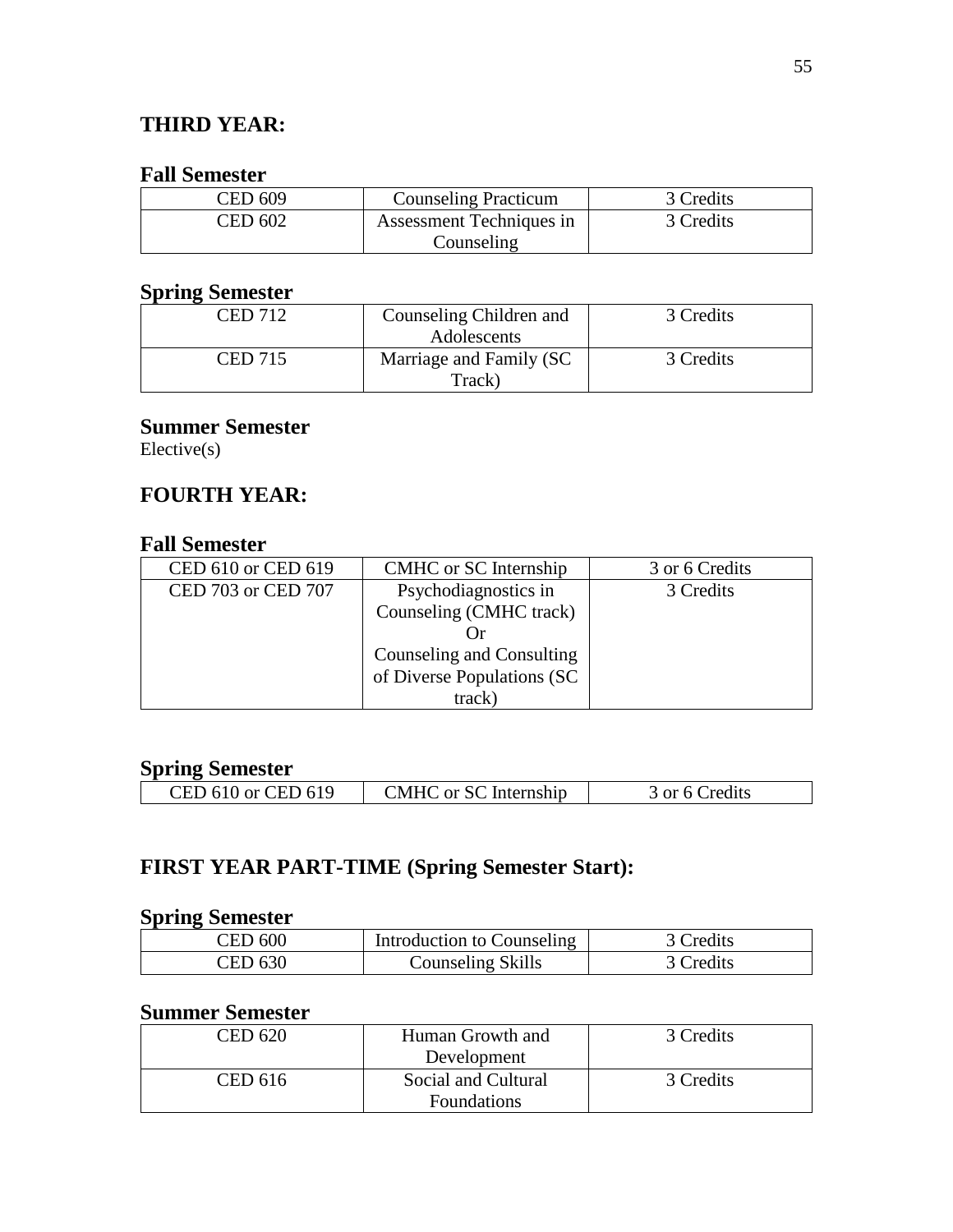## **Fall Semester**

| ED 601: | Counseling Theory       | 3 Credits |
|---------|-------------------------|-----------|
| CED 605 | <b>Group Counseling</b> | 3 Credits |

# **SECOND YEAR:**

## **Spring Semester**

| <b>Foundations of School</b>    | 3 Credits |
|---------------------------------|-----------|
| Counseling                      |           |
| OR                              |           |
| <b>Foundations of Clinical</b>  |           |
| <b>Mental Health Counseling</b> |           |
| Pre-practicum                   | 3 Credits |
|                                 |           |

# **Summer Semester**

| CED 606 | Career Development and | 3 Credits |
|---------|------------------------|-----------|
|         | Placement              |           |
| CED 711 | Crisis Intervention    | 3 Credits |
|         | <b>Techniques</b>      |           |

# **Fall Semester**

| CED 635        | Methods of Counseling          | 3 Credits |
|----------------|--------------------------------|-----------|
|                | <b>Research and Statistics</b> |           |
| <b>CED 602</b> | Assessment Techniques in       | 3 Credits |
|                | Counseling                     |           |

# **THIRD YEAR:**

## **Spring Semester**

| <b>CED 712</b> | Counseling Children and<br>Adolescents | 3 Credits |
|----------------|----------------------------------------|-----------|
| CED 609        | <b>Counseling Practicum</b>            | 3 Credits |

| CED 615     | Marriage and Family<br>Counseling | 3 Credits |
|-------------|-----------------------------------|-----------|
| Electric(s) |                                   |           |